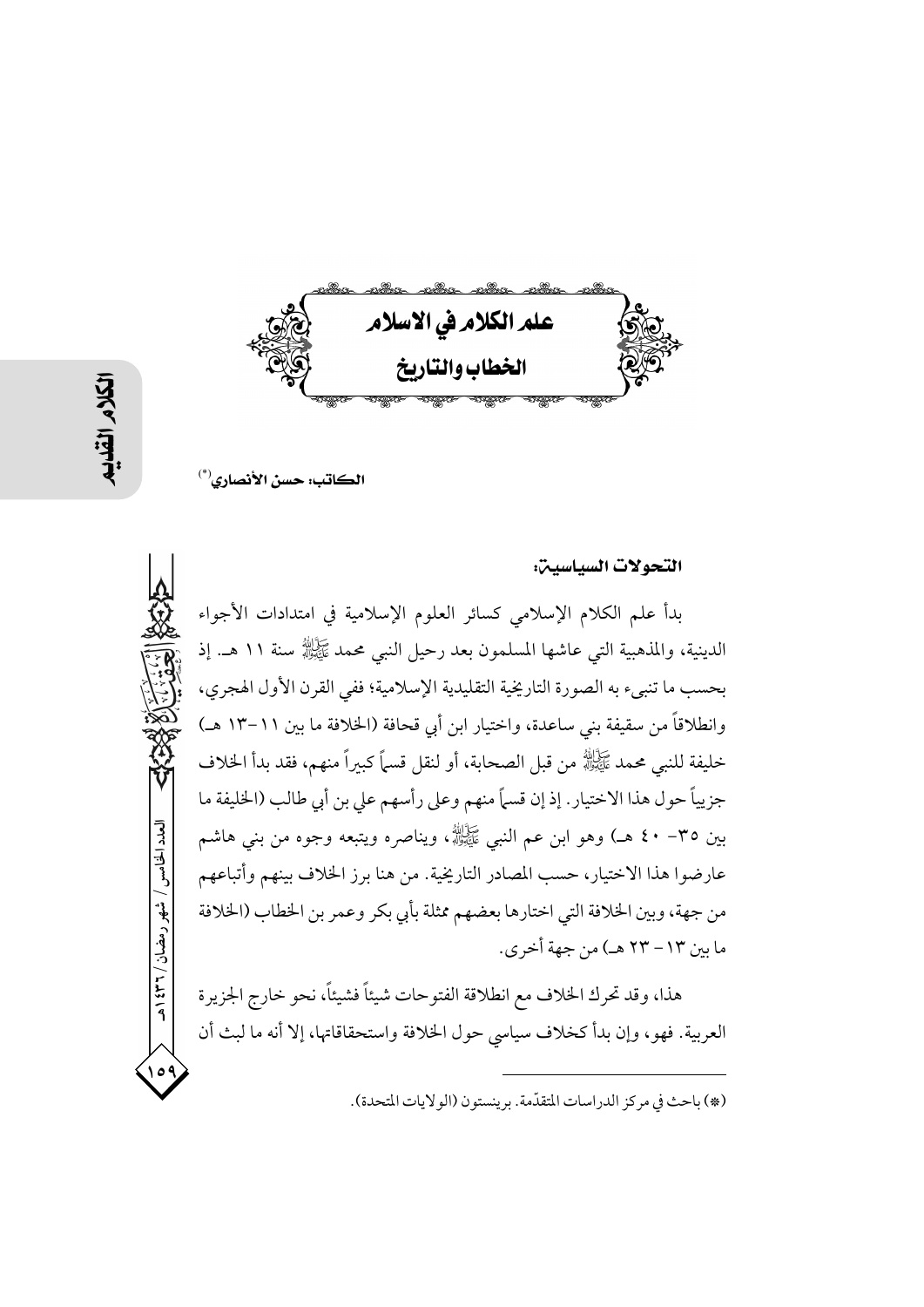تحول إلى خلاف سياسي/ مذهبي، ذي أبعاد سياسية، واجتماعية، ودينية وحتى فكرية أساسية. طوال القرنين الأول والثاني الهجريين.

ولكي تتضح الصورة أكثر لما جرى حول بدايات وجذور الخلافات السياسية، فلنبدأ من دعائم المجتمع الإسلامي الأول. ففي الواقع، يمكن القول إن المجتمع الإسلامي في المدينة كان مجتمعاً ساذجاً، لم تكن فيه مؤسسة سوى النبي ﷺ أو كبار الصحابة، وإن كانت فيه سلطة مركزية مدعومة من سلطة روحية – دينية، ومن الوحي الإلهي. نعم، كانت تسوده ثقافات أو عادات، وربها بقايا من مؤسسات لعصر ما قبل الإسلام، أي ما تسمى كلاسيكياً بالجاهلية.

ومع وفاة النبي ﷺ، دخلت هذه الجدلية، والعلاقة في أزمة؛ إذ تحولت المدينة والجزيرة العربية من مجتمع يرأسه النبي ﷺ إلى مجتمع يرأسه الحليفة، هذا الحليفة، مختلف فيه أصلاً. وفي مدى سلطته، ومصدرها بين الصحابة والمسلمين؛ وذلك على أساس فهمهم وإدراكهم للديانة الجديدة.

وقد كان من نتائج هذه الخلافات التي ما لبثت ان تحركت نحو الأطراف/ الأمصار، وقعة الردة في عصر خلافة أبي بكر . فهذه الخلافات حول خلافة أبي بكر وبيعة القبائل، وطاعتهم له، وإن كان لها سياق قبائلي عربي، ويمكن فهمها في ظل هذا، إلا أنه يمكن تفسيرها في ذلك الإطار السياسي/ المذهبي أيضاً.

في هذا السياق، وحسب الاعتقاد الإسلامي والصورة التاريخية للمسلمين، لا يمكن تجاهل الجو الديني الذي أوجدته حركة النبي ﷺ، والنظرة الجديدة للعالم، والإنسان التي بيّنها النبي ﷺ وورثها المؤمنون، في تطلع إلى مجتمع توحيدي طهوري، تسود فيه العدالة والمساواة بين الناس في اعلى درجاتها. وقد رفض النبي عَيَّالِلَّهُ الهرمية الاجتماعية في العصر الجاهلي؛ بحيث كانت دعوته انقلاباً عليها وعلى ثقافتها ومعالمها وقيمها. وهذا ما أكده الاعتقاد الإسلامي. إذ إن هذه الهرمية كانت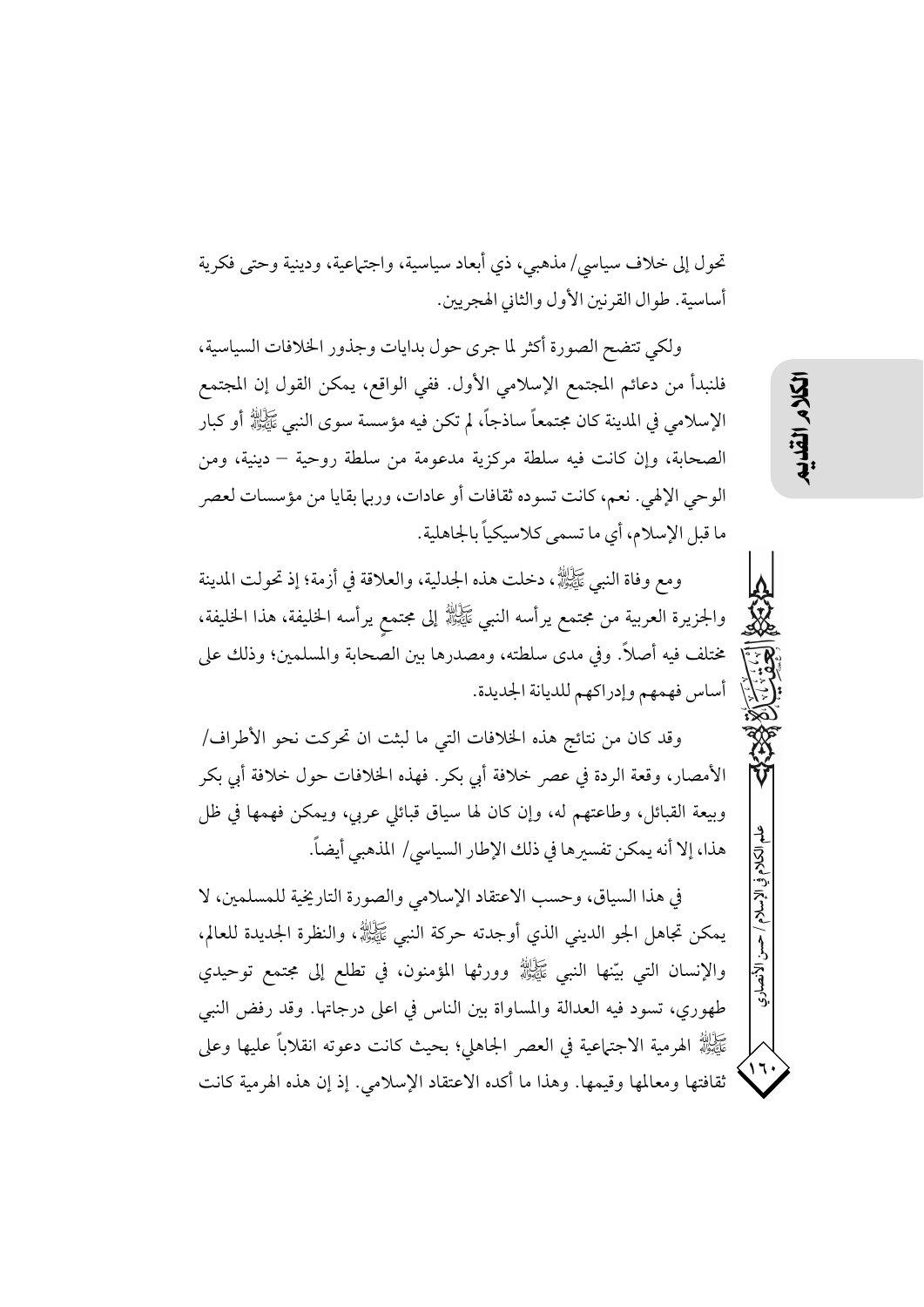تتحكم وتدعم من قبل المعتقدات الوثنية، أو الإلحادية عند العرب الجاهليين؛ ولذلك، فمن الطبيعي أن تلعب الدعوة الإسلامية دوراً حاسماً في الجدلية الجديدة بين المركز / الأطراف والدولة (المدينة) القبائل.

وقد أدى بدء الفتوحات في اوائل القرن الأول الهجري إلى حلٍّ بعض الأزمات والمشكلات، بين الخلافة المركزية والقبائل العربية الحديثة إسلاماً، وبهذا دخل المسلمون في العالم، وأخذت دعوتهم في الانتشار والحكم والتحول مع المعطيات الجديدة. وبهذا تغيّر الوضع السياسي للمسلمين، ومع هذه النظرة الدينية تغيّرت كثير من المفاهيم– المباديء، ومن هذه المفاهيم مفهوم الأمة، وموقع النبي ﷺ فيها، وموقع الشريعة، وجدلية الأمة والدولة.

هذا إلى جانب تغييرات في الأوضاع المعيشية والاقتصادية، وكذلك سياسية ومؤسساتية داخل الحكم المركزي في المدينة.

ومع هذه التغييرات ظهرت خلافات أخرى في مواضع شتى؛ منها: موقع الخليفة السياسي والديني. ومنها يدور حول وظائف الدولة، وعلاقتها بالجماعة / الأمة.

هذه الخلافة، كانت تتزامن مع تغيير مبادىء مفهوم الخلافة وتحولها إلى دولة؛ ذات أبعاد ومؤسسات رسمية؛ وذلك لكي تستقر الحكومة، وتسيطر على الأوضاع والمتغيِّرات؛ ومنها: قيادة أرض الإسلام (دار الإسلام) التي أخذت منحي التوسع يوماً بعد يوم. إلى جانب ذلك، كانت الدولة بحاجة إلى أن تتولى مؤسسات شؤونها الاقتصادية، والسياسية، والقضائية، وشؤون الجيش، والأراضي، والأموال، وغيرها.

وكان مقتل الخليفة عمر بن الخطاب نقطة بداية في الخلافات بين القوى والتيارات المختلفة في المدينة ومكة، وفي الأمصار مثل الكوفة، ومصر وبلاد الشام. وكانت تتستَّر تحت مظلات مختلفة، ومنها دينية ومذهبية، ولكن هذه الخلافات بين

العدد الخامس / شهر رمضان / ٣٦٦ هـ

۱٦۱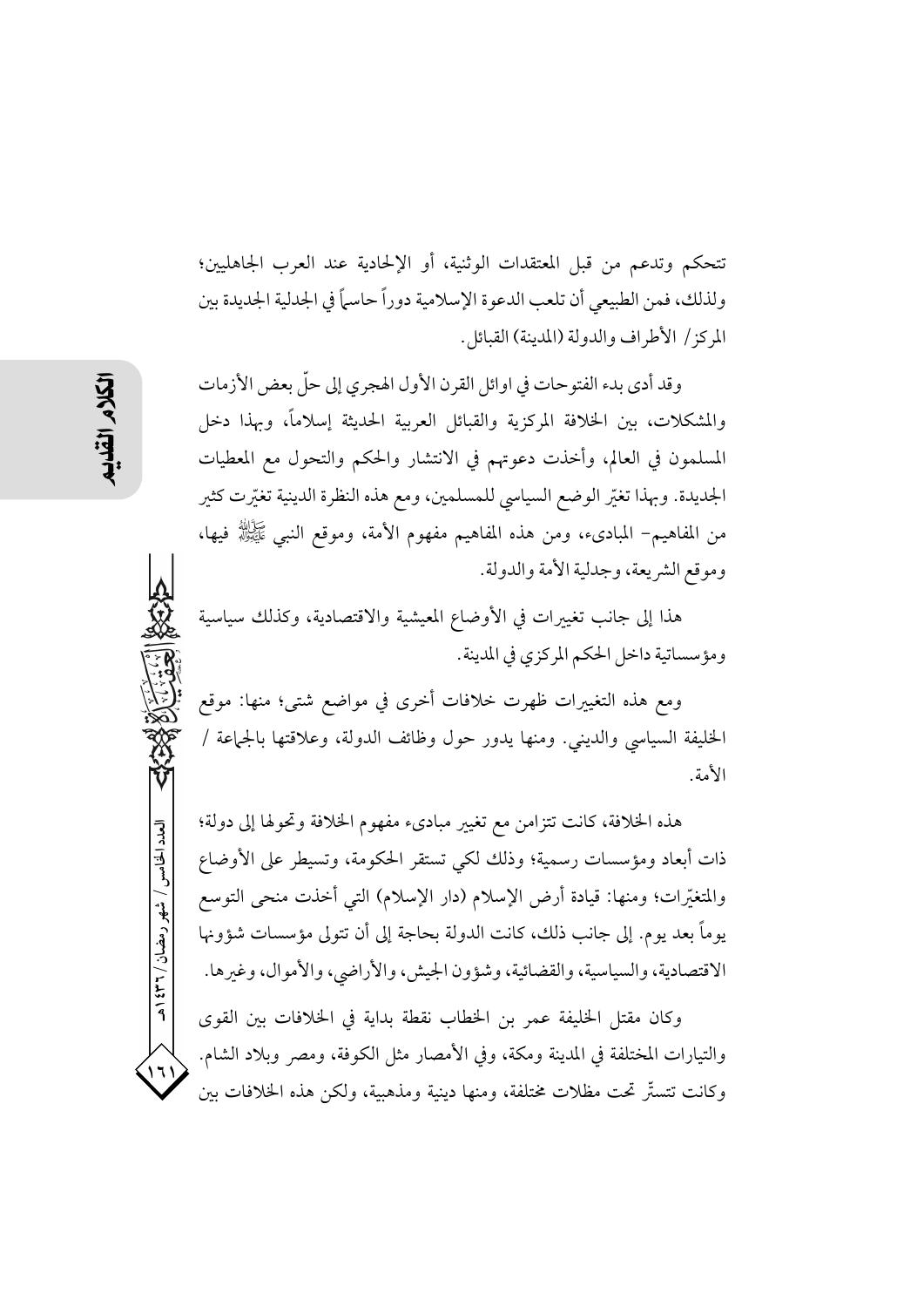المؤسسة الرسمية والمجتمع الإسلامي أخذت في التشدد والازدياد بعد ان انتخب الخليفة الثالث عثمان بن عفان (الخلافة ما بين ٢٣ –٣٥ ق) من قبل الشورى الذين انتخبهم عمر بن الخطاب، لكي يتفقوا على تعيين الخليفة الجديد. وبعد بروز خلافات في صفوف قسم من الصحابة وقيادات الكوفة ومصر، برزت اضطرابات أدت إلى مقتل عثمان، وبروز ما تسمى كلاسيكيا بالفتنة بين قطاعات مختلفة من المسلمين وبين الصحابة أنفسهم، وقد كانت خلافة الامام على بن أبي طالب تواجه بفتن وحروب أهلية من قبل معاوية بن أبي سفيان (الحكومة ما بين ٤١ – ٦٠ هـ) وآخرين، تحت عناوين سياسية، وسرعان ما تتحول الى إعطاء القضايا بعداً خلافياً دينياً ومذهبياً.

وبعد استشهاد الامام الحسين بن على بن أبي طالب (سنة ٦١ هـ) أخذ الشيعة (شيعة على) بالتوسع، وبها أنهم عارضوا السلطة الأموية، اضطهدهم معاوية بن أبي سفيان وابنه والأمويون. وبعد مقتل الامام الحسين، حصلت مواجهات ضد الأمويين؛ من أهمها حركة التوابين (سنة ٦٥ هـ). ومنها قيام المختار بن أبي عبيدة الثقفي (المتوفى سنة ٦٧) وبروز جماعة شيعية كانت تسمى بالكيسانية لديها أفكار ورؤى دينية ومذهبية. ومن الثورات ضد الأمويين ثورة زيد بن علي، حفيد الحسين بن على بن أبي طالب سنة ١٢٢ بالكوفة. ولذلك كان مقتل عثمان سبباً رئيسياً في بروز هذه الفتن والخلافات التي أدت فيها بعد في النصف الثاني من القرن الأول الهجري إلى خلافات مذهبية، ويووز فوق وتيارات مختلفة.

بداين الخلافات المذهبين:

بعد مرور مائة وخمسين من عمر الإسلام، أدخلت تلك التحولات فيه أفكاراً ورؤى، وتفسيرات مختلفة حول "النص" المقدس / السلطة المقدسة، والذي كان من المتوقع أن يحل الاختلافات، وأن يفسر الدين ويهدي الناس إلى الجماعة / الوحدة. وطوال القرن الأول الهجري كانت هناك في المدينة أو سائر الأمصار حركة / حركات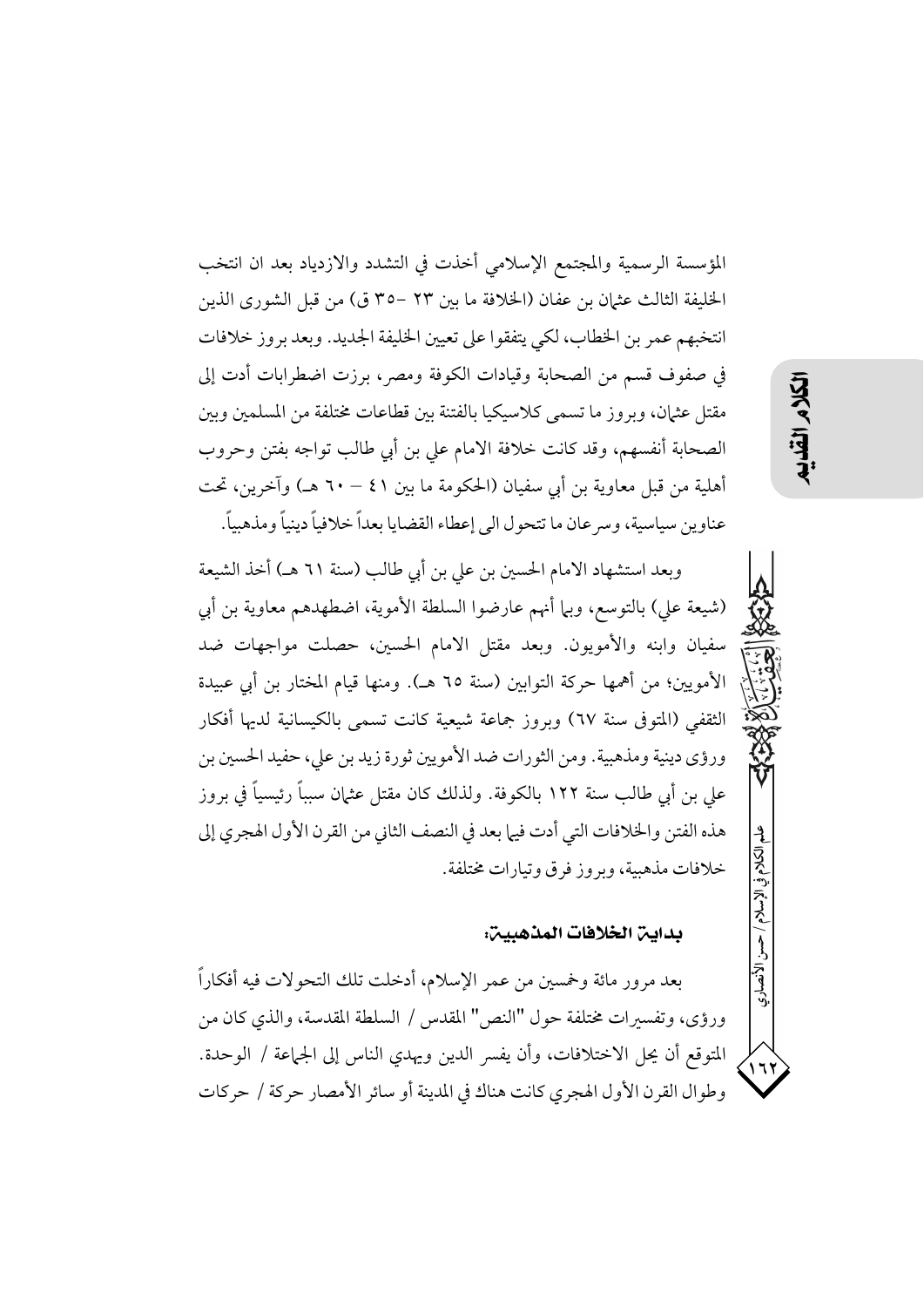العدد الخامس / شهر رمضان / ٣٦١ هـ  $175$ 

نحو تثبيت النص القرآني وتثبيت المقدس في الإسلام من قبل الدولة من جهة، ومن قبل تيارات مختلفة بين المسلمين وخاصة الصحابة منهم والجيل التالي بعد الصحابة؛ أي ما يسمى بالتابعين وأتباع التابعين من جهة أخرى. وهكذا ظهرت هناك فئة/ فئات مختلفة من العلماء بين الصحابة الذي كانوا يتولُّون قراءة القرآن وتعليمه بين أطياف مختلفة من الناس، وجمع ورواية الأحاديث النبوية وإبداء النظر حول مختلف المسائل الدينية والمذهبية، ومنها خلافات أخذت في البروز والظهور بين صفوف المسلمين. وهذه الفئات أخذت في الظهور طوال القرن الأول الهجرى، كفئات متميزة ذات مواقع اجتماعية، وكان ظهورها تدريجياً. أما بالنسبة للخلافات المذهبية فقد

بدأت في سياق سياسي، وفي جدلية مع الدولة، ومرتبطة مع الإشكاليات السياسية والاجتماعية وحتى الاقتصادية للمسلمين، والتحولات كانت تتماشى مع العلاقات بين المركز والأطراف وحول محاور الدولة/الجماعة. وعليه، فإن ظهور الجماعات الدينية والمذهبية في القرن الأول الهجري كان يتحرك في هذه الأرضية، وحول مبدأ الدولة خاصة. ومن أهم هذه الحركات حركة الخوارج التي كانت نتيجة الفتنة الأولى في التاريخ الإسلامي. وكانت لفئات المحكمة – الخوارج في القرنين الأول والثاني الهجريين تأثيرات كبيرة على سير الأفكار والرؤى المذهبية في الإسلام، وفي طرح الأسئلة والإشكاليات الفكرية والدينية. ومن أهم هذه الأفكار والمشكلات الجديدة مشكلة تحديد الإيبان وحدود الجماعة الدينية وإمكانية تعريف الإيهان، ومن هو المؤمن؟ هذه المسألة من نتائج الخلاف الحاصل بين المسلمين حول الفتنة الأولى والحرب الأهلية، والتبي كانت سبباً رئيسياً في بروز إشكالية الموالاة والبراءات ذات الصبغة الدينية بين المسلمين، وتكفير الناس بعضهم بعضا أو اتهام بعضهم للبعض بالفسق كما حصل عند المحكمة وآخرين. وشكلَّت ظاهرة الفتنة مجالاً واسعاً لطرح هذه الإشكاليات والأسئلة: كيف يمكن أن نفسَّر حركة الأمة المقدسة والتي لها دور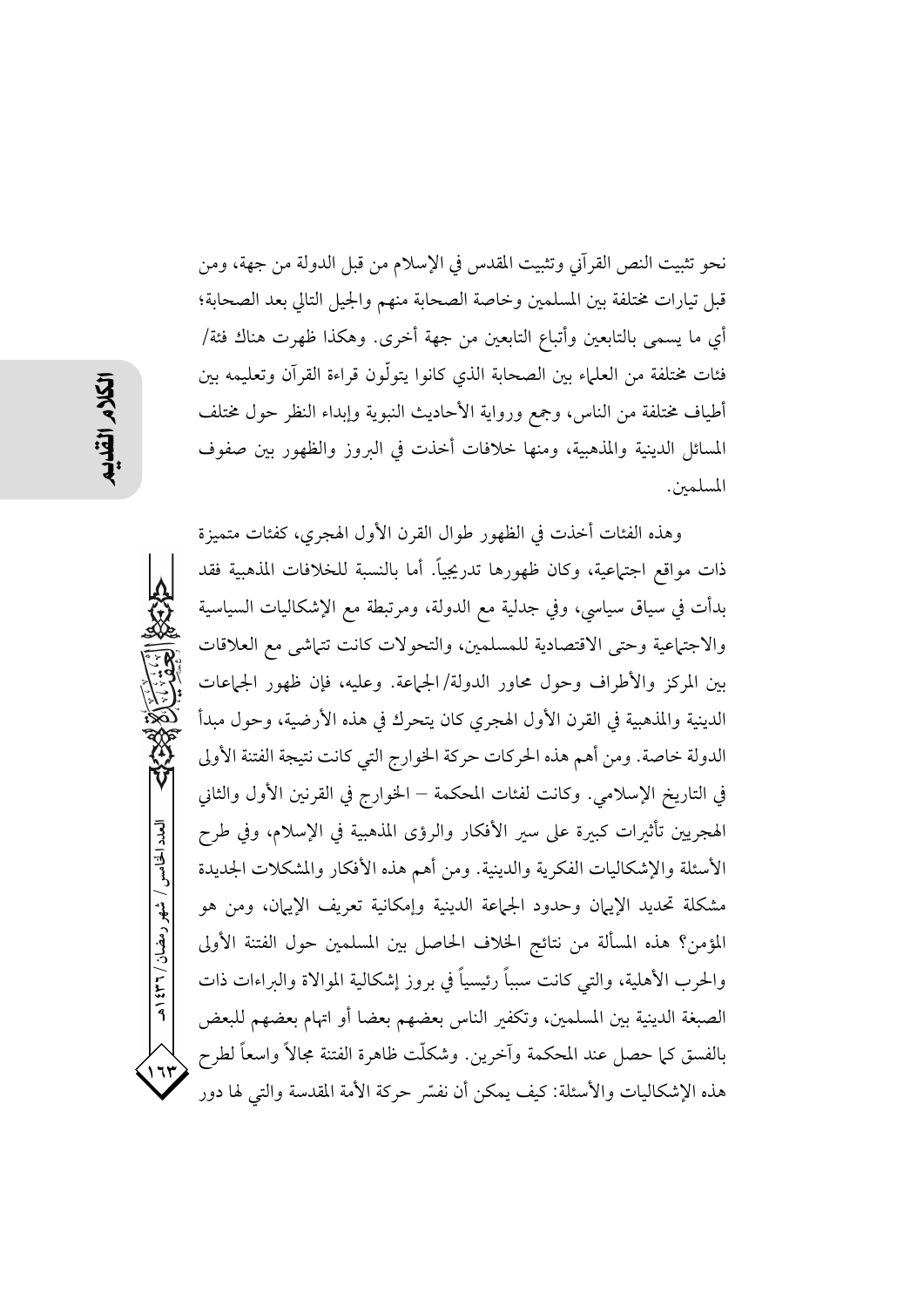تاريخي مقدس هو أمانة الله وعلى أساس دعوة إلهية تحكم بالقرآن والنبي ﷺ، نحو انقسام واختلاف وحروب داخلية، والفرقة بدلاً من الوحدة؟ وان تصير إلى استعلاء فئة دون اخرى؟ وأين موقع الإسلام والإيهان وأصل الدعوة من ذلك كله؟ ما هو موقع الدعوة بين الأمة والدولة وما هي سلطة الدولة؟ وما مصدرها ومداها؟ ومن أين تنطلق مرجعيتها وسلطتها؟ وهل تشمل الديني كما تشمل السياسي؟

وقد قدم المسلمون في القرنين الأول والثاني تفاسير مختلفة للحرب الداخلية، وأطراف النزاع في الفتنة الأولى، فذهب بعضهم إلى أن ذلك كان سبباً رئيسياً في انجرار الأمة إلى الفتن، والدعاوي السياسية المتطرفة، والاستعلاء من جانب الدولة؛ لذلك تبنوا تفسيراً خاصاً لموقع السيّاسي من الديني. وعلى هذه الأرضية اعتبر بعض آخر أن تحقق وعود الله في القرآن يستلزم خلوص الأمة من كل خطأ وذنب وكفر، لذا سعوا لخلوص الأمة، ونظَّروا له. وقد نظر آخرون بنظرة سلبية إلى السياسي، وإلى الدولة ومؤسساتها، وكل من جرَّ الأمة إلى الفتن والحروب، واختلف معهم بعض آخر في هذا التفسير بطبيعة الحال؛ فالشيعة منهم مثلاً يتبرأون من أعداء حكومة الإمام على؛ ويتولونه، ويتولون أهل بيت النبي ﷺ وبعضهم لم يكن يتولى علياً، ويتبع عثمان وأصحابه؛ ولذلك سمّوا بالعثمانية. أما المرجئة مثلاً فذهبوا إلى الحياد بشكل أو بآخر بالنسبة لنشوب الفتنة الأولى.

### قضية الإيمان:

هذه الأفكار وقضية الجماعة الخالصة المؤمنة / النموذج الصافي للإسلام كانت هاجساً وراء تشكيل الوعى المذهبي حول مسألة الإيهان وتحديدها وتعريفها، فأصبحت مدار بحث بين الفئات والجماعات المختلفة جغرافياً ومحلياً وطبقياً. ولهذا تنوعت التفاسير لحقيقة الإيهان؛ بحيث صارت لكل فرقة تفسيرها الخاص؛ فالخوارج لهم تفسيرهم، وكذا المرجئة، وغيرهم.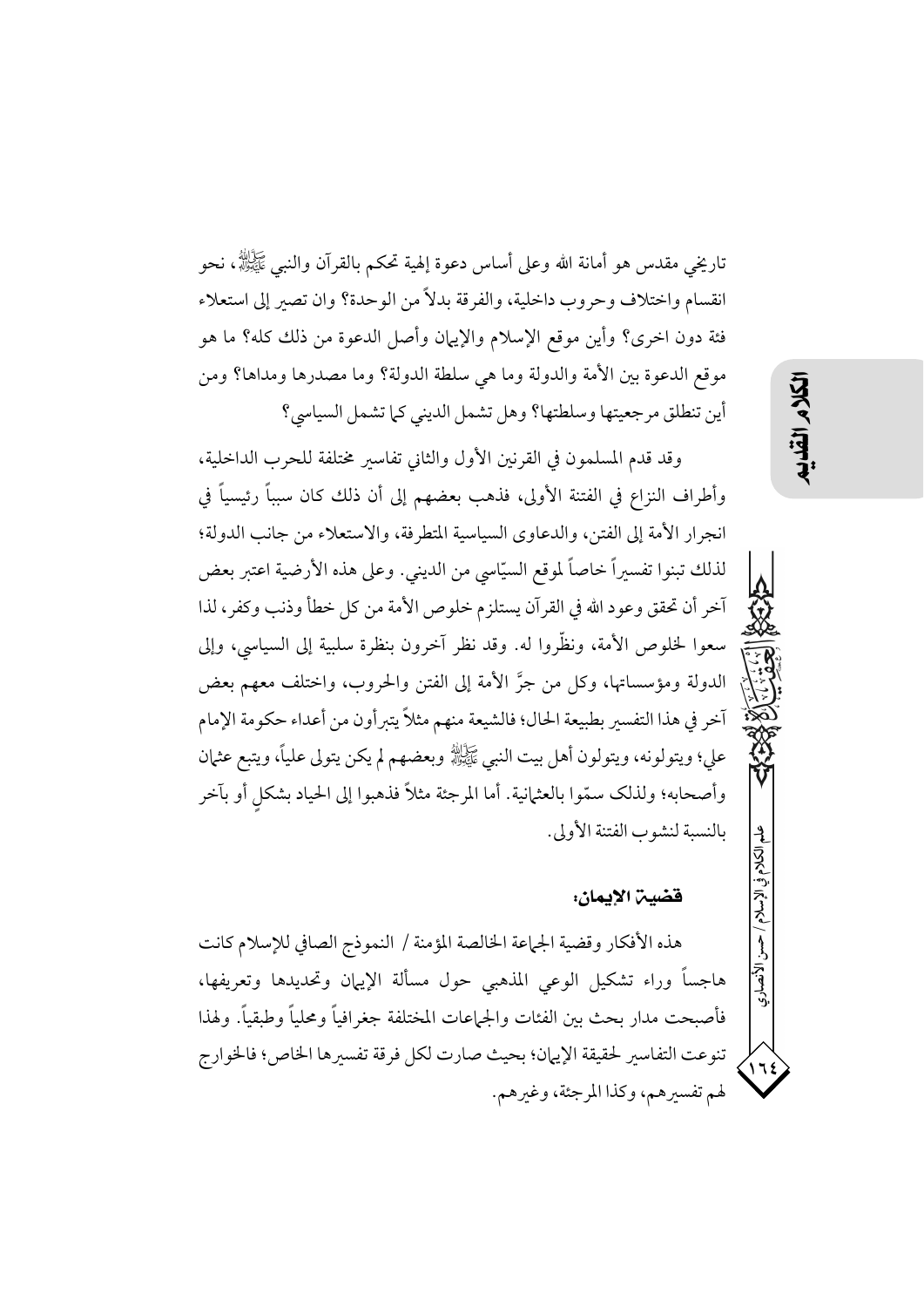وفي هذا السياق نشأت أسئلة ترتبط بياهية الإييان ومستلزماته؛ فهل يشكل العمل الصالح جزء من الإيهان أم لا؟ وما هي نسبة الإيهان مع الإسلام؟ وما هو مصدر الإيهان؟ هل هو تصديق بالقلب أو إقرار باللسان أو عمل بالأركان؟ وما هو الذي ينافى خلوص الإيهان؟

وانطلاقاً من أهمية مسألة الإيهان وتعريفه، فقد برزت المرجئة كجهاعة مذهبية وسياسية، وكان لهم آراء ووجهات نظر مختلفة حول المسائل/ الإشكاليات المختلفة والتي كانت مدار نقاش وبحث ديني؛ فالمرجئة هم من إفرازات الجو الديني والسياسي للقرنين الأول والثاني الهجريين، إذ كانوا يواجهون بشكل خاص أفكار واتجاهات الخوارج، ويعتقدون أن الإيهان، إقرار باللسان أو تصديق بالقلب من دون العمل (العمل بالأركان حسب المصطلح المشهور)، وأنه لا تأثير للعمل في تحديد إيهان الإنسان بالله وإيهان الجماعة / المجتمع أيضاً. وفي المقابل، نعرف أن هناك موضعاً مضاداً من قبل المحكمة – الخوارج في كفر من آمن وارتكب ذنباً كبيراً من دون توبة. وهذه المناقشة كانت إحدى المجالات للدخول في التفاصيل الكلامية في مجال تحديد الإيران والمباحث الكلامية حوله.

### مشكلن القدر :

إذا نظرنا إلى الفتنة التي وقعت بين المسلمين، وما آلت إليه حالهم من الفرقة، ولاحظنا تفسىر المسلمين الأوائل لتلك الفتنة، نجد أن بحثاً وجدلاً قد دار حول المسؤولية عن تلك الفتنة وما صارت إليه الأمور؛ فهل كانت الفتنة حقيقة مقدرة من الله؛ بحيث لا بدِّ أن تحدث؟ أو على العكس، ينبغي على المسؤولين عن تلك الأحداث، وأحداث أخرى بعدها من أن يتحملوا المسؤولية الكاملة؟ تدعى المصادر، دوران النقاش حول القدر ومسؤولية الإنسان تجاه أعماله وذلك في أواخر القرن الأول الهجري. وفي السياق العام الديني، فإن مسألة سعة فاعلية الله وقدرته الواسعة

العدد الخامس / شهر رمضان / ۲۳۱ ه

 $\sqrt{1}$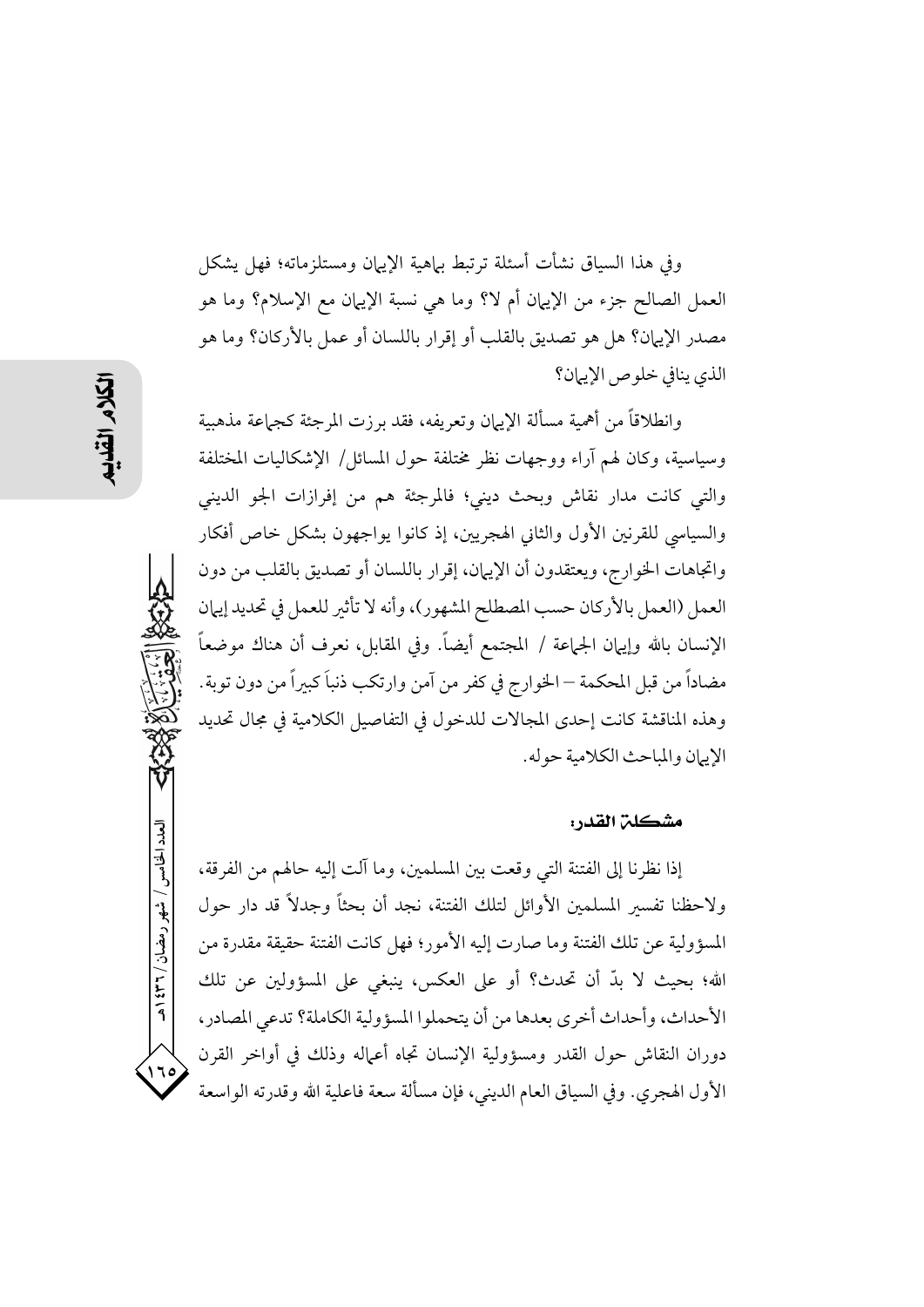كانت مسألة محسومة، ولكن في الإطار نفسه هناك إشكالية مسؤولية الإنسان في قبال عمله وتجاه الله، ولذلك حصل نقاش حول اختيار وحرية الإنسان. وفي الإسلام المبكر هناك فئة أخذت تدافع عن حرية الإنسان، طرحت لديهم أولاً إشكالية مدى مسؤولية الإنسان، أي إنسان مهي كان تجاه اعماله؛ لكنها ما لبثت حتى واجهت الرؤية العامة للمسألة، والتي كانت تقتضي البحث عن القضاء والقدر الإلهيين، ومشكلة الاختيار، وقد حاولت تلك الفئة الإجابة عن هذه الأسئلة الواردة من خصومهم وهي: كيف يمكن أن نضع أعمال الإنسان تحت مسؤوليته الكاملة؟ وهل يمكن أن نتكلم عن وجود الحرية والاختيار للإنسان وفي ساحة عمله تجاه الله وإرادته؟ ألا يوقع في تضاد مع قدرة الله الواسعة وإرادته التي تحيط كل شيء، وهو خالق كل شيء؟

### القدرين:

تذكر المصادر أنه في أواخر القرن الأول الهجري، برز تيار/تيارات في العراق والشام، هذا التيار كان يعرف "بالقدرية"؛ وهؤلاء يؤيدون الفكرة الموسومة بالقدر، لكنهم يرفضون القدر؛ وبناءً لذلك؛ فتسميتهم بالقدرية، من باب تسمية الشيء بخلافه. وقد اعتقدوا بمسؤولية الإنسان تجاه أعماله، وكذلك، حريته في تصرفاته، الصالحة والشريرة. ومن هؤلاء : معبد الجهني (المتوفى سنة ٨٠ هـ)، والجعد بن درهم (المتوفى حوالي سنة ١١٨ هـ)، وغيلان الدمشقى (المتوفى بعد سنة ١٠٥ هـ).

إضافة لذلك، فإن للقدرية دوراً في البصرة، لكنهم كانوا يرفضون من قبل الدولة، وقطاعات واسعة من الصحابة والتابعين، وأتباع التابعين، الذين اختصوا بعلوم القرآن، وأقوال النبي محمد ﷺ.

وقد صدرت ردود فعل قوية ضد القدرية، من قبل سلطات الخلافة الأموية، ومن قبل جماعات من التابعين، وذوي الصلاحيات الدينية المدعومة أحياناً من くい

الأنصارى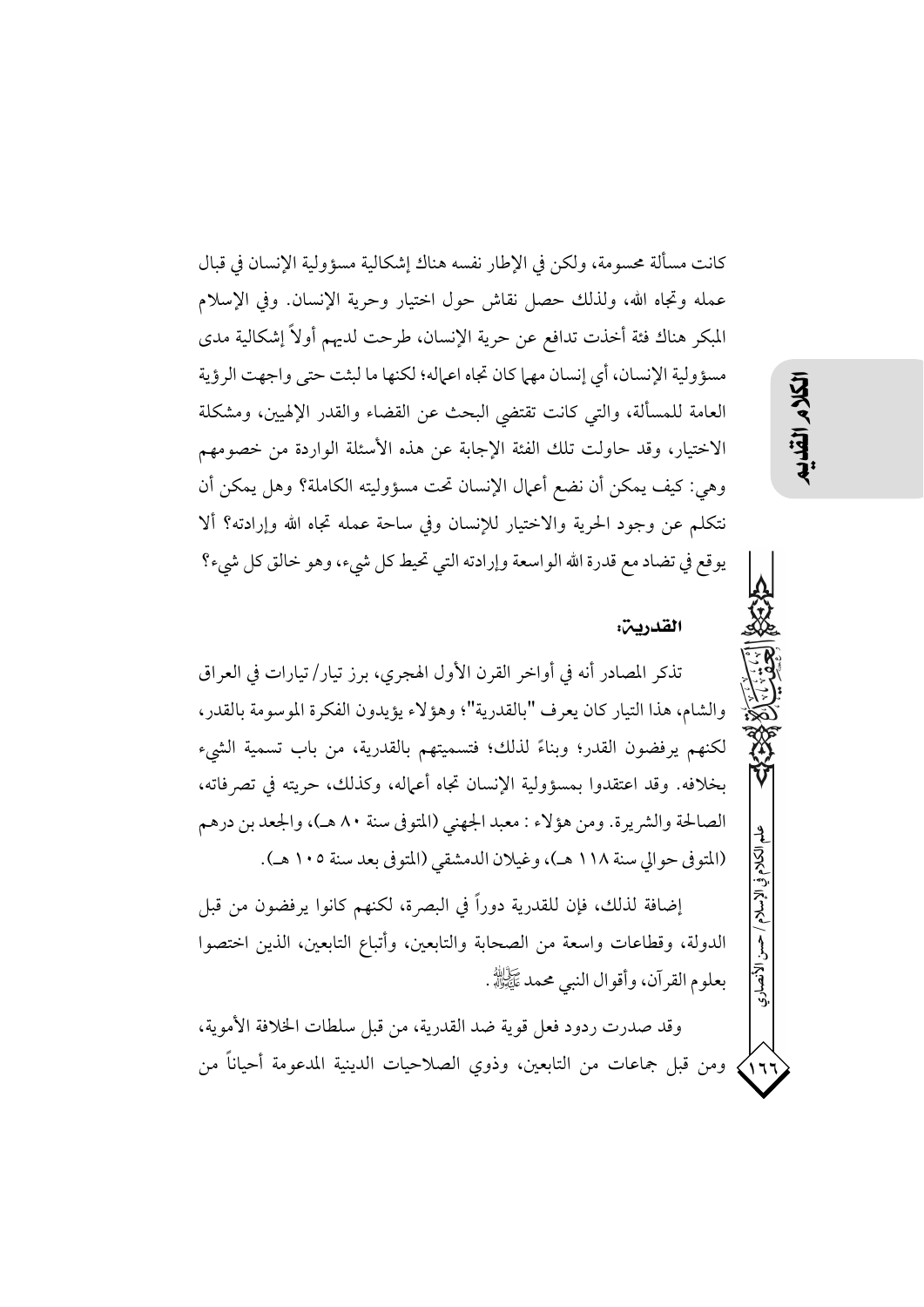العدد الخامس / شهر رمضان / ٣٦٦ هـ ۱٦۱

الأمويين. وفي المقابل تظهر المصادر أن الأمويين كانوا يعتقدون بفكرة الجير/ القدر المحتوم في إطار التفسير العام للخلافة (خلافة الله) ووعود الله للجماعة المؤمنة، بأنهم يرثون الأرض، ويسيطرون عليها. إذاً القدرية كانوا من المعارضين لسلطة الأمويين، وهنا من الضر وري– وحسب المصادر–، أن نتكلم عن فئات مختلفة من القدرية، ومن أمصار مختلفة، وفي سياق الحديث عنهم يمكن أن نفرق بين آرائهم، أو على الأقل بين انتياءاتهم السياسية تجاه الأمويين. وعلى كلِّ حال، فإن قبول مسؤولية الإنسان في تصرفاته ومنها تصرفاته السياسية وحريته في تقرير مصبره، ومنها دوره في المجتمع وبين آحاد الأمة، تعني ضمن ما تعنيه مسؤولية الإنسان تجاه الآخرين ومسؤوليته كأحد من المؤمنين في الجماعة —الأمة المؤمنة في أن يسعى في تحقيق وعود الله للإنسان، وللأمة المسلمة وفقاً للمبدأ القرآني: "الاستخلاف"، من هنا وانطلاقاً من الرؤية الإسلامية، فعلى المؤمنين أن يكونوا مسؤولين عن مسير ومسار الأمة، وهذه المسؤولية مسؤولية مشتركة على عاتق الجميع سواءً؛ ومن بينهم الخليفة نفسه، الذي لا بد أن يكون مسؤولاً عن أعماله وتصرفاته تجاه الله والمجتمع / الأمة أيضاً دون فرق؛ ولا مجال لادعاء القضاء والقدر الحتميين الذي لا مفرٍ منه بالنسبة لسلطة الخلافة، وعلى الجميع قبوله، وأن كل هذا كان في قضاء الله وقدره.

إذاً، فكل ما قيل في القدر في القرن الأول وأوائل القرن الثاني الهجريين، كان يدور حول المسؤولية، وفي إطار الصورة التاريخية عند المسلمين، وبالنسبة إلى تاريخهم المقدس، ودورهم في التاريخ وبين الأمم، وكآخر الأمم التي من المقدر أن ترث الأرض وتستخلف الآخرين، فقد كان الأمويون يعتىرون سلطتهم كخلافة، سلطة إلهية ومستندة ومستمدة من الله ومن قضائه التي لا تبدّل، ولا بد للمؤمنين من قبولها. ويرون هذه الخلافة في إطار مصبر الأمة المقدسة، وأنها مقررة من قبل الله كآخر الأمم، وضمن إطار "الاستخلاف الإلهي" الذي لا يمكن لأحد بطبيعة الحال أن يعارضه. وكان يدور حديث منسوب إلى النبي ﷺ في القرن الثاني الهجري يقول: "القدرية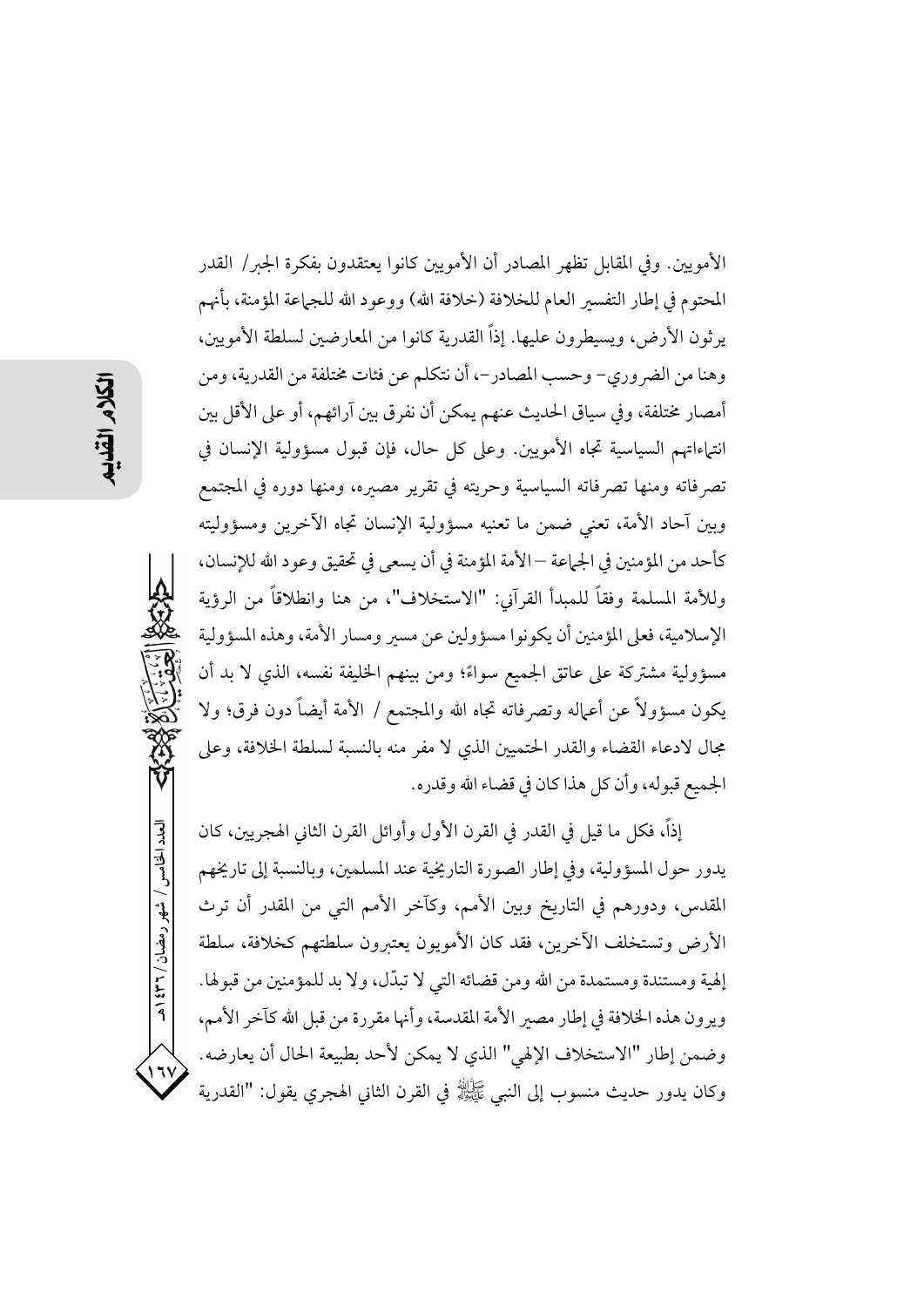مجوس هذه الأمة"؛ وهكذا تشكل نقاش حاد حول من هم هذه القدرية؟ بين من ينسب المؤيدين للاختيار الحر إلى القدرية، وبين من ينسب الجبرية إليهم.

ويمكن القول بأن في هذا العصر المبكر من تاريخ الإسلام لم يكن هناك وعي عند المسلمين بفلسفة الفعل الإنساني، وتحليل قدراته بصورة فلسفية وكلامية، إذ من المحتمل وجود نوع من التأثير للأبحاث الكلامية عند المسيحيين العرب والسريان في هذا الخصوص على المسلمين في هذا الوقت المبكر في الشام وفي العراق. وعلى كل حال، يجدر أن نعرف أنه كان يجرى نقاش بين أصحاب الإلهيات وأصحاب الآراء من المسيحيين واليهود وحتى الزرداشتيين حول هذه المفاهيم قبيل الإسلام، وفي الفترة نفسها، ولكن لا نعرف بالضبط هل تحقق التأثير منهم فعلاً على أصحاب هذا النقاش بين المسلمين الأوائل أم لا؟ إلا أنه ما يمكن قوله أن هذه المسألة هي باكورة المباحث ذات الطابع الكلامي بين المسلمين في القرن الثاني الهجري على الأقل.

### بدايات علم الكلام:

بناءً لما سبق يظهر كيف تشكلت جماعات مختلفة في العراق والشام وخراسان والجزيرة العربية، يتناقشون ويتكلمون في المسائل المذهبية، وهكذا تكُّون الوعي الديني، مبتنياً على مسائل دينية، ومسائل تتعلق بالله والإنسان والإيبان وموقع الإنسان في العالم، ومدى مسؤوليته في التاريخ المقدس، الذي رسمه الله له حسب المنظور الديني في الإسلام، ومصادره من القرآن إلى السنة النبوية، وإلى الصورة الدينية التاريخية التقليدية عند المسلمين أنفسهم، من عهد الصحابة وبعده، وبإمكاننا أن نعتبر هذه الجماعات الدينية ومنذ ظهور جماعة القراء في الكوفة وغيرها من الأمصار وحتى بروز المحكمة والمرجئة أول من تكلم في المسائل ذات الطابع الكلامي التي تعرف فيها بعد بعلم الكلام الإسلامي؛ وبطبيعة الحال هناك تضارب واختلاف في الأراء حول نشأة علم الكلام، وبدايات المسائل التي كانت تدار وتناقش بين المتكلمين، ولماذا

الأنصارى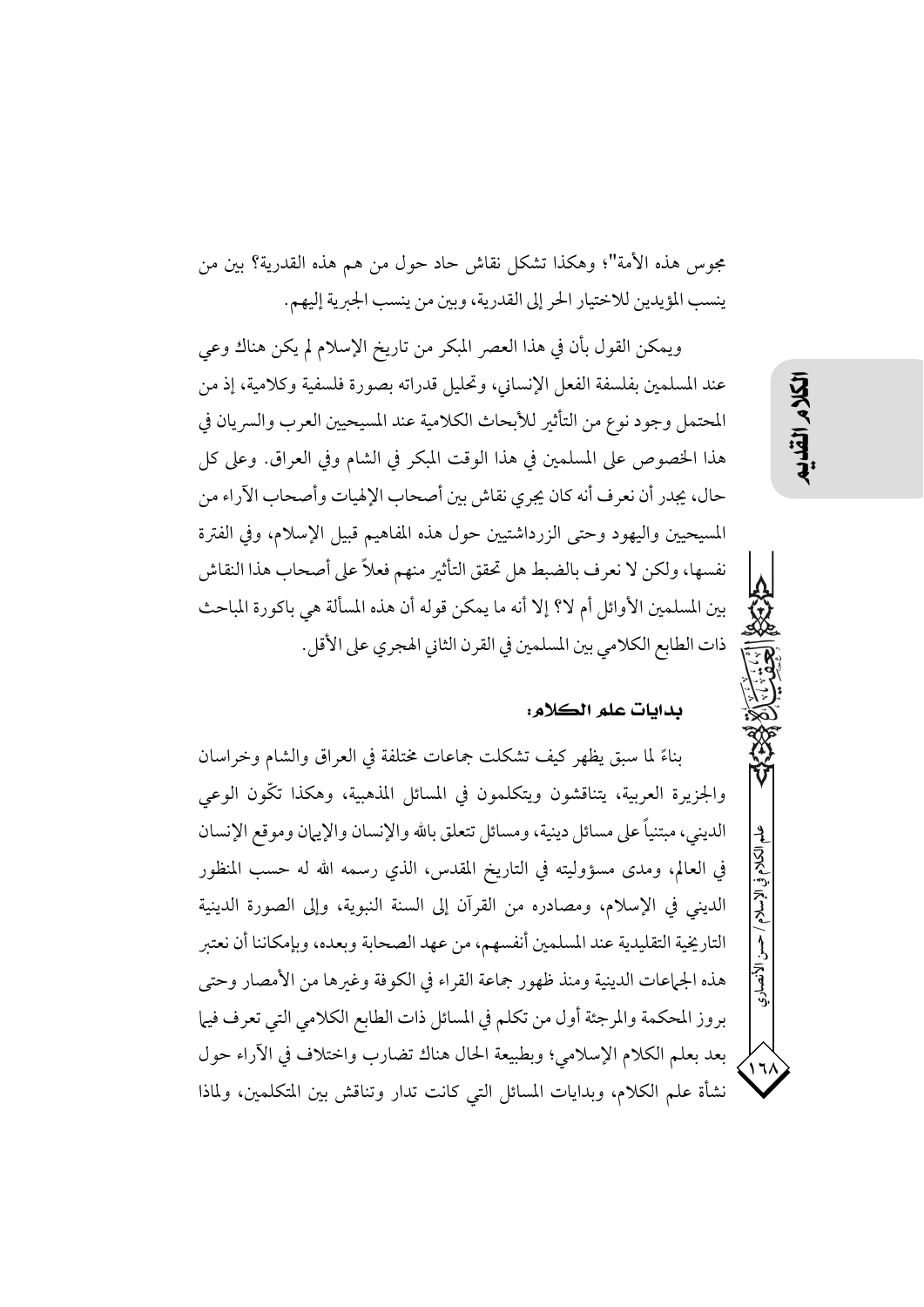سمى علم الكلام بهذا الاسم؟

وكانت حلقة حسن البصري (المتوفي سنة ١١٠ هـ)، التابعي المشهور في البصرة محور هذه الأبحاث في العراق، ومن نتائج هذه الأبحاث ظهور المعتزلة وعلى رأسها واصل بن عطاء (المتوفى سنة ١٣١ هـ) وعمرو بن عبيد (المتوفى سنة ١٤٤ هـ) الذين كانا من اوائل الذين قاموا بدورٍ عقيديٍّ مهم في بلورة الأبحاث الكلامية، والخلافات المذهبية، وكذلك في تحريك وتشغيل الأذهان بهذه المسائل في أوائل القرن الثاني الهجري.

فالمعتزلة مع اعتقادهم بموقع العمل في تعريف الإيهان، وباعتقادهم بفسق كل من آمن، ولكنه عمل عملاً غير صالح من غير توبة فإنهم ربطوا بشكلٍ صريح بين هذا وبين اعتقادهم بالقدر/ حرية الاختيار للإنسان. وبهذين المبدأين كانوا يعتقدون ويدعون إلى المسؤولية الكبيرة للإنسان المؤمن في تصرفاته تجاه نفسه، وتجاه الأمة– الجماعة والمجتمع، والسياسة والدين معاً، ويعتقدون أيضاً أن الإيهان مرتبط بهذا كله؛ ولذلك كانت لهم وجهة نظر نقدية تجاه السلطات الأموية وسلطة الخليفة بالذات، وقد عتروا عن رأيهم بصورة دعوية واضحة، بحيث يمكن وصف حالتهم ببداية الفكر الثوري في الإسلام. هذا، وفي جانبهم كانت تتحرك القدرية والمرجئة (في مناطق جغرافية مختلفة ومنها خراسان) وبطبيعة الحال المحكمة –الخوارج أيضاً. فإذاً، كل ما كان يدور في هذه النقاشات المذهبية / الكلامية كان له دور في السياق السياسي والاجتهاعي ولم يكن بعيداً عن الظروف السياسية والاجتهاعية للمجتمع الإسلامي المبكر، وكذلك على كان يجرى على الأرض من الفتن والقتل وسفك الدم، ومعارضات سياسية. وهكذا تشكلت مدراس ومذاهب كلامية في البصرة وبغداد وخراسان وغبرها من المدن الإسلامية، إنطلاقاً من معتقدات مذهبية مختلفة، وحول مسائل مثل الإيهان، والقدر والإمامة وغيرها من المسائل المذهبية.

العدد الخامس / شهر رمضان / ۲۳۱ ه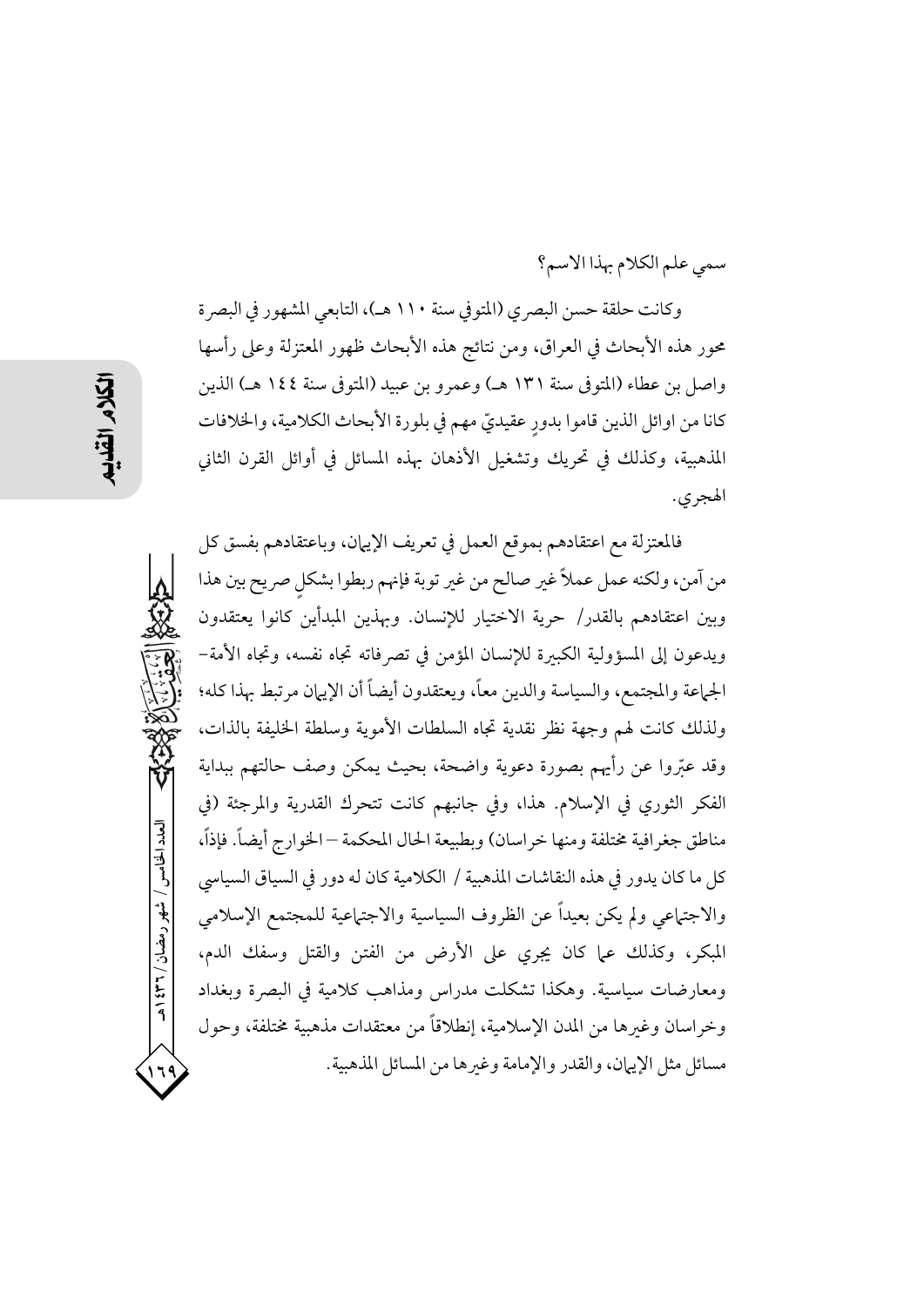المذاهب والمدارس الكلامين :

الظروف السياسية / الاجتهاعية لبدايات ظهور المدارس الكلامية :

مع الثورة العباسية تغيَّرت الساحة السياسية والاجتماعية للمسلمين، وإن كانت التغييرات في المفهوم الديني بطيئة، ولكن دخل على الخط عوامل جديدة تغيِّرت معها الظروف الفكرية للمسلمين، بحيث إن الإشكاليات الفكرية المنبثقة عن الظروف السياسية والاجتهاعية تغيّرت. ومن المعلوم أن الدعوة العباسية التبي كانت تسمَّى وقتها "الدعوة"، وكان لها مدلول خاص، يرتبط بالمعارضة السياسية ذات الطابع الديني مع تفسير خاص، لها جذور في الفكر الشيعي المعتدل منها والمتطرف، وجذور في تيارات أهل العلم في العراق وخراسان المعارضين بطبيعة الحال للسلطة الأموية. وكانت لهم رؤية مختلفة في مفاهيم أساسية مثل الأمة والجماعة والدولة، وتدخل السياسي في الديني، وسلطة الخليفة في الشؤون الدينية. وهؤلاء كانوا ينتمون إما إلى المرجئة، أو إلى التيار العام لأصحاب الحديث؛ الذين كانوا يصرون على دور السنة النبوية واستمرارها ممثلة بالعلماء من الصحابة، وإلى التابعين، ومن بعدهم تلاميذهم في الأجيال التالية، ولكن مع هذا كان الموالي الإيرانيون يدعمون العباسيين، وقد قاموا بدور بارز في نجاحهم وفي تشكيل هرمية الدعوة والسلطة. وقد شكل وصول العباسيين إلى السلطة فرصة ذهبية لأهل السياسة والثقافة وللكُتَّاب الفرس في أداء دورهم في الدولة الجديدة، ونقل تجاربهم وثقافتهم / ثقافاتهم وعلومهم إلى البلاط العباسي وفي تشكيل الحضارة الإسلامية الجديدة.

ومن المعروف أن الفتوحات في القرن الأول الهجري، شكلت انطلاقة لمعرفة العرب المسلمين الأوائل بالحضارتين الكبيرتين قبل الإسلام، وهما الحضارة الفارسية الكسر وية، وإلى جانبه الحضارة البيز نطية اليونانية. لذا فإن ترجمة الديو ان إلى العربية في عصر الخليفة عبد الملك بن مروان الأموى (الخلافة ما بين ٦٥–٨٥ هـ) كانت نقطة الإسلام

 $\sum$ 

۱۰ آلانصاري

くい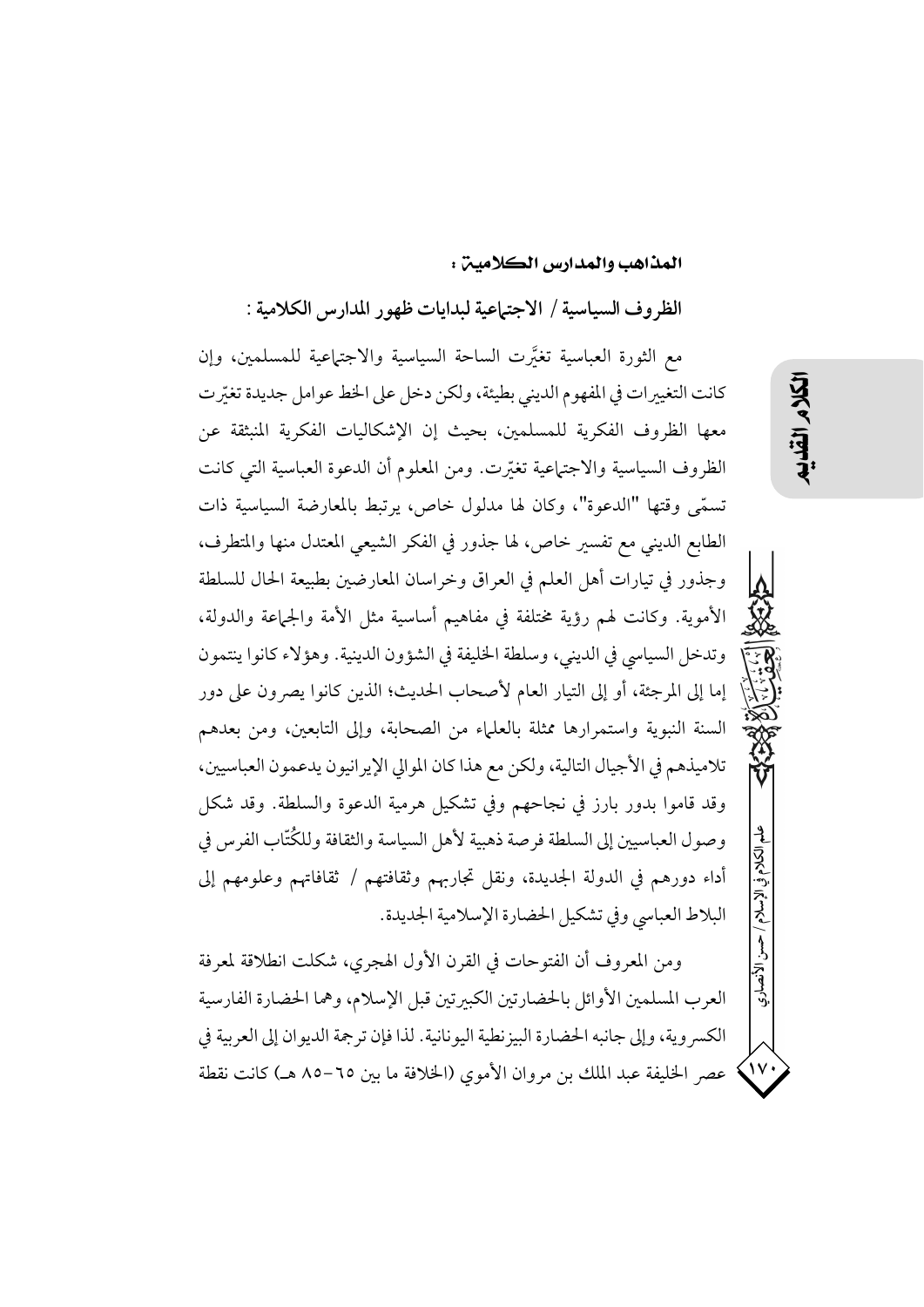بداية لكل المحاولات في نقل ثقافات وحضارات الأمم والأقوام التي دخل الإسلام إلى بلادهم. ومع انطلاقة الدولة العباسية وانفتاحها على الأقوام والثقافات الجديدة، انطلقت حركة عظيمة ذات طابع أدبى وثقافي وديني تعرّف بالحضارة الإسلامية على سائر الحضارات؛ ومنها رؤى وأفكار دينية كانت سائدة في إيران أو في بيزنطة بين جماعات المسيحيين العرب والسريان واليونان أو الزرادشتيين الفرس. ومن المعروف أنه في الحقبة ما قبل الإسلام في بلاد ما بين النهرين كانت هناك ثقافة / ثقافات أرامية وبابلية ذات توجه غنوصي . هذا بالإضافة لوجود جماعات تعتقد بمزيج من الفلسفات القديمة وأفكار وثنية مثل الصابئة الحرانيين. وكانت المذاهب الثنوية مثل المانوية والديصانيين، والمذاهب الثنوية الإيرانية لها دور بارز في ما بين النهرين، وفي بلاد فرس وبهذا كله تعرّف العرب والمسلمون على النقاشات الثيولوجية ذات الطابع الإلهي، والجدالات المذهبية، وأساليبها المعهودة والمعروفة بين المسيحيين واليهود والزرداشتيين والثنويين.

وفي هذا السياق فإن أول أزمة دينية، وربيا سياسية مهمة واجهها العباسيون كانت أفكاراً ذات توجهات غنوصية وثنوية، يميل بعضها إلى المذاهب والأديان الإيرانية، مثل المزدكية، والخرمية، أو الزرداشتية المزدائية، والزروانية، مختلطة ببعض المفاهيم الإسلامية. ومن جانب آخر؛ فإن أفكاراً ورؤى شيعية ذات توجه باطني، تعمَّقت أكثر في الفترة الأولى من العصر العباسي، وبرزت وتجذرت جماعات من الغلاة الشيعة الأوائل في الكوفة وسواد العراق وفي إيران أيضاً. ولكن كان أهم من هذا بروز الزندقة المانوية والملحدة بطابع أدبي أكثر أو فكري / مذهبي أحياناً في مدن العراق وخاصة البصرة وبغداد. فالزنادقة في القرن الثاني الهجري، والثنويون كانوا بوابة الحضارة الإسلامية الجديدة إلى عالم الأفكار المذهبية في صيغتها الفلسفية، وذات طابع تقني وأحياناً تتواجد عند أوساطهم تراث فلسفي وعلمي تتناسب مع معتقداتهم، وفي البصرة بالذات وبعدها بغداد، عاصمة الإمبراطورية الجديدة. وقد

العدد الخامس / شهر رمضان / ٣٦٦ هـ

۱۷۱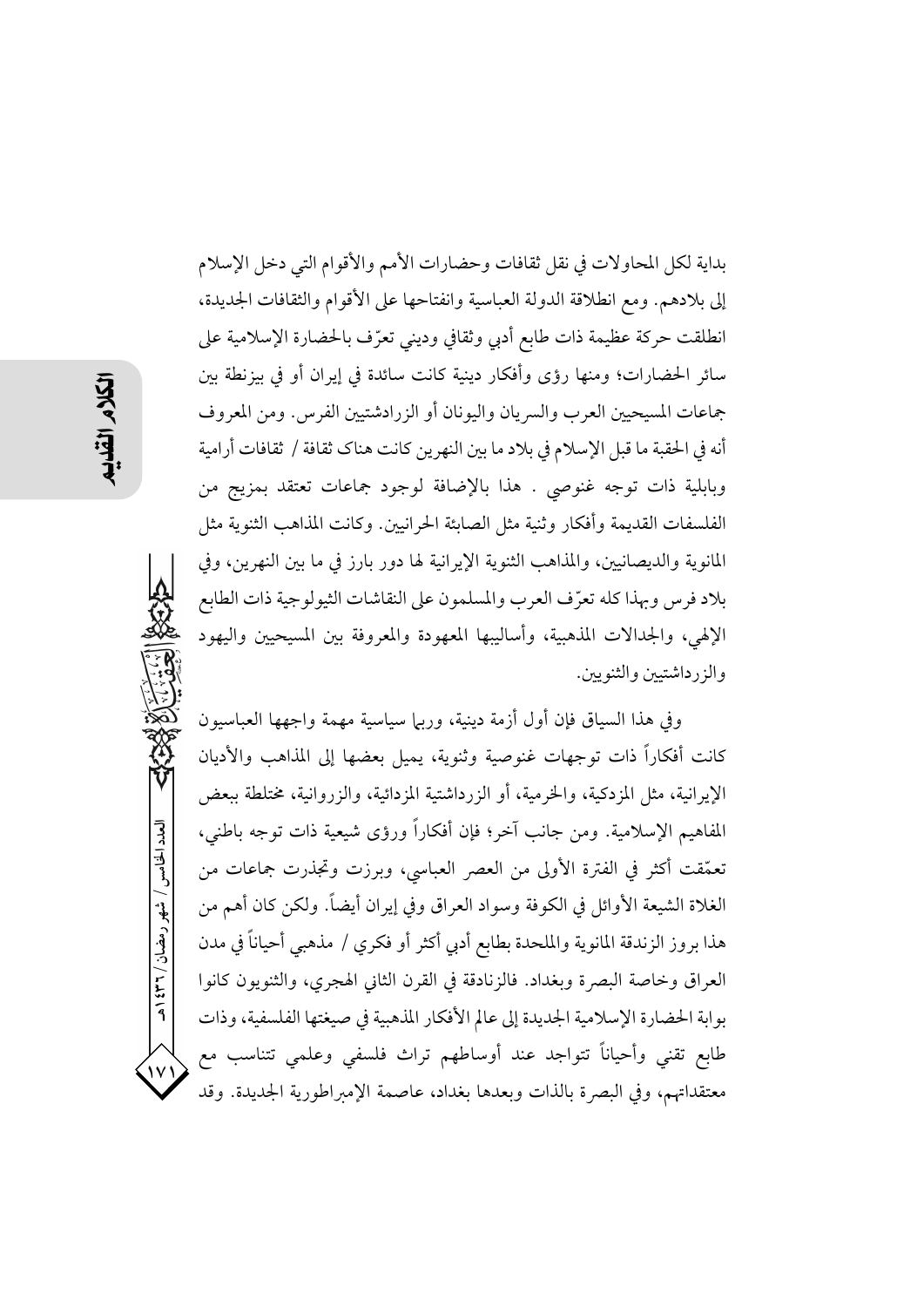برزت ردَّات فعل تجاه حركات الإلحاد والزندقة هذه من قبل أناس وخاصة فئات جديدة كان لديهم قدرات للرد عليهم مستفيدين من أساليب ومناهج مأخوذة من هذه الأوساط والأجواء الثقافية نفسها، ومن الموروث الثقافي للحضارتين الإيرانية والبيز نطية.

### ظهور فئات المتكلمين:

وفقاً لما مر من الجدال الحضاري والديني والمذهبي، وبروز أفكار ورؤى، فقد مهد ذلك لظهور فئة المتكلمين الذين يشغلهم الدفاع عن العقائد الدينية والإسلامية ، وخاصة مسألة التوحيد، وإثبات الصانع، وحدوث العالم، والرد على الثنوية ومسألة الشر والعدل الإلهي، وغيرها من المسائل. وهكذا تشكلت الفكرة الكلامية عند المعتزلة المتواجدين في البصرة، والذين كانوا يهتمون بعلم العقائد، وكذلك ظهرت فيها فئات قريبة إلى المعتزلة، وإن اختلفوا معهم في بعض المسائل الدينية. ومنذ منتصف القرن الثاني الهجري، كانت هناك مسائل كلامية / عقدية تدور حول علاقة الله بالإنسان، وكيفية تصرف الله في العالم، وتفسير توحيد الله، الذي كان المسلمون يدافعون عنه، ويردون على الأفكار الثنوية حول وجود الله، وتوحيده، وكانوا يناقشون أيضاً المنظومات الفكرية / الدينية الأخرى التي أعطت تفاسير مختلفة عن ذلك كله، مثل عقائد المسيحية حول الله وحول المسيح، ومسألة التجسّد، والأقانيم الثلاثة والطبيعة الواحدة عند بعضهم. ومن المعلوم الآن أن هذه النقاشات كانت تدور في أوساط اصحاب الملل والنحل، وأصحاب المجادلة المذهبية بصورة مشتركة وفي البيئة نفسها ؛ وكان العراق وخاصة بغداد مركزاً مهماً، ففيها مكاتب ومدارس مختلفة تدار فيها الأبحاث.

لذلك، كان من الطبيعي جداً في وسط فكرى وثقافي كهذا، أن تناقش مسألة الوحدة الإلهية مرتبطة بالبحث عن علاقة الله الوجودية بالإنسان، ومسألة الخلق،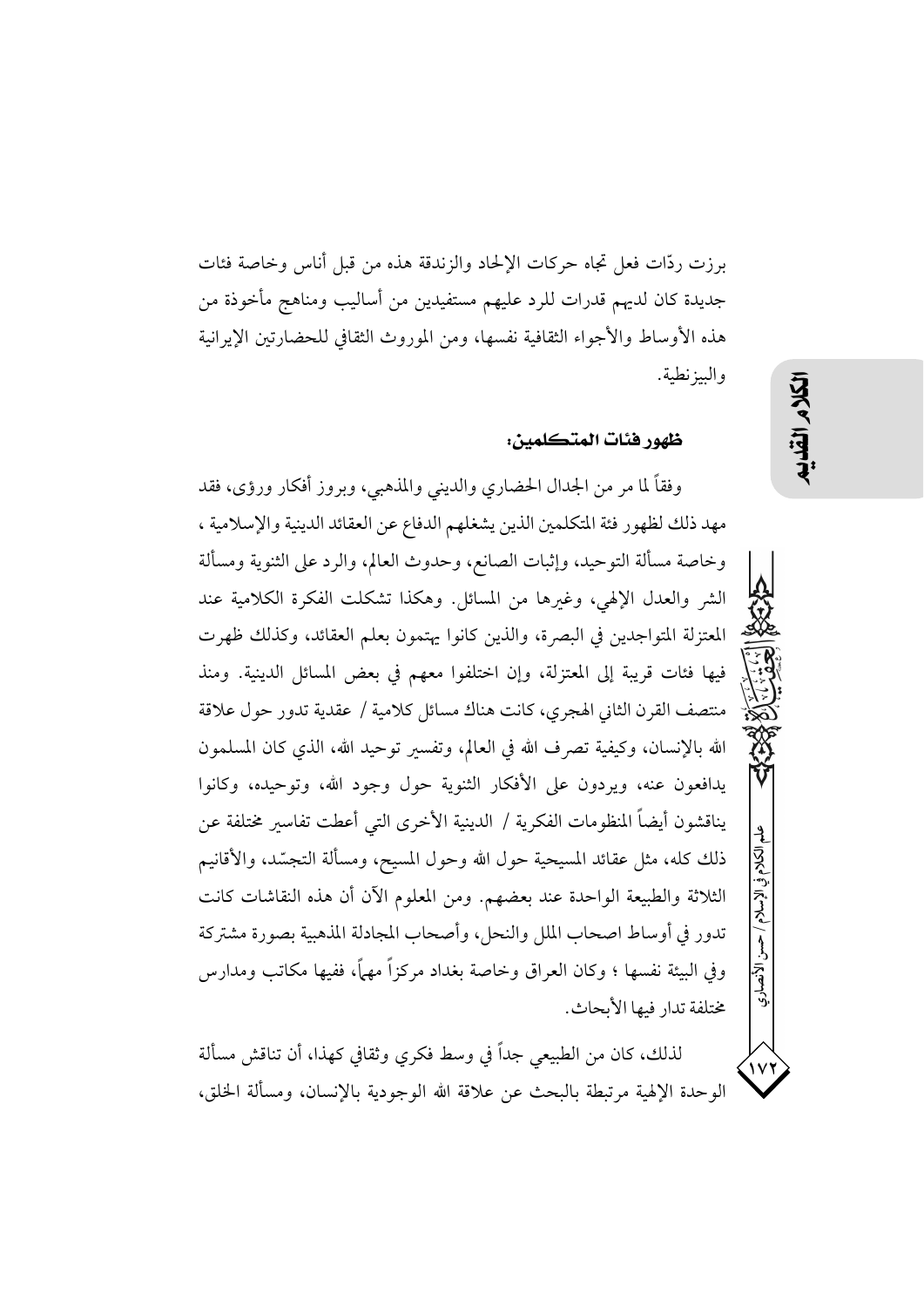وحدوث العالم، وربط هذا الحدوث بفكرة الوحدة الإلهية. وانطلاقاً من هذا، دارت بين المسلمين أبحاث عن الله وصفاته وأفعاله، وهذا كله يدور حول إشكالية علاقة الله بالإنسان والعالم المخلوق، وبطبيعة الحال، مرتبطة بأبحاث القدر ومسؤولية الإنسان تجاه الله ودوره في عالم الوجود والتاريخ؛ فكانت هناك آراء تميل إلى تفسير للتوحيد يتناسب والتنزيه. وبعضها يميل إلى التشبيه. وهذه الأفكار والأبحاث هي وريثة تراث فلسفي وديني، كانت موجودة في أرض الإسلام منذ مئات السنين؛ وعلى أي حال، فقد كان المتكلمون المسلمون يعرفون هذا التراث الفكري بشكل أو بآخر .

### حركة الترجمة :

ثمة تحوّل آخر في البلاط العباسي ساعد في التحرك من جديد في هذا المجال، وهو اهتمام الخلافة العباسية في نقل وانتقال العلوم اليونانية والسريانية إلى اللغة العربية، ومن المعروف وجود حركة نشيطة في العراق وبعض المناطق الأخرى آنذاك، ومنها المناطق التي كانت تحتضن الوجود والنشاط الديني المسيحي، كالمناطق المفتوحة من البيزنطة التي يهمّها العلوم والفلسفة اليونانية، وحتى بعد انتشار الإسلام فيها. الأمر الذي ساعد المسلمين لأن يحصلوا على علوم وحضارة جديدة، أطلقوا عليها فيها بعد اسم علوم الأوائل. إضافة إلى هذا، كان هناك حركة علمية تخصَّ علوم الرياضيات والهيئة والطب، انطلاقاً من حركة ترجمة الديوان إلى العربية منذ أواخر القرن الأول الهجري، وخاصة مع اهتمام الدولة العباسية بنقل العلوم إلى اللغة العربية وخاصة ظهور رجال السياسة المعروفين باهتهامهم بالعلوم والثقافة، مثل الأوساط الإيرانيين المرتبطين ببلاط الخليفة المنصور العباسي (الخلافة بين ١٣٦-١٥٨ هـ)، وأيضاً الوزراء من الىرامكة، وآل سهل، وغبرهم من الكتاب والوزراء الإيرانيين في الدولة العباسية، الأمر الذي أوجد مناخاً مساعداً لتعرف المتكلمين على تجارب وعلوم تتناسب وعملهم وثقافتهم ؛ وقد كان هذا من أسباب تغيير الوعي الديني إلى

العدد الخامس / شهر رمضان / ۲۳۱ ه

 $\mathsf{V} \mathsf{Y}$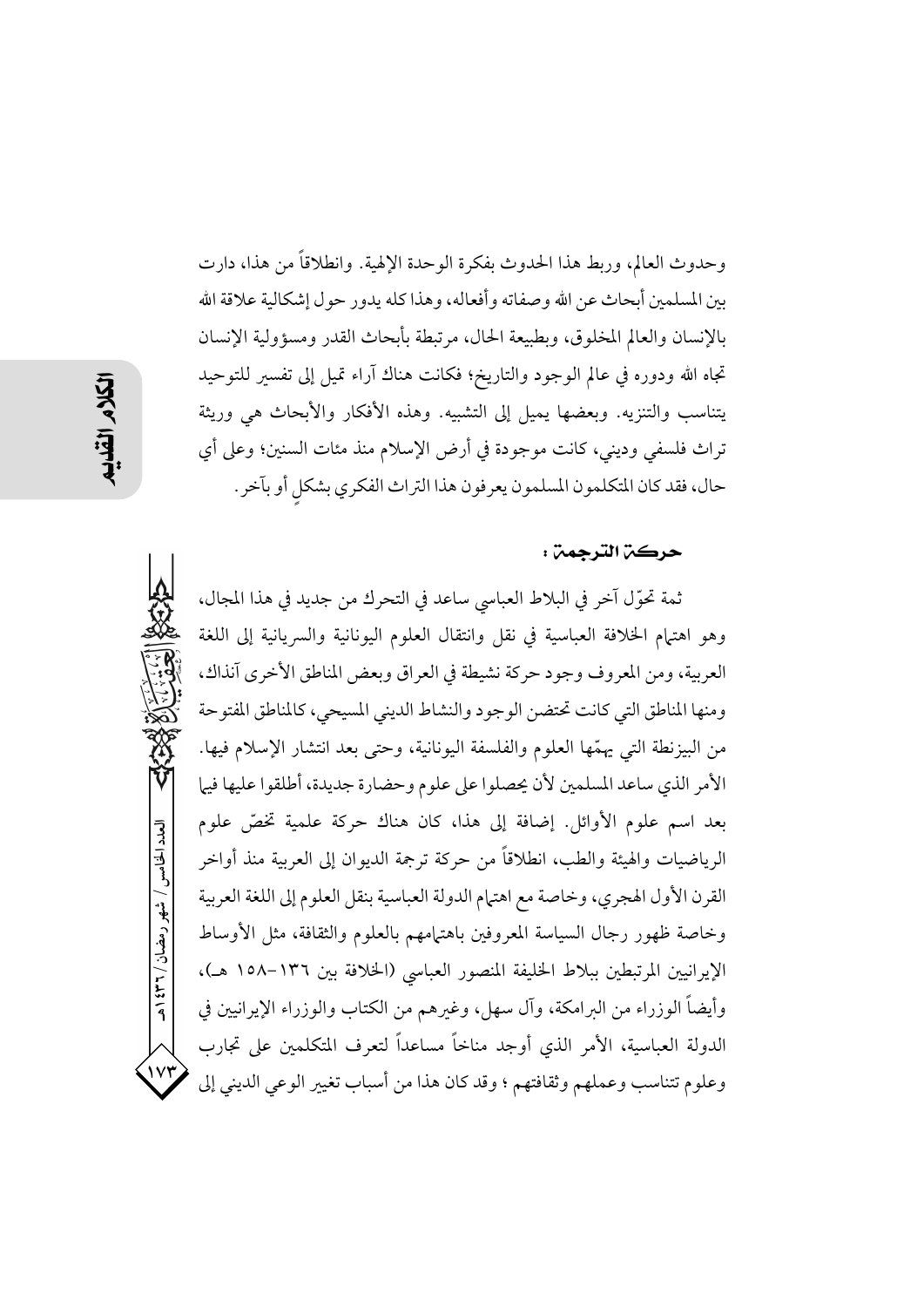حدِ ما عند هذه الفئات المثقفة، والتي كانت تعتبر نفسها طبقة الخو اص في مقابل فئات العوامّ. ومنذ أواخر القرن الثاني استفاد المتكلمون من المعتزلة والمرجئة والشيعة من هذه الأجواء، والأساليب ومن التراث الفلسفي لإعطاء زخم جديد لأبحاثهم.

مسألن وحود اللّه وصفاته:

ومنذ أواخر القرن الثاني بدأت نهضة فكرية وفلسفية بين المسلمين تتزامن مع نهضة ترجمة الكتب والتراث اليوناني والسرياني والفارسي والهندي إلى العربية، تتكلم وتناقش في مسائل كانت تتعلق بمسألة وجود الله، ومسألة الوحدة الإلهية، وعلاقة عالم المخلوقات بهذه الوحدة؛ وفي هذا الظرف بالذات، كان من الطبيعي أن تناقش مسألة صفات الله، وكيفية فاعلية الله في العالم، وبطبيعة الحال، كان المسلمون تأملوا في آيات القرآن والصفات التي يصف القرآن بها الله، ونحن نعرف أن صورة الله في القرآن كما في التقليد التوراق – الإنجيلي هي صورة عن إله / شخص إلى حدٍ ما بصورة أو بأخرى، وله سلطة شخصية، وله علاقة مباشرة مع خلقه، وكانت هذه الصورة منطلقاً أساسياً لفكرة الشريعة والقانون الإلهي وفيها ترتبط بالمرجعية الدينية. والخطاب القرآني كان يستلزم تصوراً من هذا النوع عن الله؛ ولذلك كان من الطبيعي أن تشكل ذهنية المسلمين في هذا العصر المبكر من الإسلام عن الله بهذه الصورة؛ فالمناخ الديني في الإسلام، وخاصة آيات القرآن الكريم كان يجرّ المتكلمين إلى اثبات صفات لله بالمعنى الحقيقي، وأن الله هو ذات وصفات، لكن وبتأثير من الفلسفات والأفكار اليونانية والدينية الأخرى الموجودة في بلاد الإسلام اتجهت بعض الأفكار نحو صورة تجريدية عن الله، وفيها نعلم فإن الجهم بن صفوان (المتوفى سنة ١٢٨ هـ) في خراسان كان من اوائل الذين ذهبوا إلى هذا الاتجاه التنزيهي لله، فكان ينفي عن الله كل صفة تشبهه إلى خلقه، حتى أنه نفى الشيئية عن الله، وكان الجهم وأصحابه المعروفون بالجهمية، يعتقدون بتوحيد تنزيهي مطلق، ويرون أن علاقة الإنسان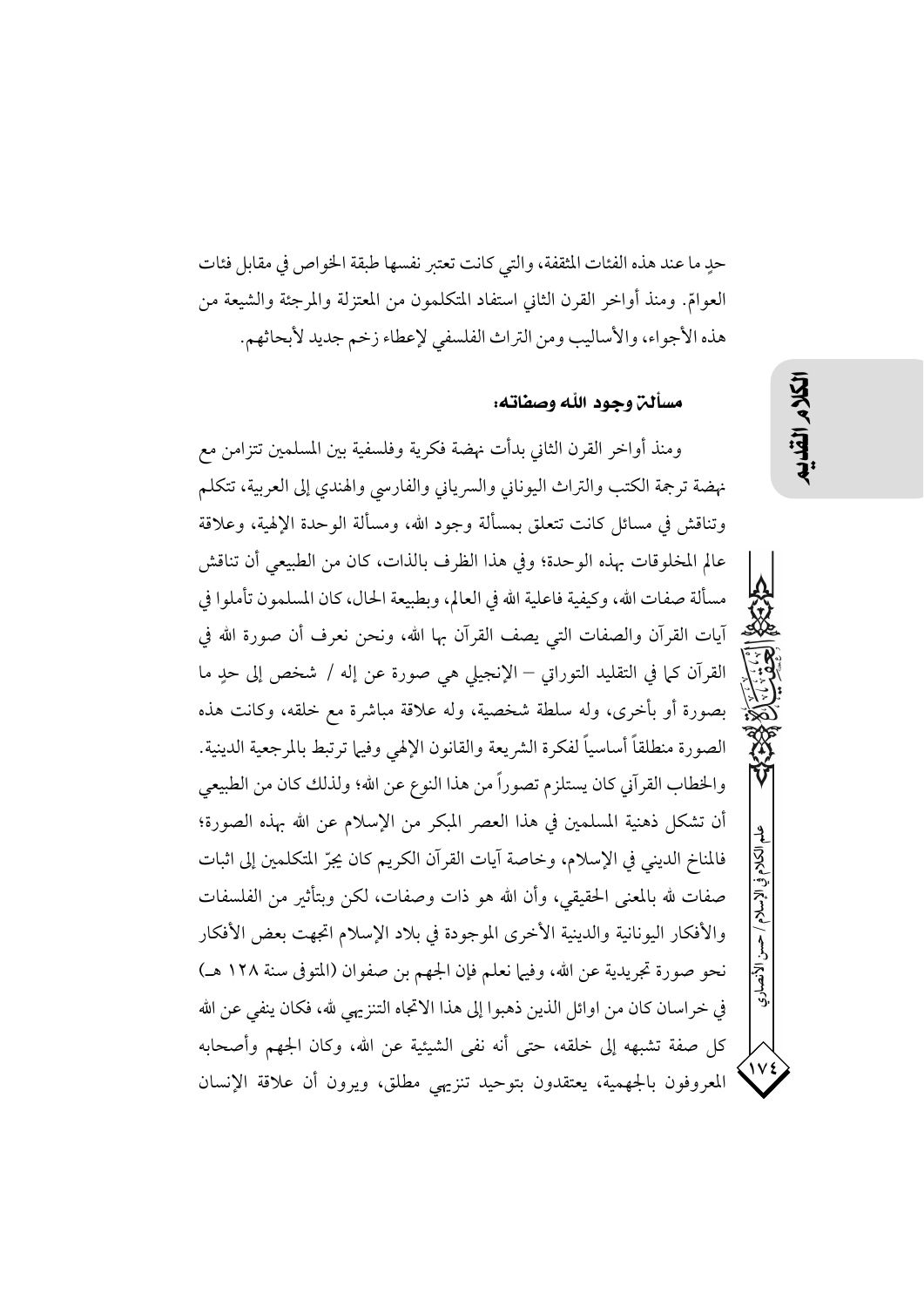والمخلوقات بالله علاقة لا تحكمها علاقات شخصية وبشرية غىر لائقة بالذات الإلهية فلابدَّ من التأويل للآيات القرآنية التي تخالف ظاهرها هذا الاعتقاد. وبطبيعة الحال فقد كان لهذه الأفكار نتائج خطيرة جداً على صورة المسلمين عن دينهم وشريعتهم، وعن كل ما تأسس حتى ذلك الوقت، من سلطة دينية أو سياسية؛ ولذلك حصلت ردات فعل تجاه هذه الأفكار من قبل الاتجاه العام الإسلامي، كانت تتواصل فيها بعد بشدة. وكانت عقائد المسيحيين حول المسيح وكيفية تجسد الذات الإلهية وآيات القرآن حول ذلك تساعد في بلورة البحث عن صفات الله، والبحث عن التنزيه والتشبيه بصورة جذرية، وذات معنى ديني كبير.

فأما في مقابل الجهم بن صفوان فمن المعروف أن هناك مدرسة أخرى يمثلها مقاتل بن سليهان (المتوفى سنة ١٥٠ هـ) الذي كان يعتقد بالتشبيه وإعطاء صورة إنسانية لله، وإن احتمل أنه كان يعتقد هذا المذهب بسبب رؤيته الخاصة إلى الله وعلاقة الله بالإنسان، وتفسيره للشريعة ودورها في تكوين الشخصية الدينية للإنسان في العالم. وكان هشام بن الحكم (المتوفى سنة ١٧٩ هـ) من الذين لعبوا دوراً بارزاً في تحول علم الكلام، إما من جهة نظرته وعطائه الفكري في موضوعات كانت محط نظر المتكلمين مثله مثل الجهم بن صفوان وسليهان بن جرير (في القرن الثاني الهجري) وغىرهما؛ ومنها نظرته حول ذات وصفات الله، وكذلك صفة العلم، وأيضاً مسألة تعريف الجسم وماهيته؛ وإما من حيث تعرفه على التراث القديم، كتراث الزنادقة والثنوية وأصحاب المذاهب المختلفة، وأيضاً تعرفه وإن بصورة غير مباشرة على الفلسفة اليونانية. وكان لهشام مناظرات مع أصحاب المذاهب المختلفة وسائر المتكلمين، وله صلة مع مجالس البحث العلمي للبرامكة، وله تأثيرات على المعتزلة مثل أبي الهذيل العلاف وإبراهيم النظام.

وكانت المباحث الكلامية حول إثبات الصانع وحدوث العالم تنطلق عند

العدد الخامس / شهر رمضان / ۲۳۱ هـ

 $\sqrt{v}$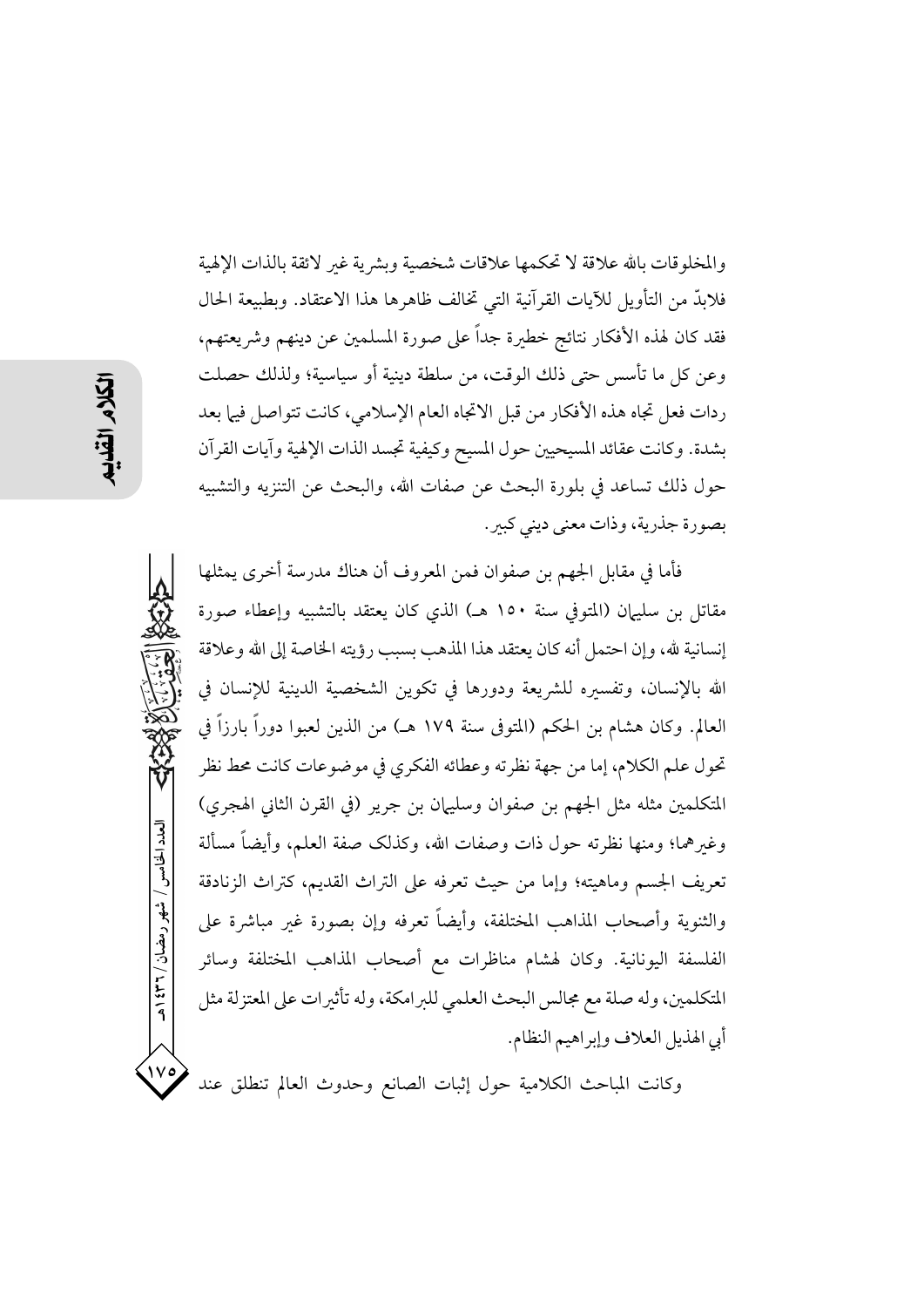المتكلمين في محاولة لرد العقائد الثنوية والإلحادية للزنادقة والملحدين، ولذلك اضطر المتكلمون، وخاصة في البصرة، وبعدها في بغداد في محاولة الرد عليهم بالبدء بالتفكير حول طبيعة المخلوق، وفلسفة الطبيعة، والتنظير حول معنى الجسم وماهيته، وأجزائه وأعراضه وصفاته، ومسألة كيفية الحدوث، وكلِّ ما عرف فيها بعد بدقيق الكلام (أو اللطيف من علم الكلام)؛ وكانت نظرية الخلق من العدم اقترحت من قبل المتكلمين لأجل إعطاء تفسىر لحدوث العالم ومسألة إثبات الصانع، في حين كان لهذه النظرية استلزامات كلامية كان لا بد للمتكلمين أن يفكروا فيها ويلتزموا بها، وأن يعطوا تفسيراً عن كيفية خلق الحوادث من قبل الله من دون أن يضطروا بقبول تجدد ذات الله وصفاته الذي لا يليق به. وهذه الأبحاث بدورها أخذت تعمّق مسأله التأمل النظري حول الحدوث، وربط الحادث بالقديم، ومسألة علاقة الله وصفاته بعملية الخلق، ومسألة فاعلية الله في العالم. ولذلك كانت إشكالية التنزيه / التشبيه ترتبط بإشكالية القديم / الحادث، وفي هذا المجال، كان المعتزلة والجهمية، يدافعون عن الرؤية التنزيهية لله وصفاته، ويردُّون على عقيدة التشبيه وعقيدة الصفات عند قطاعات أصحاب الحديث وفقهاء السنة؛ ولذلك كانوا يلجأون إلى مبدأ التأويل للآيات القرآنية والأحاديث حول الصفات والأسياء الإلهية.

هذه النقاشات أدت إلى إيجاد نوع من المناخ الفكري، يتناسب وتبادل الأفكار بين سائر الجهات المنخرطة في النقاشات والأبحاث الفكرية في هذا الوقت المبكر من تاريخ علم الكلام في الإسلام في القرنين الثاني والثالث الهجريين. وفي جانب المعتزلة، كان للمتكلمين المرجئة والجهمية والأوساط القريبة منهم أمثال ضرار بن عمرو الكوفي (المتوفى حوالي سنة ٢٠٠ هـ )، وبشر المريسي (المتوفى سنة ٢١٨ هـ) في النصف الثاني من القرن الثاني الهجري دور بارز في تطور علم الكلام، وفي النقاشات المختلفة السائدة آنذاك أيضاً، كما لا بد أن نذكر دور الإباضية، وبقية فرق المحكمة في تطوير علم الكلام المبكر.

الكلام فى الإسلام

الأنصارى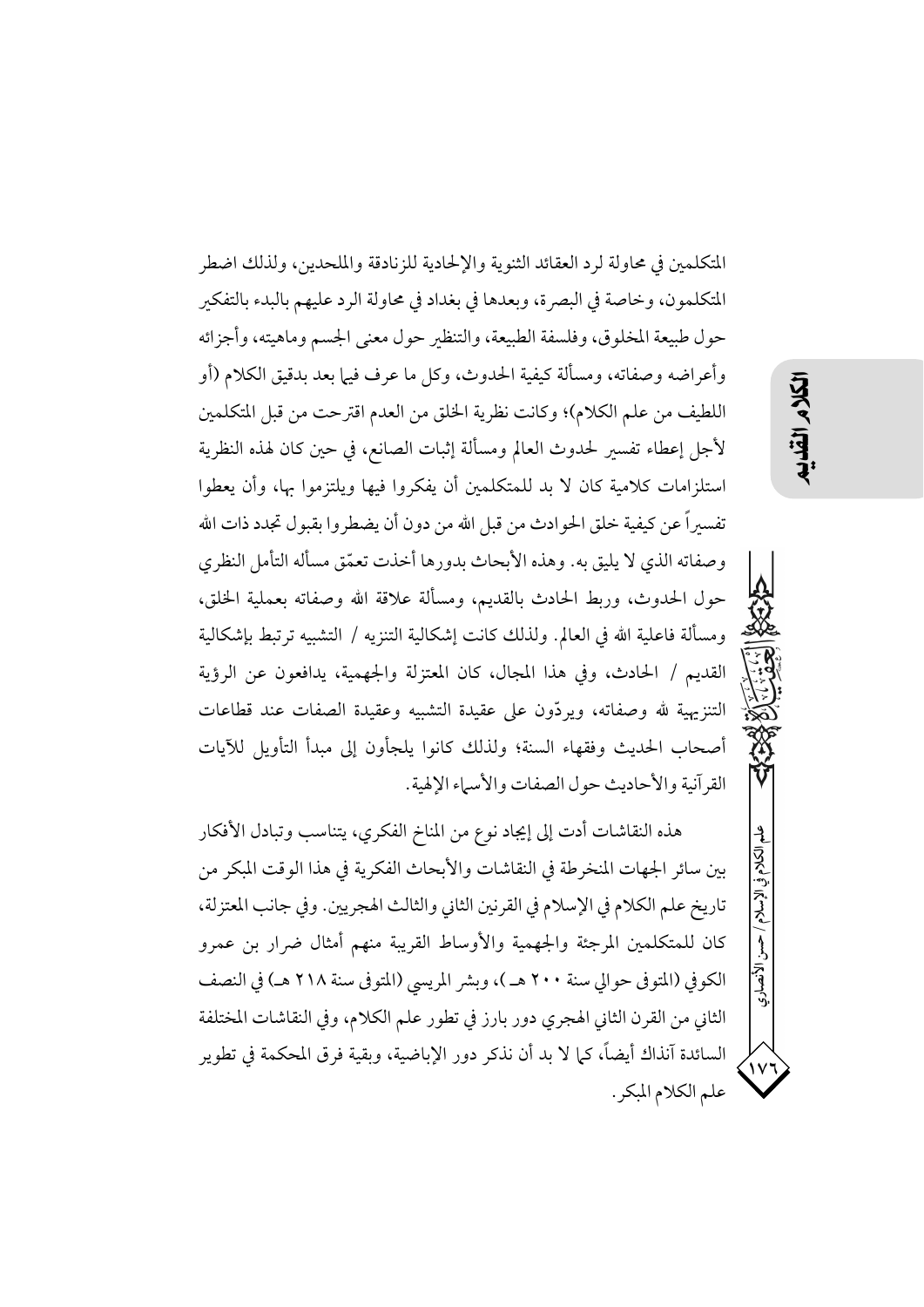### طبيعة الفعل الإنساني:

أما في وسط هذه النقاشات حول علاقة الله بالإنسان ،وفاعلية الله في حيات الإنسان اليومية والدينية من جهة ،ومسألة حدوث العالم ،وعملية الخلق ،وربط الحادث بالقديم، فقد تصدرت مسألة الفعل الإنساني وطبيعته أولى الاهتمامات لدى المسلمين. وهذه النقاشات –كما هو معروف – ارتبطت بالجدل حول مدى مسؤولية الإنسان أمام الله ؛ولأجل ذلك اهتم المتكلمون بتفاصيل دقيقة ترتبط بطبيعة الفعل الإنساني، وكيفية تصرف الإنسان في نفسه، وفي العالم ؛ من هنا بدأ البحث حول موضوعات كالاستطاعة والكسب وخلق الأعمال ، والتولد والطبع وغيرها من الموضوعات التي كانت في صدارة وأولويات الفكر الكلامي ، والمنظومات الكلامية في الإسلام في مختلف المدارس الكلامية في القرون التالية .

فقد ناقش المتكلمون مسألة علاقة الله بالفعل الإنساني، وكيف يمكن قبول مسؤولية الإنسان مع الاعتقاد بفاعلية الله المطلقة في الكون؟ وكيف يمكن القبول بالتوحيد الأفعالي في حين هناك فاعلية حرة من دونه؟ وأكثر من ذلك، كيف يمكن التوافق بين أزلية ووحدوية ولا زمانية / مكانية الله، وبين تدخله وتصرفه في الفعل الإنساني الزماني / المكاني؟ وهل يعني ذلك تجدَّد في ذات الله؟ وكيف يمكن أن نقبل بسعة علم الله المطلق وأزليته وشموليته، في حين أن هناك أفعالاً حادثة من قبل الإنسان؟ وهل هي داخلة في علم الله وإرادته أم لا؟ وكيف يمكن قبول عدم شمولية علم الله وإرادته للأفعال الإنسانية؟ وقد اضطر المتكلمون المعتزلة لتقديم تفسير لكيفية اختيار الإنسان وإرادته المستقلة في تصرفاته الحرة، مع أنهم كانوا يتحركون في مناخ فكري وديني يرى أن لله فاعلية مطلقة وأن علمه وإرادته شامل ومطلق؛ ولذلك كانوا يضطرون لإعطاء تفسيرات مختلفة عن علم الله وإرادته وقدرته تجاه أفعال الإنسان الحرة وتفسير علاقة أفعال الإنسان بسعة علم الله وقدرته. هذه الأسئلة

العدد الخامس / شهر رمضان / ۲۳۱ ه

 $\mathsf{iv}\mathsf{v}$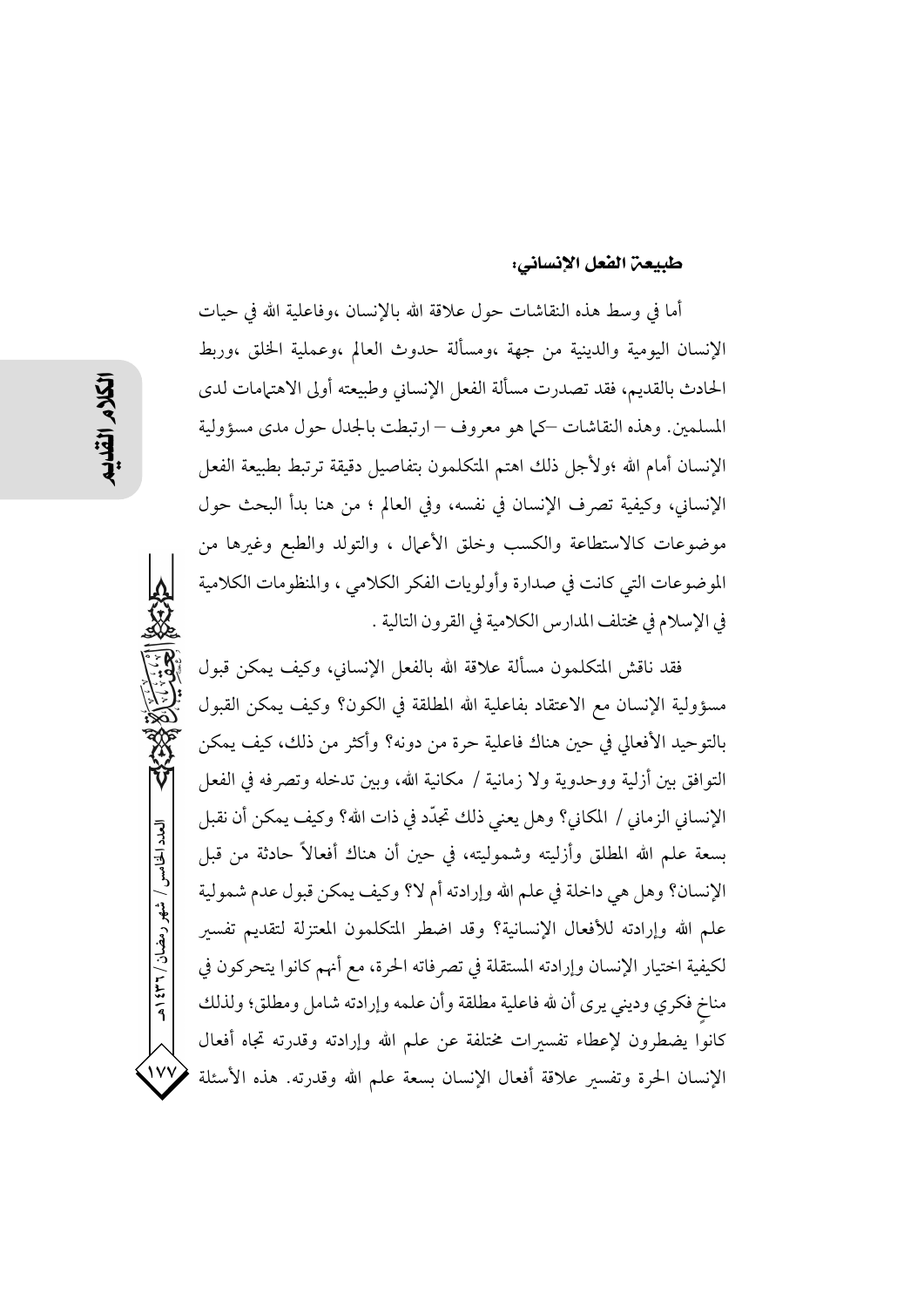بطبيعة الحال، كانت تساعد في الدخول في تفاصيل أكثر دقة، وفي معترك الآراء حول مسائل الطبيعة، وحول ذات الله وصفاته، ومسألة المعنى / المعاني والأحوال، ومسألة الزمان والمكان والجسم والجواهر والأعراض وبقاء الأعراض والحركة والسكون وغبرها من المسائل التي شاركت فيها الفئات المختلفة من المتكلمين.

## مسألن النبوة والوحي:

مثَّلت النقاشات التي واجهت المتكلمين تحدياً جذرياً بارزاً من قبل المتحمسين للعقل وآلياته، والبحث الحر الذي لا يتقيّد بالقيود الدينية او المذهبية، ومنذ القرن الثاني، وخاصة من القرن الثالث برزت شكوك في النبوة بشكل عام وترجيح العقل على الوحي / النبوة. ومن المعلوم أن بعضهم لم يكن يعترف بالنبوة أو الديانات المختلفة / المذاهب، بل يعتبر أن ذلك سبب لاختلافات الناس وأنه يتحتم الرجوع في ذلك إلى العقلِّ؛ وفي هذا السياق فإن باب برزويه الطبيب (من كتاب كليلة ودمنة) المنسوب إلى ابن مقفع (المتوفى سنة ١٤٢ هـ) يمثل نموذجاً مبكراً في الإسلام. ومن المعروف أن أبا عيسى الورّاق (المتوفى سنة ٢٤٧ هـ) وابن الراوندى / الريوندى (المتوفى في النصف الثاني من القرن الثالث) – حسب بعض الروايات كانا من الذين ردوا على النبوة وضر ورتها. وفي التراث / الأدبيات الإسلامية عادة تسمى هذه الفئة من الشكاكين دعاة العقل بالزنادقة أحياناً وبالبراهمة أحياناً أخرى. والفيلسوف محمد بن زكريا الرازي (المتوفى سنة ٣٣٠ هـ)، والطبيب المشهور أشهر من عرفه التاريخ الإسلامي في النقد على النبوة والدفاع عن العقل، وله مناظرات وجدل مع الإسماعيلية (مع أبي حاتم الرازي، المتوفى سنة ٣٢٢ هـ) في هذا الموضوع. وفي القرون التالية أيضاً بقى تقليد مستمرّ لمنكري النبوة أو أصحاب العقل كيا نقل عن أبي العلاء المعرى (المتوفى سنة ٤٤٩ هـ)، واستمرت تشغلهم فضائل العقل والرد على أصحاب الأديان ؛ وكانت فئات من الذين كانوا يردّون على المتكلمين هم أصحاب عقيدة こく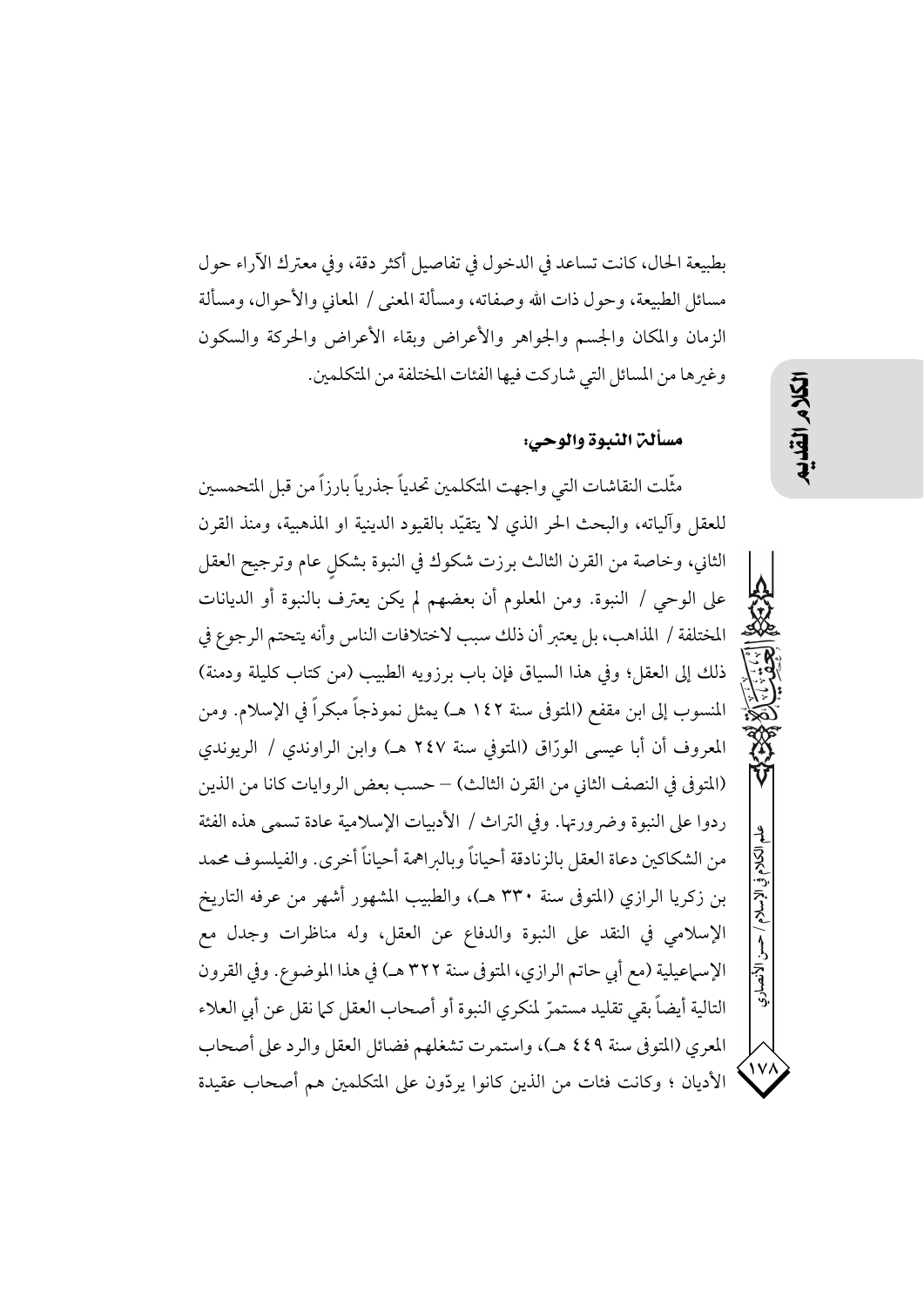تكافؤ الأدلة التي تشك في ترجيح أدلة لعقيدة دون أخرى. أما المتكلمون فكانوا يردّون على منكري النبوة في المباحث المتعلقة بالنبوة ويسمونهم بالبراهمة.

### الخلافات الفقهين ودور علم الكلام :

من جهة أخرى، إذا لاحظنا الحركة الفقهية في القرن الثاني الهجري نجد خلافاً فقهياً بين الأمصار، وذلك بين فقهاء وأهل العلم في المدينة ومكة والكوفة والبصرة والشام واليمن ومصر، حتى تحقق وبشكل تدريجي لكل مصر من الأمصار تقليد مرجعي فقهي، إلا أن الخلاف الفقهي وصل إلى إشكالية مرجعية الشريعة ومصادر التشريع الفقهي؛ فثمة فقهاء / أهل العلم مالوا إلى اجتهاد الرأي، وفضَّل آخرون التحرك داخل المأثور حسب المستطاع والتفقه حسب ما كان عليه العمل ("الكلام فيها تحته العمل") وعدم الدخول في البحث الفقهي للأمور الفرضية، ولذلك كان فقههم ينحصر في فقه المنصوص في أكثر الأحيان دون اللجوء إلى الاجتهاد. أما في أواخر القرن الثاني الهجري، وربيًا قبله، ومنذ منتصف القرن، كان وجه الخلاف بين أهل العلم وفئات وفرق مختلفة في موضوع مصادر الحجية في الفقه والعقيدة. وقد تحول فيها بعد إلى نقاش جذري حول مصادر المعرفة الدينية، ومنها موقع أقوال المنسوب إلى النبي محمد ﷺ وإلى الصحابة أيضاً فيها يخص اختلافات الصحابة، وفتاوى التابعين، والإجماع والقياس والاجتهاد. وكانت النقاشات تدور حول أسباب خلاف الأمة، وكيف بدأت الخلافات؟ وفيها اختلفت، ومسألة التصويب، والتخطئة، ونتائج الخلافات في الإيهان / الكفر / الفسق، والنقاش حول الخطأ / الذنب، والسنة / البدعة. ومن الذين دخلوا في هذا المعترك كان أبا حنيفة وله آراء حول المرجعية في الفقه. ومن المتكلمين الذين نعرف آراءهم في هذا الصدد، يمكن أن نذكر واصل بن عطاء، وإبراهيم النظام، وضرار بن عمرو، وبشر المريسي وآخرين.

العدد الخامس / شهر رمضان / ۲۳۱ ه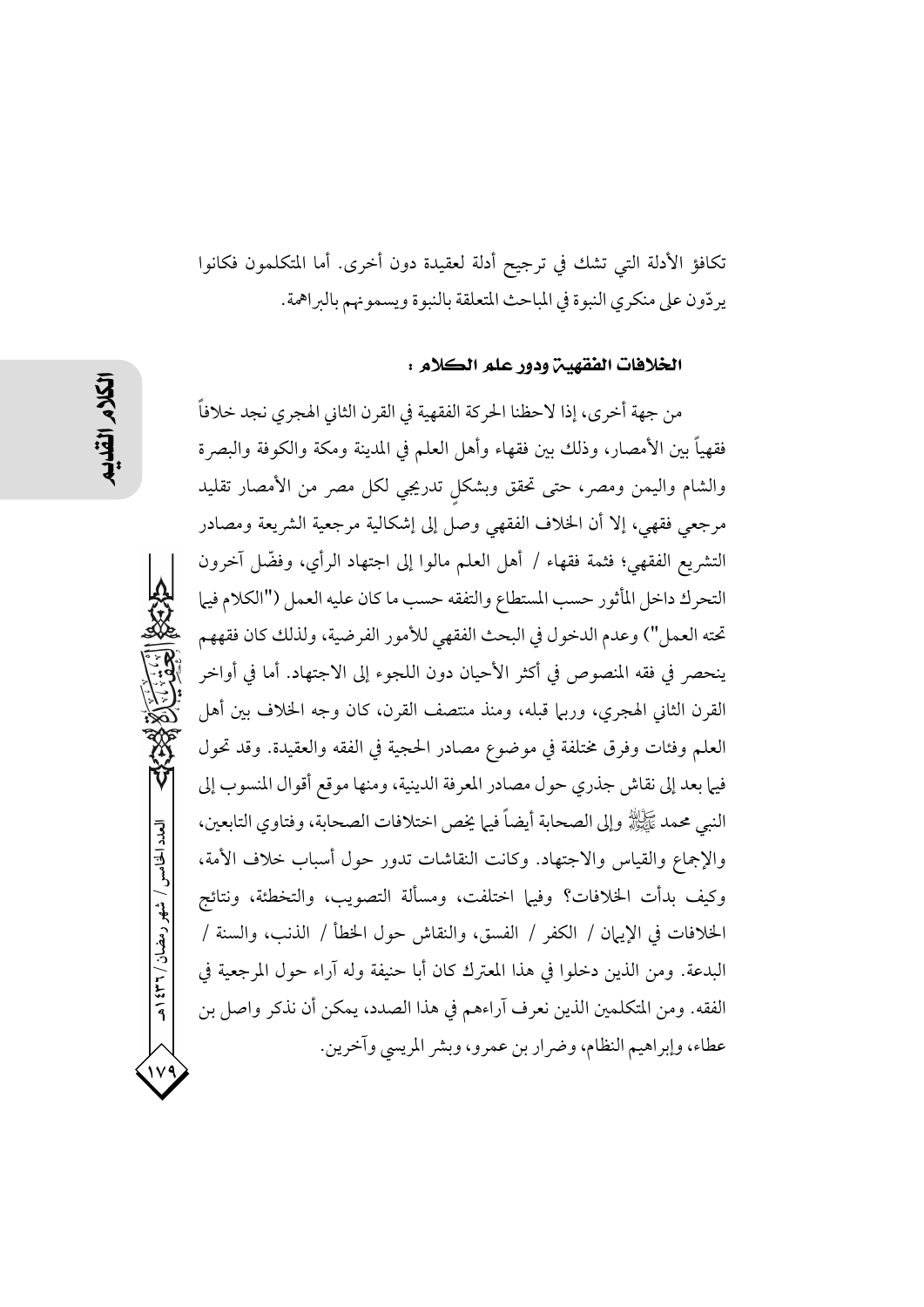### عصر المأمون العباسي:

ومنذ النصف الثاني من القرن الثاني الهجري قدّم المتكلمون المعتزلة في البصرة وفي بغداد امثال أبي الهذيل العلاف، وإبراهيم النظام، وتلاميذهما الكثير في المجال الكلامي، كما أن للمتكلمين من مذاهب الشيعة والمرجئة دوراً بارزاً في هذا التطور؛ ولكن مع استلام السلطة من قبل المأمون العباسي (الخلافة ما بين ١٩٨–٢١٨ هـ) بعد معركة كبيرة مع أخيه الخليفة محمد الأمين (الخلافة ما بين ١٩٣–١٩٨ هـ)، وانطلاقاً من اهتهام المأمون بالأبحاث والعلوم الكلامية والدينية، وكذلك توجهاته السياسية وأهدافه فيها يخص العلاقة بين السياسي والديني، بدأ المأمون بحركة علمية دينية سياسية كان من إحدى نتائجها قضية المحنة، وكل ما جرى تحت عنوان قضية خلق القرآن، والتهجم على عقائد أصحاب الحديث في الصفات الإلهية، وموضوع كلام الله. وتذكر المصادر أن مرجئة بغداد ممثلة بالجهمية كان لهم دورٌ بارز في تحريك المأمون نحو هذه القضية. كما أن للمعتزلة أيضاً نفوذاً خاصاً في البلاط العباسي. أما الجهمية والمعتزلة فأيدوا نظرية خلق القرآن، وفي المقابل كان أصحاب الحديث السنى، وأكثر الفقهاء يردون على هذه النظرية، ويرفضون الخوض فيها كما في سائر المسائل الكلامية.

علم الكلام السنّي في أوائل القرن الثالث:

بناءً لما سبق ونظراً لتشديد حركة الترجمة وتعرف المتكلمين بصورة أكثر وضوحاً على الأبحاث الفلسفية والطبيعية، فإن حركة علم الكلام في شقيه المعتزلي والمرجئي تحركت بصورة أكثر فعالية؛ بحيث إنه خلال النصف الأول من القرن الثالث الهجري، ظهرت في مدن مختلفة وخاصة في بغداد والبصرة مدارس كلامية متنوعة، وبشكل بارز منطلقة إما من المعتزلة؛ وإما من المرجئة / الجهمية – القريبين فقهياً إلى أبي حنيفة، وهم كانوا أحياناً فقهاء أحناف ، كما أن للشيعة أيضاً متكلمين في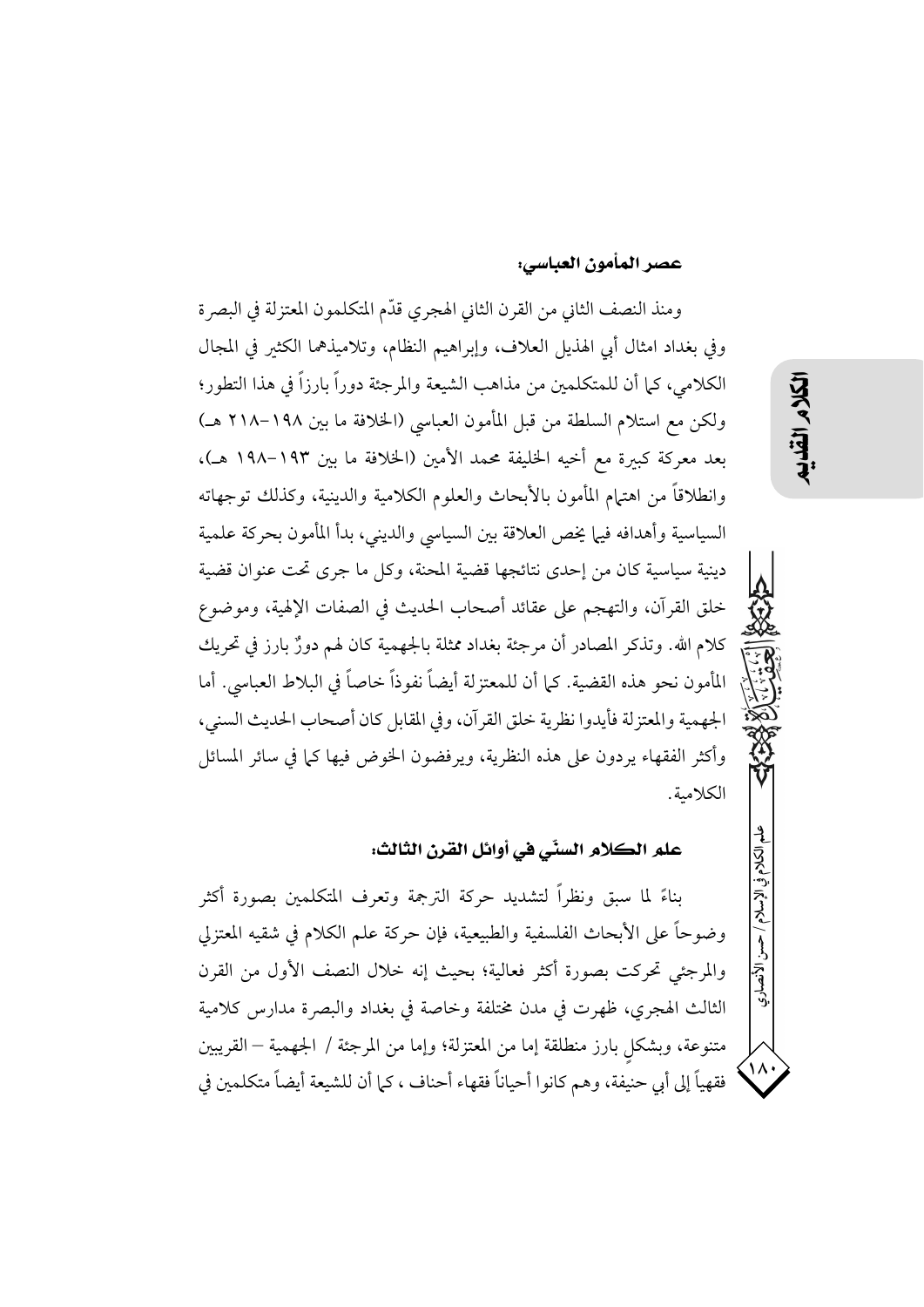العدد الخامس / شهر رمضان / ۲۳۱ و هـ  $\mathcal{M}$ 

هذه الحقبة بالذات. وفي هذه الحقبة وانطلاقاً من جذور في القرن الثاني الهجري ظهرت فئة من المتكلمين كانوا يدعمون السنة ولهم صلة بأئمة الفقه / السنة كمحمد بن ادريس الشافعي (المتوفى سنة ٢٠٤ هـ) خاصة؛ وكانوا يعارضون المرجئة / الجهمية والمعتزلة في نفس الوقت ولكن كانت هناك تاثيرات من قبل المعتزلة والمرجئة / الجهمية ايضاً عليهم، وكانوا يتحركون في المناخ الكلامي، وتحت تاثير منهم، وإن من حيث العقيدة كانوا قريبين إلى أصحاب "السنة" و "الحديث" و"التقليد الفقهي" وخصوصاً فقه الشافعي، ويمكن أن نعتبرهم "متكلمي أصحاب الحديث" من أمثال ابن كلاب (المتوفى سنة ٢٤٠ هـ) والحارث المحاسبي (المتوفى سنة ٢٤٣ هـ) وأبى العباس القلانسي (في القرن الثالث الهجري) والذين كانوا هم أنفسهم أسلاف ابي الحسن الأشعري (المتوفى سنة ٣٢٤ هـ)، مؤسس الأشاعرة، وكان هؤلاء المتكلمون هم أيضاً موضع اتهام من قبل أصحاب الحديث في بغداد وعلى رأسهم أحمد بن حنبل (المتوفى سنة ٢٤١ هـ) وإن كانت عقائدهم في كثير من الأمور المذهبية قريبة منهم، ولكن متكلمي السنة هؤلاء ، وخلافاً لأصحاب الحديث السنى اعتمدوا الجدل الكلامي والطرق الكلامية المعتمدة عند جمهور المتكلمين أولاً، وثانياً مبدأ التأويل، ولديهم رؤية مختلفة في مسائل كلامية / عقائدية؛ مثل وجود الله وذاته وصفاته وعلاقة الذات بالصفات، ومسائل تتعلق بحدوث الأفعال، ومدى فاعلية الله وأفعال الإنسان ومسألة المخلوق، كما في مسائل علاقة الله بالإنسان والشريعة وسلطتها؛ وفي مسألة خلق القرآن التي كانت موصع جدل في أوائل القرن الثالث بين المحدثين والدولة ومؤيديهم من الجهمية، وبعض المعتزلة، كان ابن كلاب يعتقد خلافاً للمحدثين وفئة أصحاب الحديث السني بـ" الكلام النفسي" القديم.

## أصحاب الحديث ومشكلن التأويل:

وأثناء النزاع الذي حصل بين الدولة العباسية في عصر الخلفاء المأمون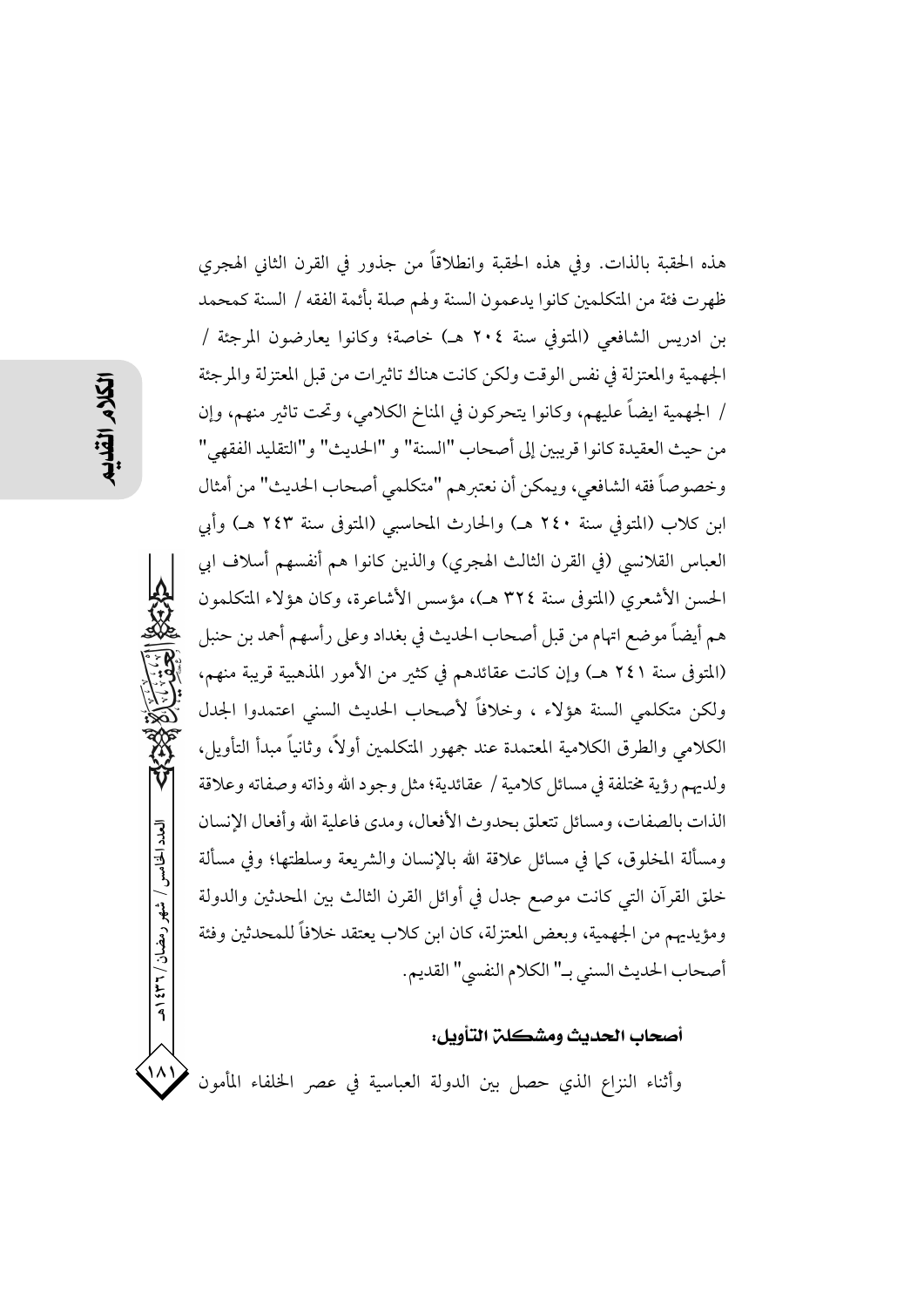والمعتصم (الخلافة ما بين ٢١٨–٢٢٧ هـ) والواثق (الخلافة ما بين ٢٢٧–٢٣٢ هـ) وبين جماعة أصحاب الحديث والفقه الحديثي، الذين كانت معارضتهم مع تطلعات وآمال السلطة السياسية من نوع مذهبي / سياسي، ظهرت قدرة هذه الفئة الأخيرة، مستمدة من طبقة العوَّام في بغداد وغيرها من البلدان، بقيادة أشخاص مثل أحمد بن حنبل، وكانت لديهم منظومة مختلفة عقائدياً بالنسبة لكثير من الأمور، وخاصة السلطة الدينية واستلزاماتها؛ ومنها مسألة التأويل وعدم الخوض فيها وفي الجدل الكلامي أيضاً، وكانوا على اختلاف كبير مع المعتزلة والجهمية وأصحاب الرأي / فقهاء الأحناف؛ وكما قلنا سابقاً: كانوا في قضية المحنة يؤيدون اعتقاد عدم خلق القرآن، خلافاً لهؤلاء المتكلمين والدولة نفسها؛ ولذلك اضطهدوا من قبل الدولة، كما هو معروف تاريخياً، ولكن بعد ذلك، تشكلت هذه الفئة، وتضخمت باسم عقيدة السلف وشرعيتها، وأخذوا ينتشرون بعد ذلك، وحصل لديهم تطور خاص في علاقتهم مع الوضع السياسي للسلطات العباسية والحكومات السلطانية فيها بعد. وفي المناقشات التي كانت تجري بين المتكلمين المعتزلة / الجهمية من جهة وبين المحدثين في أوائل القرن الثالث الهجري وفي زمن المحنة وبعدها، كانت مسألة نقد الحديث موضع اهتهام المتكلمين؛ لأن المحدثين كانوا يستندون إلى مرجعية الحديث/ السنة في نقد ودحض آراء المتكلمين؛ ولهذا السبب، فإن المتكلمين اضطروا لنقد الحديث، والبحث عن شروط قبول الأخبار والأحاديث.

وسرعان ما يستدل الطرفان يعني أصحابى التنزيه والتشبيه بشكل خاص والمتكلمون وخصومهم وفي سائر الموضوعات، بشكل عام، بالأيات القرآنية والأحاديث النبوية لأجل إثبات مدعياتهم واعتقاداتهم؛ فمثلاً بالنسبة للقرآن هناك آيات تدل على التشبيه في مسألة الصفات الإلهية وفاعلية ذات الله في العالم وهناك آيات يمكن أن يستدل بها لإثبات الرؤية التنزيهية؛ ولذلك بدأ النقاش حول هذه الآيات وطريقة تفسيرها، وكان النقاش بدأ حول إشكالية "التأويل" والمرجعية فيه. ومن جملة علم الكلام في الإسلام /

الأنصارى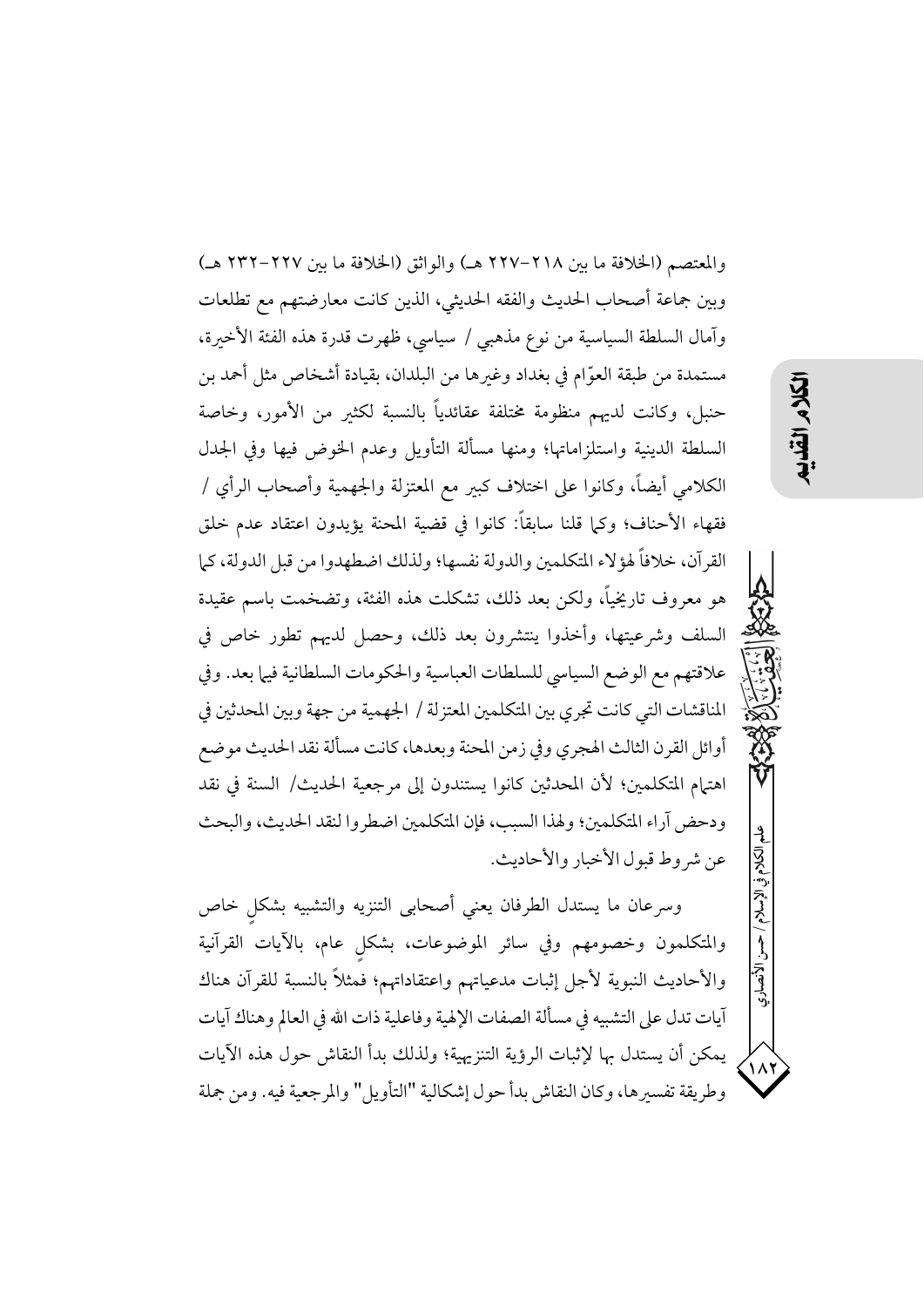الموضوعات الكلامية التي أيضاً كانت موضع النقاش، ولها صلة بفكرة التأويل، مسألة الجبر والاختيار ورؤية القرآن تجاه ذلك، فإن الطرفين من مؤيدي الاختيار أو نظرية الجبر، كانوا يستندون إلى آيات القرآن لدعم عقيدتهم واتجاههم الفكري. ومن المعروف أنه منذ أواخر القرن الأول الهجري جرت محاولات تفسيرية من قبل الصحابة والتابعين فيها بعد، وتأسست مدارس في التفسير بدأت في القرن نفسه، وتشخَّصت وتميَّزت في القرن التالي وكان أحد طرق البحث حول القرآن، قد تشكَّل داخل الإطار اللغوي في القرآن والاستشهاد بلغة العرب، وبمعانيها كمحاولة تفسيرية. وكان هذا في موازاة تطور الأدب العربي الذي تحوِّل عموماً لأسباب دينية، ولأجل الحاجات في فهم وتفسير القرآن والشريعة/ الفقه وفي إطار تشكيل العلوم الإسلامية. ولذلك كان لتحولات علم اللغة من حيث تأثيرات الحضارة الإسلامية وبنيتها الثقافية، وتأثيرات الثقافات والأديان / المذاهب الجديدة ومعتقدات الأمم التي اعتنقت الإسلام على هذا العلم، تأثير بالغ الأهمية في كيفية فهم القرآن وآيات التنزيه /التشبيه؛ ولذلك، فإن كل المفاهيم القرآنية بها فيها من مفاهيم للأسماء وصفات الله تأثرت تحت وطأة التحول الثقافي – الحضاري هذه.

من هنا جرى مناقشات لتفسير لغات القرآن، والبحث في الوجوه والنظائر والمعاني المختلفة لكلماته منذ مقاتل بن سليهان، الذي كتب عدة كتب تفسيرية، وحتى زمن المناقشات التي جرت بين المتكلمين من جهة، والمحدثين من جهة أخرى؛ فمثلاً هناك أعمال ابن قتيبة (المتوفى سنة ٢٧٦ هـ) في هذا المجال، وأعمال قرآنية ككتب المجازات والمعاني للقرآن لمؤلفي الاعتزال أو لخصومهم في القرن الثالث الهجري. وهناك أيضاً اهتهام تفسيري لدى كبار متكلمي الاعتزال أمثال أبي على الجبائي (المتوفي سنة ٣٠٣ هـ)، وأبي القاسم البلخي (المتوفى سنة ٣١٩ هـ). وهناك أيضاً أدب حول الآيات المتشابهات؛ والمعتزلة كان لديهم اهتيام بهذا الموضوع خاصة، ولدينا أمثلة لها كالقاضي عبد الجبار الهمداني (المتوفى سنة ٤١٥ هـ)، ومن الشيعة كالشريف الرضي

العدد الخامس / شهر رمضان / ٣٦٦ هـ

 $\lambda$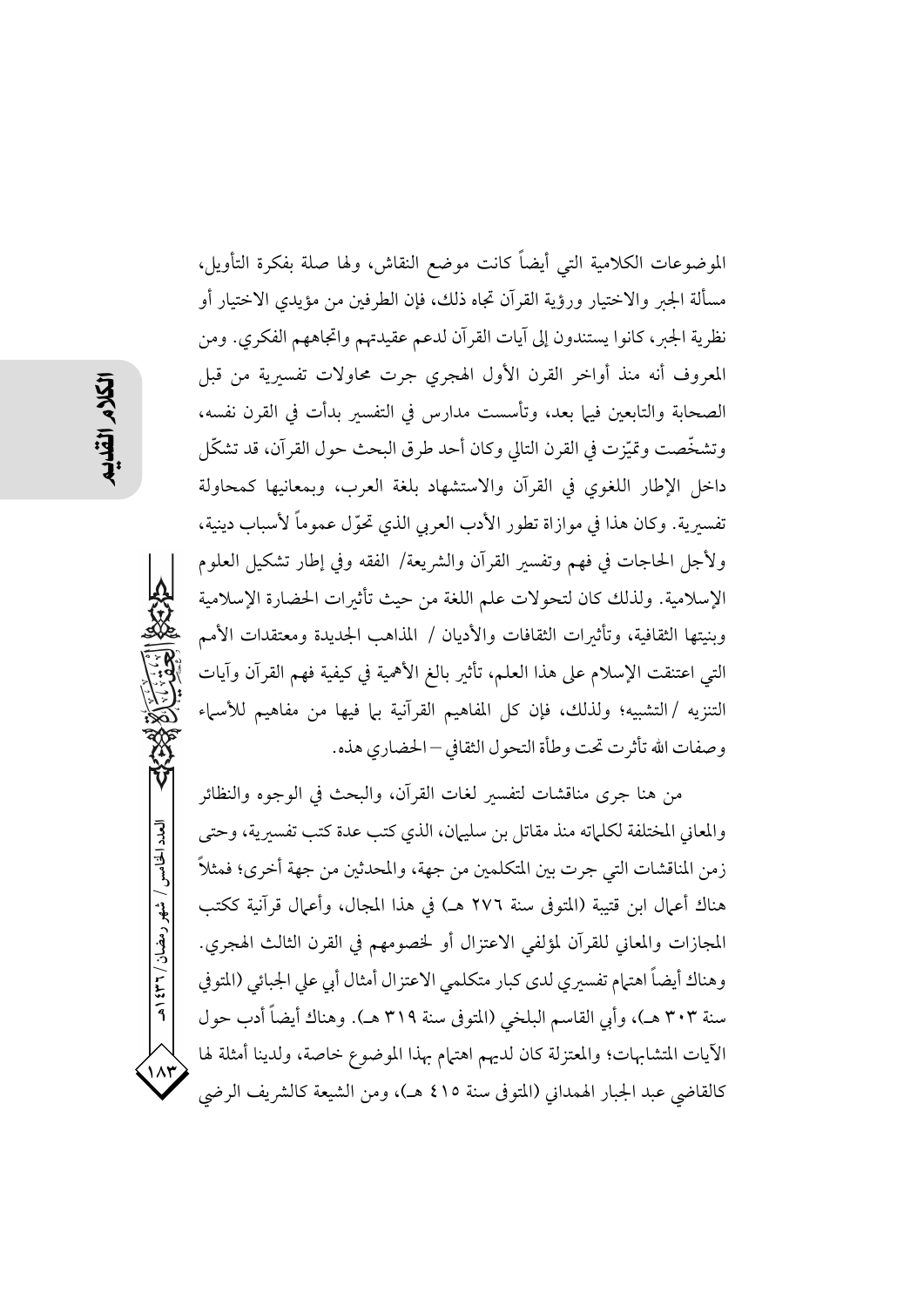(المتوفى سنة ٤٠٦ هـ) وآخرين. فعلى أساس منطلقات لغوية، والبحث عن دلالة الآيات والأحاديث حول الموضوعات الكلامية، بدأ البحث عن التأويل في مجالي القرآن والحديث ومدى مشروعية هذا التأويل، والنقاش حول المرجعية في التأويل. وبيا أن المتكلمين في نقاشاتهم مع المخالفين، كانوا يستفيدون من الأدلة الكلامية الجدلية النظرية في تفنيد معتقدات ومزاعم المخالفين، وفي رد تفسيراتهم للآيات والأحاديث، فإنه دار نقاش حول مدى شرعية اللجوء إلى الأدلة الكلامية الجدلية / العقلية، في تفسير القرآن وتأويله؛ وهل هناك جواز شرعي وديني للتأويل على هذه الأصول؟ ولذلك كان المحدثون وأصحاب الحديث بدأوا في كتابة كتب في الرد على التأويل وأصحابه، وفي الرد على اللجوء إلى علم الكلام والانخراط فيه، وكانوا يوصون بالاكتفاء بالنصوص دون التأويل والسؤال، وكلها تحت مقولة "الكيفية مجهولة والسؤال بدعة"؛ واعتبروا التأويل أساساً لكل "بدعة". ولذلك كان المحدثون يتهمون المتكلمين بأنهم من "أهل البدعة" ؛ ولكن المتكلمين بناءً لمنطلقاتهم الفكرية / الكلامية كانوا مضطرين للجوء إلى التأويل في الأيات والأحاديث واتهموا خصومهم بأنهم أصحاب الرؤية الساذجة القشرية (وأنهم من النوابت الحشوية) الذين يعتمدون الظاهر دون الباطن واللفظ دون المعنى. فهو لاء كانوا يعتقدون أن التفكير في ذات الله وصفاته ليس من صلاحية الإنسان، ولا بدَّ من عدم الخوض في تلك المسائل، فإن من الواجب على المؤمن أن يقبل الآيات والأحاديث في موضوع الأسماء والصفات الإلهية وغيرها ولا يتصرف فيها بعقلية بشرية، فالإيهان واتَّباع "السَّنة" هو القبول بها، من دون الخوض في تفاصيلها وكيفياتها، فلا دخل "للنظر" في تلك المسائل التي يكون المرجع الوحيد فيها السنة وعقيدة السلف الصالح فقط.

## المعتزلة ما بين القرنين الثالث والرابع:

إمتدَّ علم الكلام المعتزلي، في شقَّيه البصري والبغدادي طوال القرن الثالث

# 以久

الكلام في الإسلام / حسن الأنصاري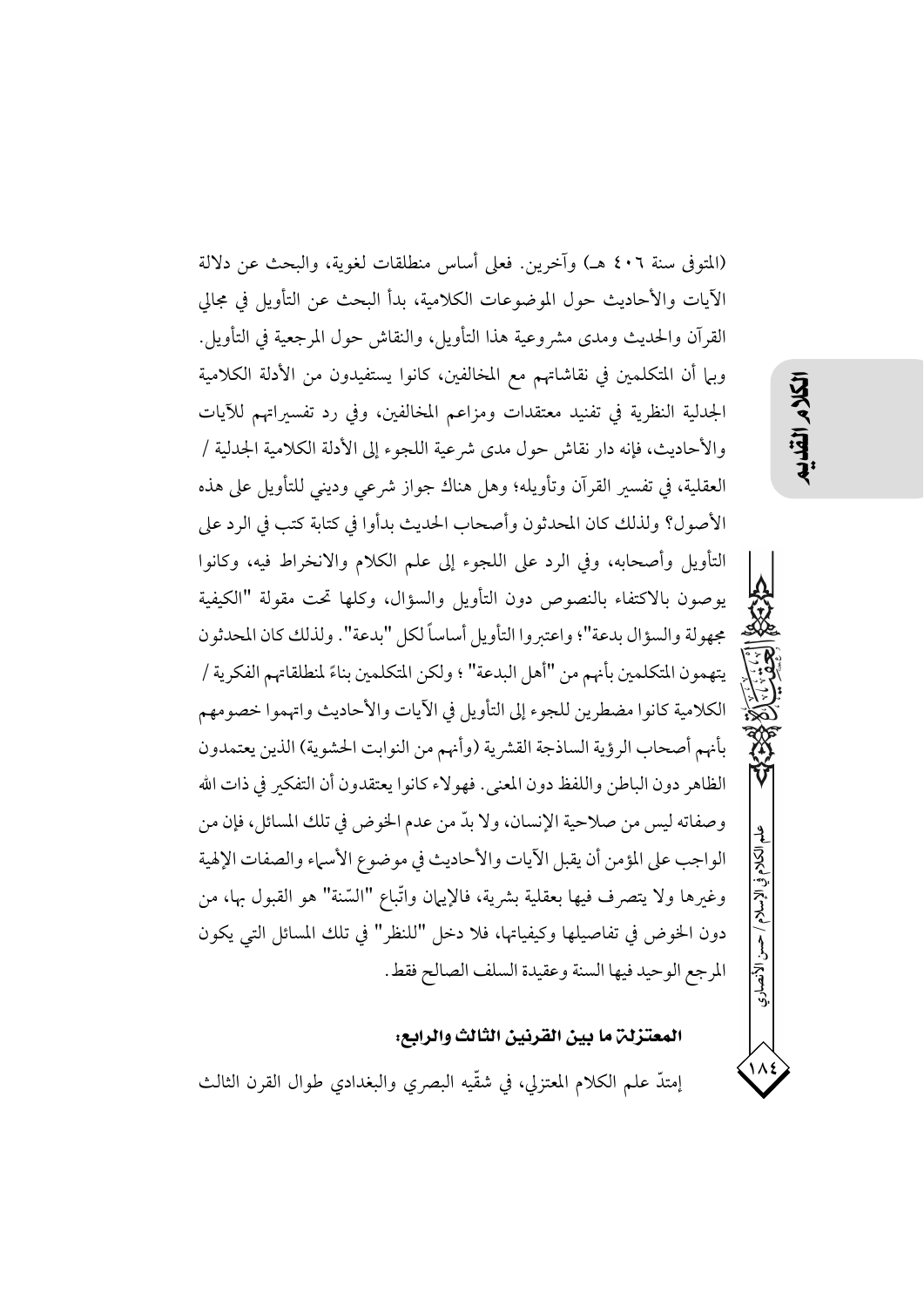الهجري وقد سمي المعتزلة بأهل العدل والتوحيد؛ وقدموا كثيراً في مجال تبيين "الأصول الخمسة"، والمباحث الكلامية حول موضوعات شتى، وخاصة حول العدل والتوحيد، والنظريات الأخلاقية والأصولية / الكلامية عندهم، حتى نصل إلى أواخر هذا القرن حيث برز تحولٌ جديدٌ في علم الكلام المعتزلي في البصرة وعسكر مُكرِم (الأهواز في إيران) بظهور أبي على الجبائي، ونشاطه الكبير في تقديم عطاء فكرى كلامي كبير في علم الكلام؛ متخذاً آراء شيخه أيي يعقوب الشحّام، ومتَّبعاً الطريقة الكلامية لأبي الهذيل العلاف، وهكذا تحوَّل الاعتزال بيد الجبائي وبيد ابنه وتلميذه الشهير أبي هاشم الجبائي (المتوفى سنة ٣٢١ هـ) بابتكاراتها وآرائها الجديدة في مسائل مثل الصفات الإلهية، وصفات العلم والإرادة ونظرية الأحوال ومسألة شيئية المعدوم وغيرها من المسائل الكلامية. وانطلاقاً من خلاف أبي هاشم مع أبيه، ترأس أبو هاشم مدرسة جديدة في الاعتزال، وأظهر آراء جديدة وكانت تعرف مدرسته فيها بعد بالمدرسة البصر ية البهشمية.

وأما بالنسبة لمدرستي البصرة وبغداد، يلاحظ أن بينهما خلافا كلاميا كبيرا، وخاصة بين أبي القاسم البلخي الكعبي من مدرسة بغداد وأبي هاشم الجبائي من مدرسة البصرة وقد امتد هذا الخلاف؛ ولذلك فإن أبا رشيد النيسابوري (المتوفى بعد سنة ٤١٥ هـ) كتب كتاباً بعنوان المسائل الخلافية بين البصريين والبغداديين؛ تناول فيه المسائل الخلافية بين المدرستين، وخاصة في مسائل اللطيف من علم الكلام والكلام الفلسفي. وكان كبار المعتزلة كلهم من أتباع مدرسة أبي هاشم الجبائي من أمثال أبي عبد الله البصري (المتوفى سنة ٣٦٩ هـ)، وأبي اسحاق بن عياش (القرن الرابع الهجري)، وتلميذهما المشهور القاضي عبد الجبار الهمداني . وقد شهد النصف الثاني من القرن الرابع والربع الأول من القرن الخامس، نهضة علمية ونشاطاً كبيراً عند المعتزلة، خاصة في بغداد والريّ، بسبب الدعم المادي والمعنوي من قبل البويهيين ووزرائهم ورجالهم، خاصة الصاحب بن عباد (المتوفى سنة ٣٨٥ هـ) الوزير البويهي

العدد الخامس / شهر رمضان / ٣٦٦ هـ

 $\lambda$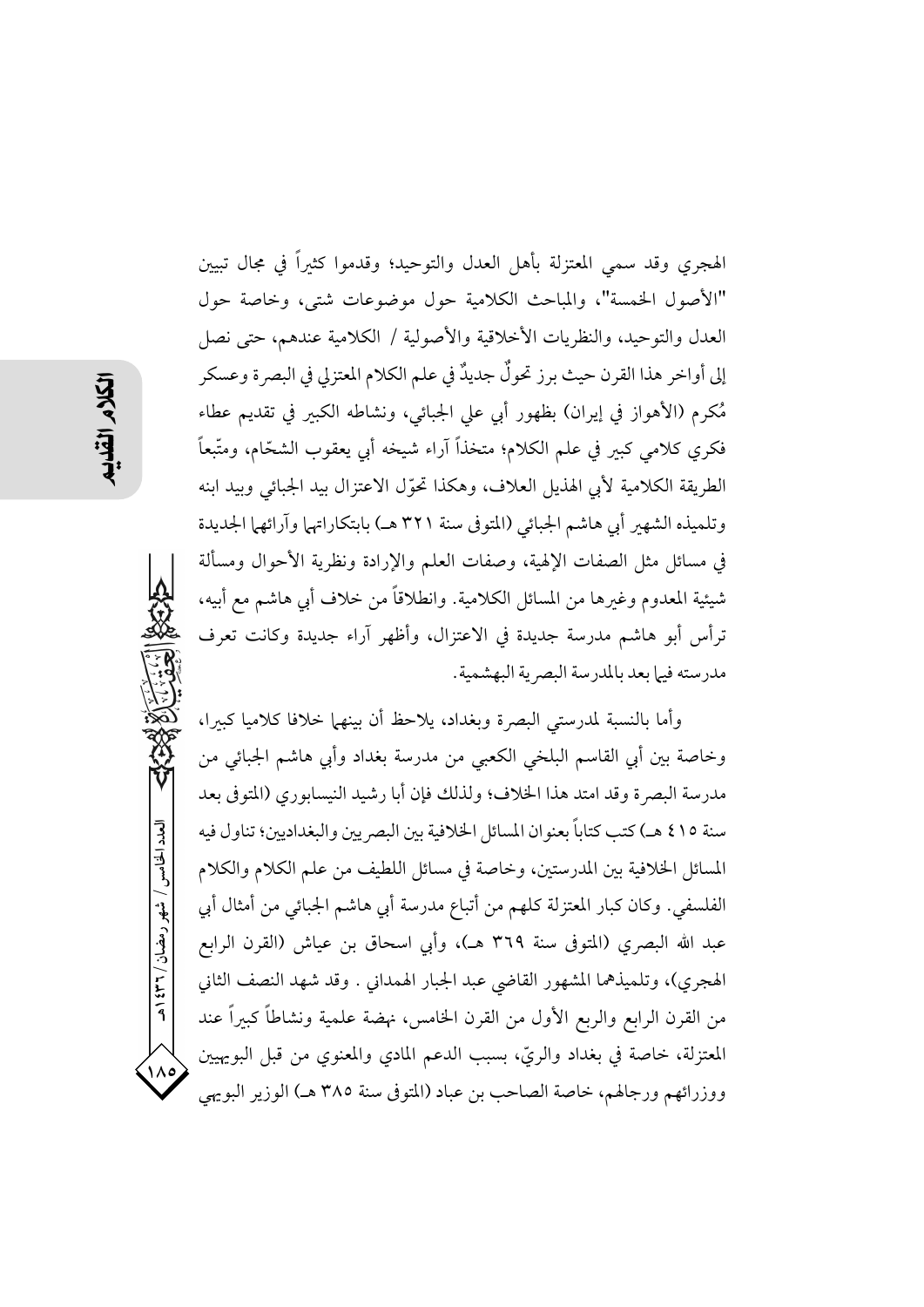الشهير، الذي كان عالمًا وأديبًا، وذا إلمام وصلة بعلم الكلام المعتزلي. وفي هذة الفترة كان للزيدية والشيعة الإمامية والمعتزلة حرية كبيرة ودعم فى التحرك نحو الانتشار وعمليتي التصنيف والتدريس.

مدرسن المعتزلن المتأخرة:

ومع أبي الحسين البصري (المتوفى سنة ٤٣٦ هـ)، تلميذ القاضي عبد الجبار تعرَّف المعتزلة على أفكار الفلاسفة بصورة أدق، وقد اعتنق أبو الحسين بعض أصولهم، وخالف في مسائل وقضايا مهمة طريقة شيوخه، أتباع المدرسة البهشمية؛ ولذلك وبواسطة أبي الحسين، فقد ظهرت مدرسة جديدة في علم الكلام المعتزلي عُرفت بمدرسة أبي الحسين البصري. والمعتزلة المتأخرون كانوا عموماً من أتباع هذه المدرسة مثل محمود ابن الملاحمي الخوارزمي (المتوفى سنة ٥٣٦ هـ). وقد كان لأبي الحسين تأثير مهم في علم الكلام، وحتى على الكلام غير المعتزلي، ومنها تأثيره على علم الكلام الشيعي الإمامي وعلى الكلام السني الأشعري (ممثلاً بفخر الدين الرازي، المتوفي سنة ٦٠٦ هـ)، وحتى على تقى الدين ابن تيمية (المتوفي سنة ٧٢٨ هـ) كممثل للعقيدة السنية المحافظة على فكرة السلف والذي اختلف اختلافاً عميقاً مع الأشاعرة، وكان يذكر أبا الحسين وأتباعه وينقل عنهم كثيراً في كتبه وفتاويه. فأما علم الكلام المعتزلي الزيدي، فإنه ومنذ القرن السابع الهجري تأثر تدريجياً بمدرسة أبي الحسين البصر ي الكلامية.

### الأشعري ومدرسته الكلامين:

ومنذ أواخر القرن الثالث الهجري، حصل عند أهل السنة والفقهاء تطور نحو القبول بالأساليب الكلامية، وتقديم منظومة كلامية سنية، والدفاع عن عقائد السنة (والتي تعرف فيها بعد ب "أهل السنة والجماعة") بطريقة الجدل الكلامي. وكان أبو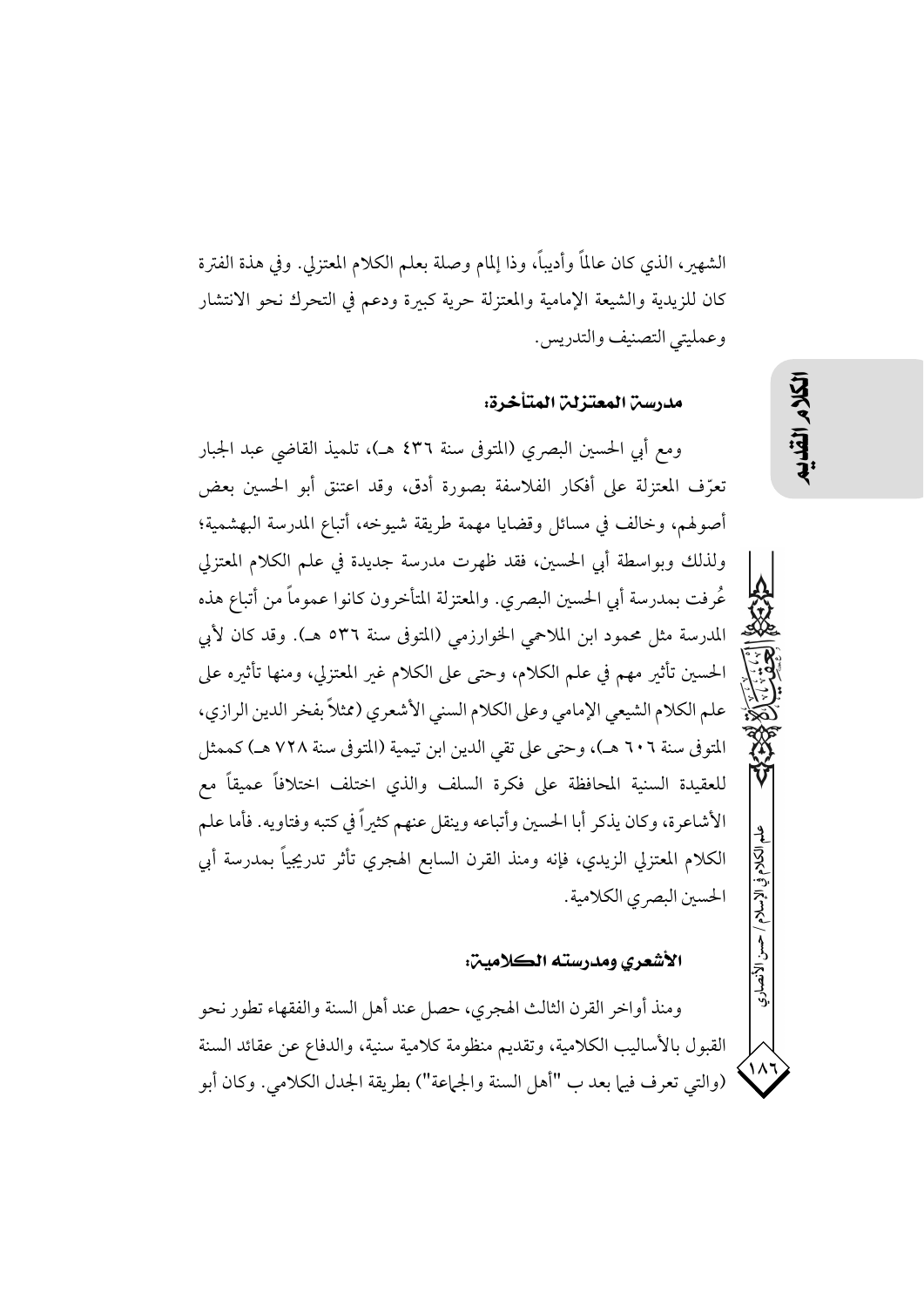الحسن الأشعري ذا طريقة خاصة في هذا المجال، إذ إنه سلك طريقة من تقدمه في هذا الميدان، من أمثال ابن كلاَّب والقلانسي، وأسَّس مدرسة جديدة في علم الكلام، تسمى فيها بعد بالأشعرية. والأشعري اختلف في كثير من المسائل مع عقائد أصحاب الحديث السني. صحيح أنَّه نسب إليه كتاب "الإبانة"؛ وهو كتاب في العقيدة حسب معتقد أصحاب الحديث، إلا أننا لا بد أن نكون حذرين تجاه ما نسب إليه؛ لأنه كان يعيش مراحل مختلفة في حياته الفكرية، وقد تتلمذ في مرحلة من حياته على أبي على الجبائي؛ وعلى كل حال له كتب كلامية بامتياز، يدافع فيها عن علم الكلام والنظر، وله آراء مختلفة مع آراء وعقائد أصحاب الحديث. ومع نشر كتاب مجرد مقالات أبي الحسن الأشعري لابن فورك (المتوفى سنة ٤٠٦ هـ)، فإن لدينا الآن فقرات عديدة من كتبه الكلامية، ونعرف من خلال هذا الكتاب أنه هو الذي تحرِّك في إبداء آراء كلامية بإمتياز كانت تستمر عند تلامذته ومدرسته في القرون التالية.

وكان المتكلمون الأشاعرة فيها بعد مختلفون فيها بينهم تجاه عقيدة السلف،كما يمثلها أصحاب الحديث والحنابلة مثل أحمد بن حنبل؛ فبعضهم أقرب إلى الحنابلة ويميل أكثر من غيرهم إلى عدم تأويل الآيات والأحاديث في موضوع الصفات الإلهية. وأما أصحاب الحديث والحنابلة فلهم آراء متعددة حول مختلف تيارات المتكلمين على أساس مدى تقارب هؤلاء إلى السنة وعقيدة السلف؛ ولكن لا بد من القول إنه ومع تزايد الخلافات بين المتكلمين الأشاعرة وبين الحنابلة والتي نتجت عن استلزامات كلامية جديدة، وقبول الأشاعرة لبعض مباديء المعتزلة مثل ما نرى مع إمام الحرمين الجويني (المتوفى سنة ٤٧٨ هـ) في قبوله نظرية الأحوال، فإنه كان من الطبيعي بروز أدب "الرد على الأشاعرة" من قبل الحنابلة وأصحاب الحديث في أمورٍ عدة؛ مثل اعتقاد الأشاعرة بالكلام النفسي القديم، وحدوث الكتاب المنزل لله المتكلم بالكلام النفسي، الذي هو صفة له قديمة بذاته، وهو ليس من جنس الحروف والأصوات خلافاً للمصحف المنزل.

العدد الخامس / شهر رمضان / ٣٦٦ هـ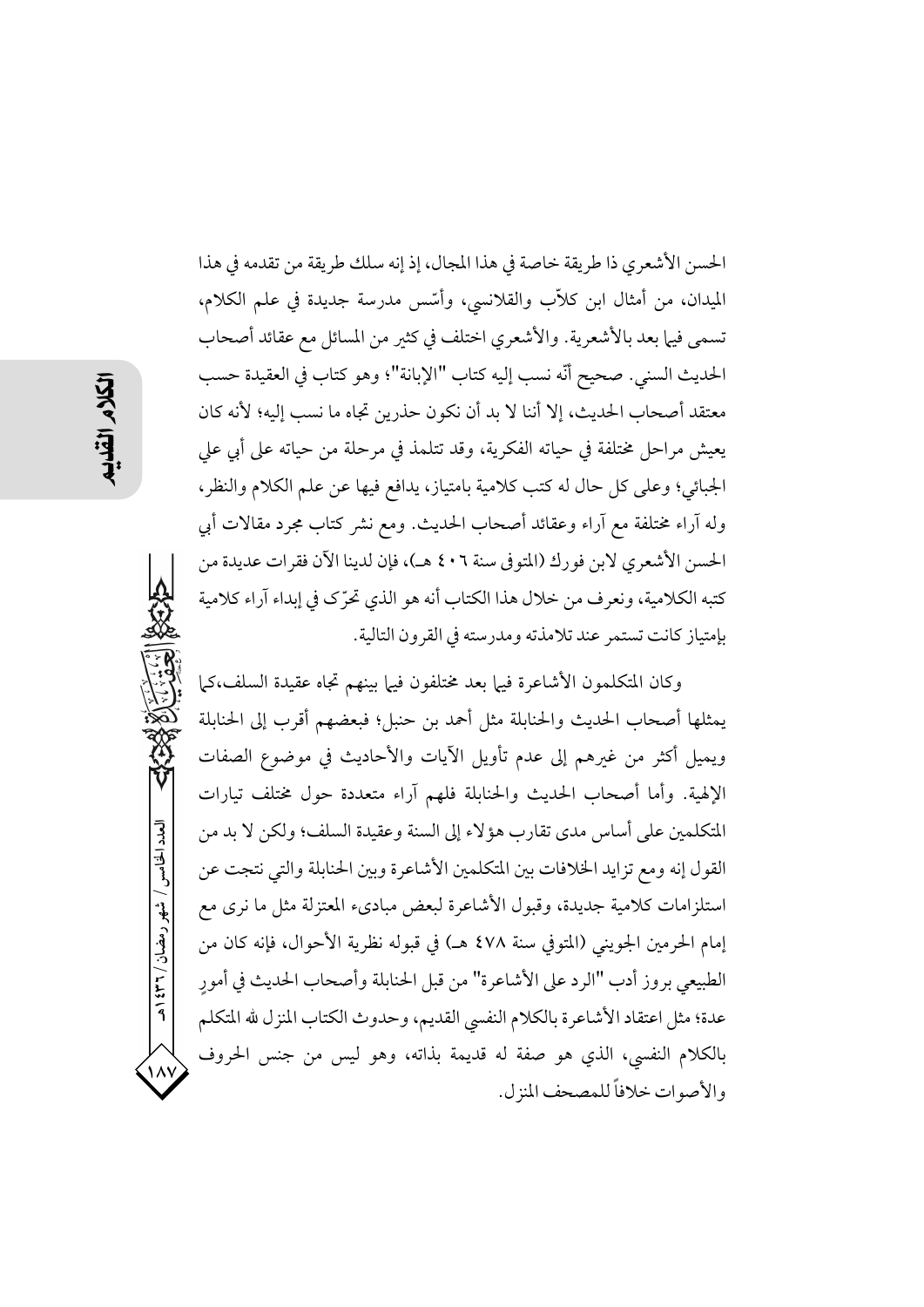أما عقيدة الأشاعرة الإثباتية (عقيدة المثبتة / الصفاتية) في الصفات الإلهية، وقبول نظرية الصفات بصورة تتناسب مع الفاعلية المطلقة لله، ورفضهم النظرية التنزيهية المطلقة المغايرة مع الوجود الشخصي لله، وتأييدهم لعدم الانفلات في التأويل الشامل للصفات التشبيهية في القرآن والأحاديث (وإن قبلوا نظرية التأويل كمبدأ وحتى أحياناً قبلوا نظرية الكيفية المجهولة مع التأكيد على عدم التشبيه بكل الأشكال)، مثل قولهم بالرؤية (رؤية الله في الآخرة)؛ فإنها جاءت عن حقيقة صلتهم بمتكلمي السنة، وصلتهم بأطياف داخل التقليد الحديثي / الفقهي والمتبع للسنة/ الجماعة مع وجود نزعة كلامية / جدلية والمستفيدة من العقلية الكلامية عندهم. من جهة أخرى، فإن المتكلمين الأشاعرة ومع اعتقادهم بفاعلية الله المطلقة والتوحيد الأفعالي، اعتبروا أنه لا يوجد حلَّ لإشكالية القضاء والقدر الإلهيين إن لم نعتقد بعدم قدرة العبد في خلق افعاله؛ ولذلك رأوا أن في نظرية "الكسب" إمكانية لها أهمية خاصة في أن نعمل لأجل التوافق بين إطلاقية قدرة الله، وبين مسؤولية الإنسان حسب الشريعة الإسلامية.

وأما الجيل الثاني من المتكلمين الأشاعرة الذين أخذوا من تلاميذ أبي الحسن الأشعري، كابن فورك وأبي إسحاق الإسفراييني (المتوفي سنة ٤١٨ هـ)، وأبي بكر الباقلاني (المتوفى سنة ٤٠٣ هـ)، قد عملوا في تهذيب وتنظيم المنظومة الكلامية لأي الحسن الأشعري وتصنيف كتب تنظم العقيدة الأشعرية على غرار تنظيم الكتب الكلامية والكلاسيكية. وكان لابن فورك اهتيام لنشر الفكر الأشعري في خراسان، وتقديم صورة عن الأشعرية تتناسب وعقيدة السنة، ومحاولة تقديم المنظومة العقدية التاريخية لأهل السنة والجماعة بصورة تتناسب مع المبادىء الكلامية المقبولة عند المتكلمين الأشاعرة. أما الباقلاني فقد قدَّم الكلام الأشعري في كتب كلامية شاملة، وردِّ على المعتزلة والإمامية (الرافضة بحسب تعبير خصومهم) وغيرهم من أصحاب الفرق والمذاهب الكلامية. وحاول تحكيم الأسس الكلامية للعقيدة الأشعرية. وانتشر こく

الكلام فى الإسلام

 $\sum_{i=1}^{n}$ 

الأنصاري

 $\lambda$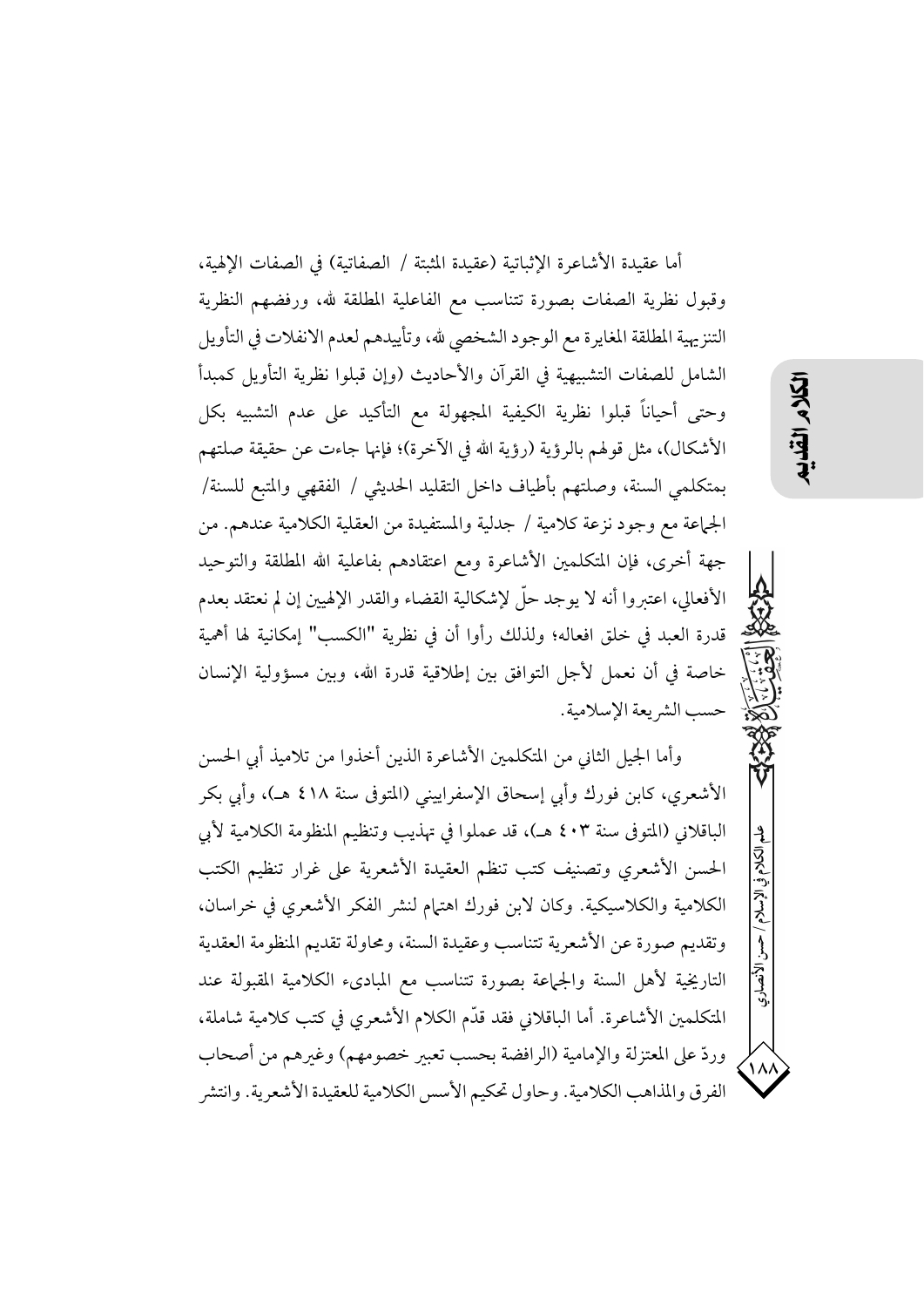مع هؤلاء المتكلمين الكلام الأشعري عند الشافعية والمالكية في أقطار العالم الإسلامي، ولكن قد واجهت الأشعرية في القرنين الخامس والسادس مشكلة الشرعية، وعدم القبول من قبل تيارات من أهل السنة أنفسهم، وخاصة من قبل الحنابلة وأصحاب الحديث.

وفي حين أن الكلام الأشعري جرى تدوينه من قبل المتكلمين الأشاعرة في القرون التالية، فإنه كانت هناك أيضاً محاولات لتقديم صورة عقائدية مأثورة تتلاءم والعقيدة الأشعرية من جهة، والآثار الحديثية والسنن المأثورة عن السلف من جهة أخرى، وهذه المحاولة جاءت من قبل محدثي وفقهاء الشافعية، والذين كانوا يدافعون تقليدياً عن عقائد الأشعرية بطبيعة الحال.

### الأحناف وعلم الكلام الماتريدي:

أما الأحناف فكانوا في الآونة الأولى على أحد مذهبين؛ فهم إما على المذهب الكلامي للمرجئة/الجهمية؛ وهؤلاء كانت مرجعيتهم أقوالا ورسائل تنسب إلى أي حنيفة والأحناف بطبيعة الحال، يتميزون عن المذهب الاعتقادي لأصحاب الحديث؛ وإما على مذهب المعتزلة أو مدارس كلامية أخرى، لكن وبعد تشكل الفقه الحنفي وتجذر أسسه ومرجعياته في بغداد، منطلقاً من أبي يوسف القاضي (المتوفي سنة ١٨٢ هـ)، ومحمد بن الحسن الشيباني (المتوفى سنة ١٨٩ هـ)، وفي القرن الثالث على الخصوص، تشكلت عقيدة سنية حنفية محافظة على السنة والآثار واختلفت في كثير من المسائل مع الحنفية العقيدية المتقدمة، وإن بقوا في مسائل كالإيبان وتعريفه، وقضايا إيهانية أخرى على المذهب المرجئي المعتدل. وهكذا نرى في أوائل القرن الرابع الهجري بروز فقهاء وعلماء أحناف وثمة كتب عقيدية حنفية قدمت رؤية سنية قريبة في كثبر من المسائل مع معتقد أصحاب الحديث، في محاولة لتقديم عقيدة "أهل السنة والجماعة". وهكذا تبلورت هذه النزعة عند الأحناف في إيران، وما وراء النهر

العدد الخامس / شهر رمضان / ۲۳۱ ه

 $\lambda$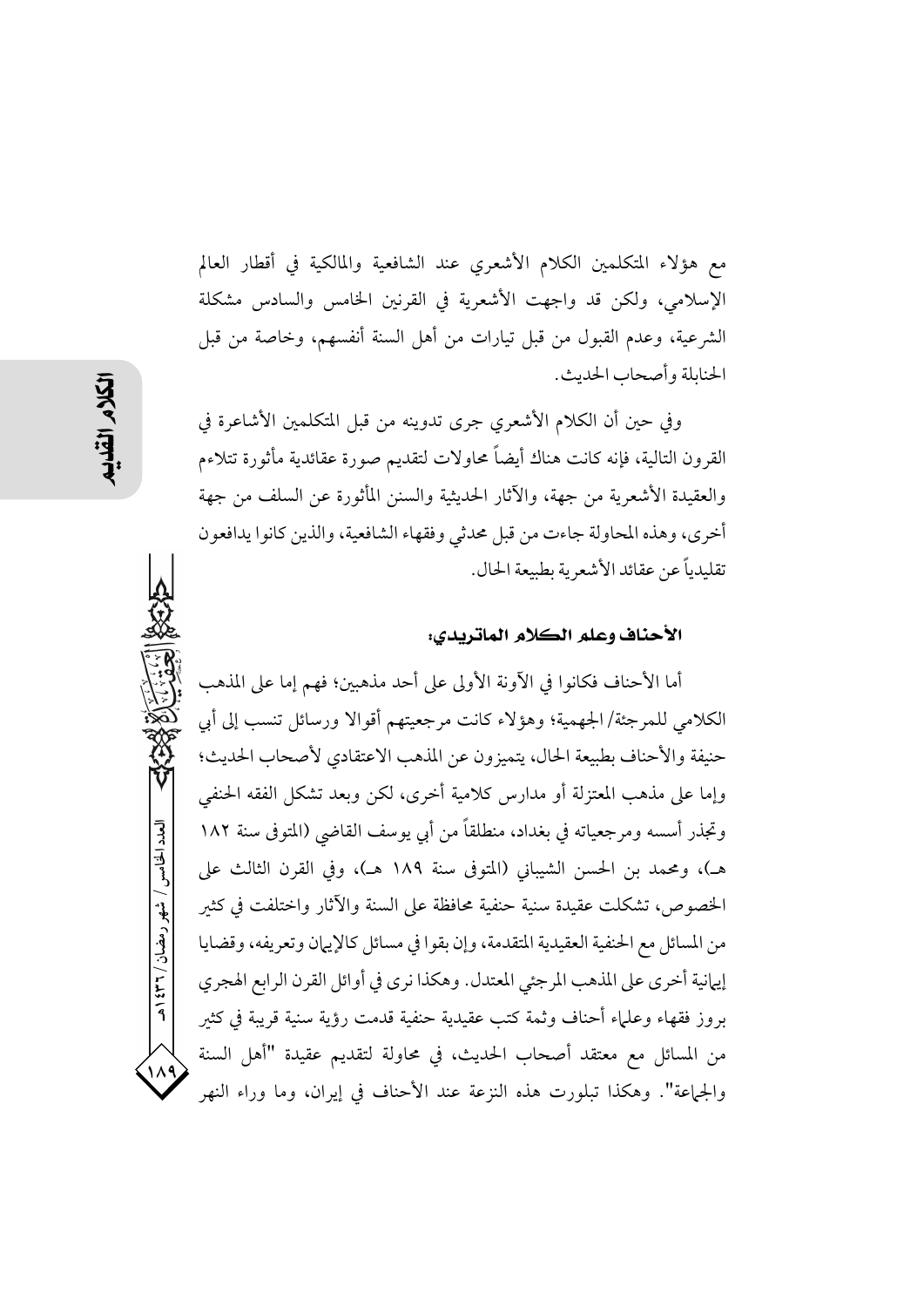والعراق ومصر . ومن أبرز من يمثل هذه النزعة كان أبا جعفر الطحاوي (المتوفى سنة ٣٢١ هـ)، وأبا القاسم الحكيم السمرقندي (أوائل القرن الرابع الهجري)، وأبا الليث السمرقندي (المتوفى سنة ٣٧٣ هـ) الذين كانوا يكتبون كتباً في العقيدة. ولكن منذ أواخر القرن الثالث الهجري، وفي ما وراء النهر، وفي سمر قند بالذات برز اتجاه كلاميِّ حنفيٍّ، مثل عقيدة "أهل السنة والجماعة"، واستفاد من الأساليب الكلامية، وطريقة المتكلمين في عرض المسائل، وكان أبو منصور محمد بن محمد بن محمود السمرقندي الحنفي المعروف بالماتريدي (المتوفى سنة ٣٣٣ هـ) الذي يعد مؤسس المذهب الكلامي الماتريدي، قد كتب عدة كتب كلامية، وعلى طريقة المتكلمين؛ وصل إلينا من أهم كتبه: كتاب "التوحيد"، وأيضاً كتاب حول تفسير القرآن، باسم "تأويلات أهل السنة"، وهذا الأمر يدل على اهتهام متكلمي أهل السنة في تأويل آيات القرآن حسب الاعتقاد السني في مواجهة الاتجاه التأويلي عند المعتزلة من جهة و الاتجاه السكوتي عند أصحاب الحديث السني والحنابلة من جهة أخرى؛ وإن كان الماتريدي ومعاصره ابو الحسن الأشعري من أوائل الذين سعوا إلى تقديم صورة كلامية عن أهل السنة والجماعة، وإن من أصول مختلفة، ولكن نعرف من خلال المقارنة بين أفكاره الكلامية وبين أفكار معاصره أن الماتريدي كان أقرب إلى المعتزلة من الأشعري، وإن كان الأشعري بسبب تتلمذه عند أبي على الجبائي، وإقامته عند المعتزلة في البصرة قد استفاد أكثر من الماتريدي من أساليب المعتزلة، ومع معرفة أدق.

وعلى كل حال، يمكن أن نعتبر الكلام الماتريدي منظومة ما بين المعتزلة والأشعرية، وأكثر اعتدالاً من الأشعرية. ومن أعلام متكلمي الماتريدية الذين كان لهم إسهام جيّد في علم الكلام، البزدوي (المتوفى سنة ٤٧٨ هـ) مؤلف كتاب" أصول الدين" وأبو المعين النسفى (المتوفى سنة ٥٠٨ هـ) مؤلف كتاب "تبصرة الأدلة".

وكان للماتريدية فيها بعد جهدٌ كلامي طويل المدى في إبداء آرائهم حسب معتقد أهل السنة والجماعة، وفي التقليد الحنفي العقائدي، وبطريقة معتدلة، وكانت

## 以久

الكلام فى الإسلام

۱۹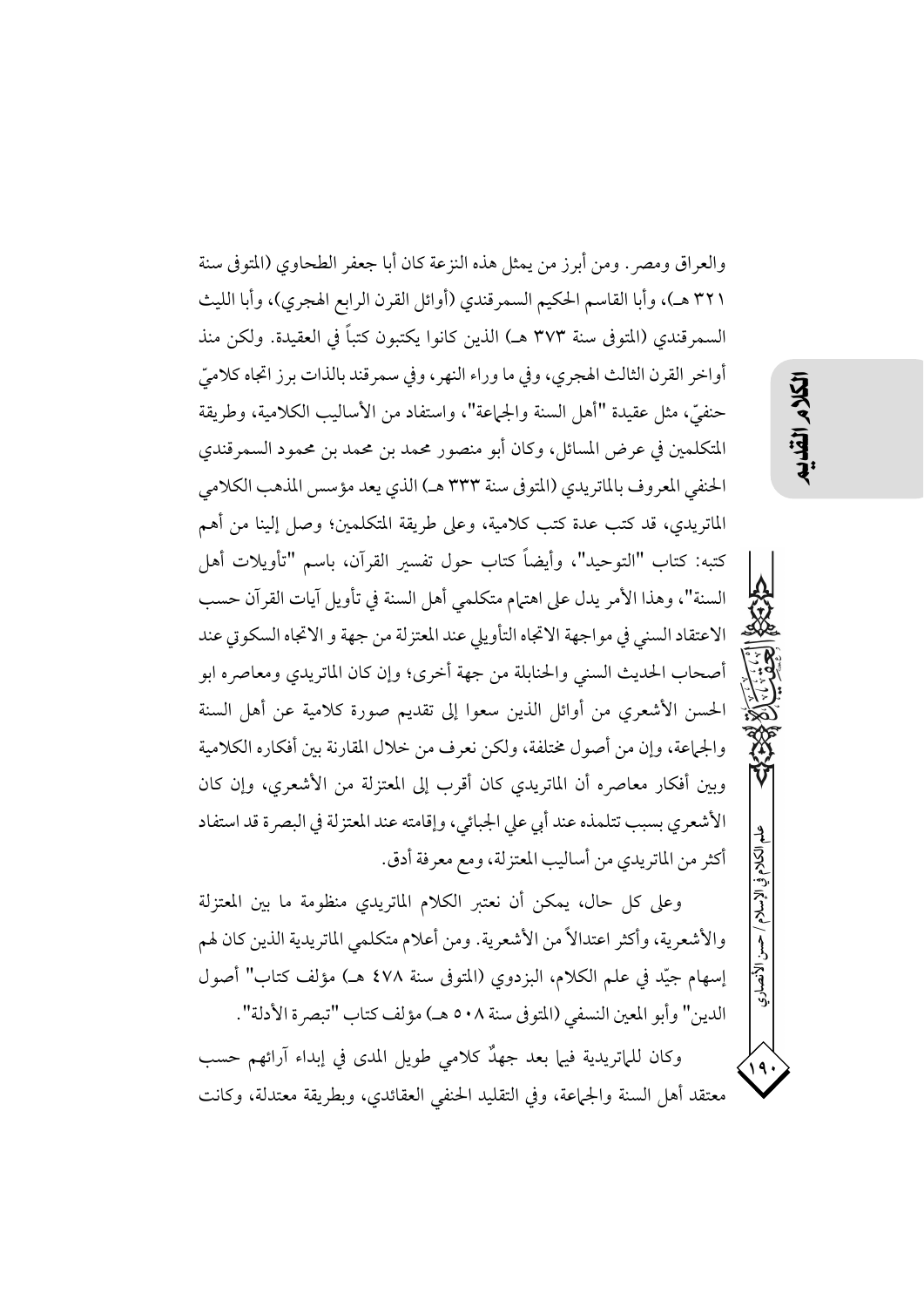بينهم وبين الأشعرية فيها بعد صلات وعلاقات وتبادل وجدل متصل؛ وبسبب الظروف السياسية وظهور وبروز سلطات وحكومات ودويلات حنفية فى العالم الإسلامي، ومنذ ألف سنة وبسبب كثرة الأحناف، فمن الطبيعي جداً أن يحتل المذهب الماتريدي الذي هو بمثابة المذهب الاعتقادي للحنفية، موقعاً مهماً جداً في الإسلام؛ بينها الأشعرية المذهب المنافس للماتريدية حظيت بالقبول من قبل الشافعية والمالكية، وكانت حركة انتشار مذهبي الحنفي والشافعي تؤثر سلباً أو إيجاباً على حركة انتشار الماتريدية والأشعرية. وكانت تجرى مجادلات مذهبية بين الأشعرية من جهة والماتريدية من جهة أخرى. وهذه المناسبات تعكس أيضاً المناسبات الاجتماعية والسياسية والمذهبية بين الشافعية الذين كانوا في أغلب الأحيان أشاعرة (وخاصة في القرون التالية، وليس الأمر كذلك تماماً في بدء الأمر)، والأحناف الذين كانوا إما معتزلة (حتى القرنين الخامس والسادس الهجريين) أو ماتريدية. أما بالنسبة إلى العصور المتأخرة، فإنه كانت هناك محاولات لتقريب وجهات النظر الكلامية بين الأشعرية والماتريدية.

### الكرامين :

المذهب الكلامي الكرَّامي أسسه محمد بن كرام (المتوفى سنة ٢٢٥ هـ)، وقد عرف بتعلقه بمذهب التشبيه، ومهما كان هذا الاتهام صحيحاً أو خاطئاً، فقد كانت الكرامية قريبة إلى الأحناف فقهيا، ولدى أهلها اهتهام بالمسائل الكلامية. والمعروف أن من أهم المتكلمين لديهم محمد بن الهيصم الكرامي (المتوفى سنة ٤٠٩ هـ)؛ وقد كانوا يتمتعون بانتشار ونفوذٍ سياسي واجتهاعي في خراسان في القرنين الرابع والخامس الهجريين، وبقوا حتى عصر فخر الدين الرازي.

### مذهب الزيدين الكلامي:

فأما بين الشيعة نذكر أولاً الزيدية؛ وكان لهم عدة أسباب تاريخية ومذهبية لكي

العدد الخامس / شهر رمضان / ۳۶۲ هـ

191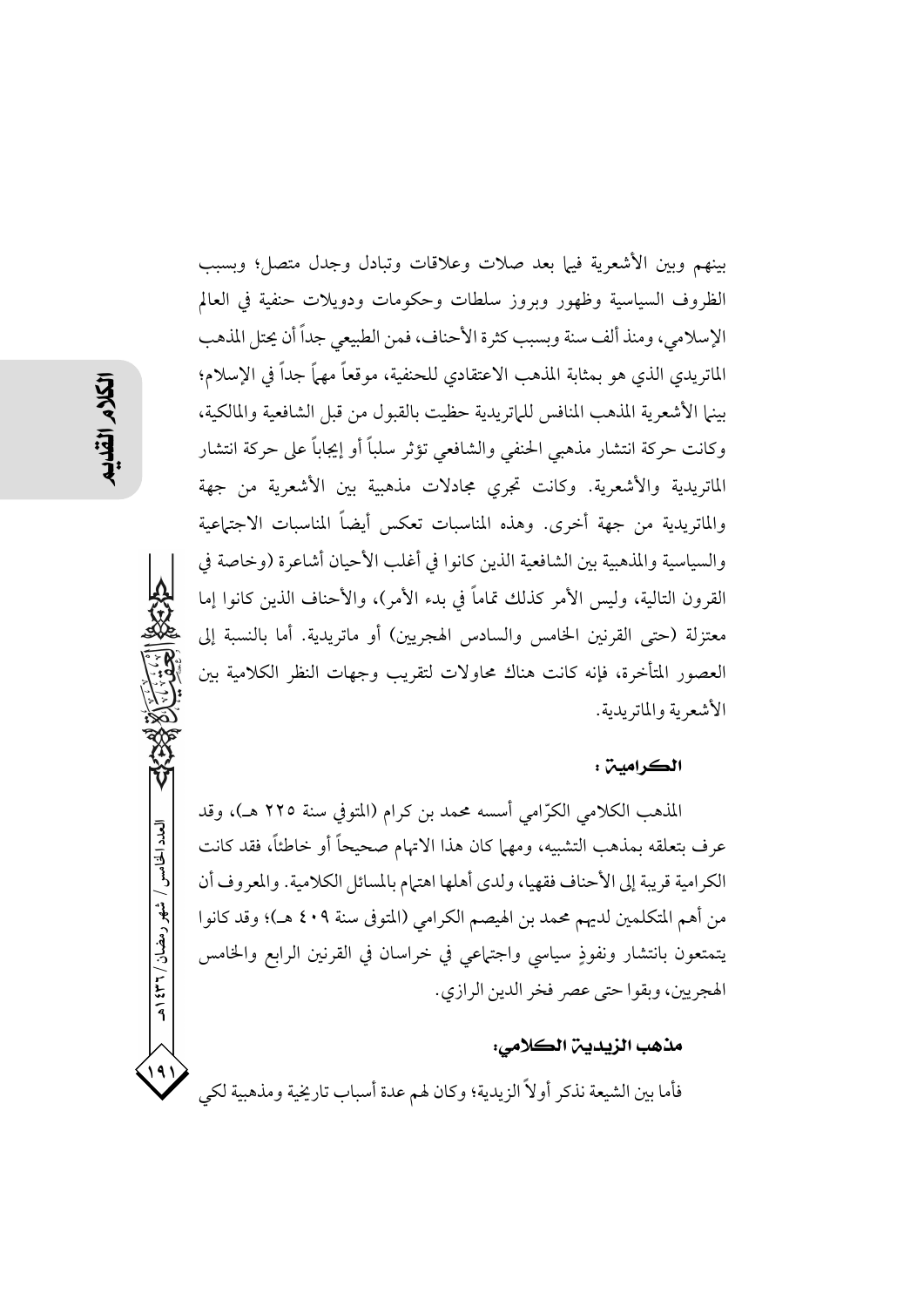يتقربوا إلى الكلام المعتزلي. وعندنا تراث زيدي نسب إلى الجيل الأول من الزيدية مثل الإمام زيد بن على (المتوفى سنة ١٢٢ هـ) نفسه، ولكن مدى موثوقية هذه المصادر محل شك وريبة من قبل المختصين. أما اعتماداً على كتب الملل والنحل، فقد كان للزيدية في القرن الثاني والثالث اتجاهات مختلفة في المباحث الكلامية؛ فبعض منهم ذو ميول تنزيهية واعتزالية، وبعض آخر ذو ميول إلى المذهب الصفاتي، وعقائد أصحاب الحديث، ولكن بالنسبة الى المؤسس الحقيقى للمذهب الزيدي كما يمثله المذهب الزيدي في اليمن وايران وهو الإمام القاسم بن إبراهيم الرسّي (المتوفى سنة ٢٤٦ هـ)، فإن العقيدة الاعتزالية تنسب إليه في مسائل العدل والتوحيد، وهناك مجموعة من كتبه ورسائله تشهد على ذلك، إلا أن المحققين اختلفوا حول مدى صحة انتساب هذه الكتب إلى القاسم نفسه. أما حفيده الإمام يحيى بن الحسين الهادي إلى الحق (المتوفى سنة ٢٩٨ هـ)، وهو المؤسس للدولة الزيدية اليمنية، فإنه كان معتزليّ العقيدة في كثير من المسائل الكلامية، ومسائل العدل والتوحيد. وهناك رواية تقول إنه تتلمذ في فترة إقامته في شمال إيران عند أبي القاسم الكعبي البلخي، ولكن الهادي إلى الحق وأتباعه كانوا يعتبرون عقائدهم كعقيدة أهل بيت النبي ومن إرثهم العقائدي؛ ولا نعرف بالضبط أيضاً ما هو موقع العقيدة الاعتزالية عنده كمنظومة علم الكلام؟

وبعد عصر الهادي إلى الحق بفترة في اليمن، نرى أنه كانت تتشكل هناك طريقة كلامية (واسمها المطرفية) قريبة إلى الفكر الاعتزالي وأصحابها في كثير من المسائل، كانوا يستندون أحياناً إلى أبي القاسم البلخي، ولهم تراث كلاميِّ "اعتزاليٍّ"، وقد استفادوا من طرق البحث المعتزلي. أما دخول الاعتزال بطريقة شبه كاملة في صفوف الزيدية فقد تحقق بعد أن درس أئمة الزيدية المشهورين في إيران والعراق في القرن الرابع الهجري، أمثال أبي عبد الله ابن الداعي (المتوفى سنة ٣٥٩هـ)، والمؤيد بالله أحمد بن الحسين الهاروني (المتوفى سنة ٤١١ هـ)، وأخيه الناطق بالحق يحي بن الحسين (المتوفى سنة ٤٢٤ هـ) عند أعلام ومشاهير متكلمي المعتزلة البصريين من البهشمية،

الكلام في الإسلام

 $\sum$ 

الأنصارى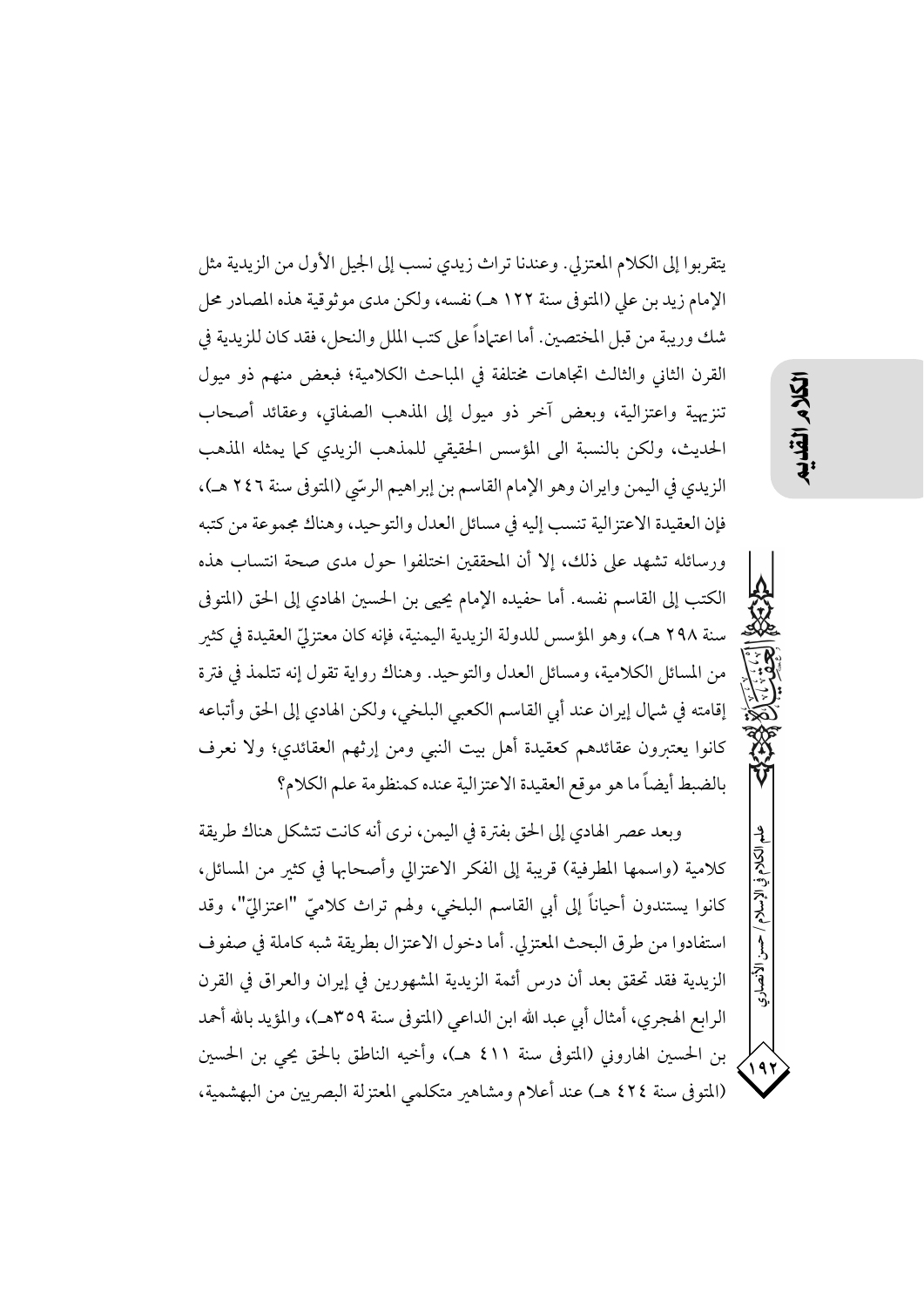العدد الخامس / شهر رمضان / ۲۳۱ ه

۱۹۳

كأبي عبد الله البصري، والقاضي عبد الجبار الهمداني؛ وبسبب هذا، تعرّف الزيدية على الاعتزال، وخاصة الاعتزال البهشمي بصورة كاملة في إيران، ثم في اليمن وقدَّموا الكثير في تبيين ودعم أصول الاعتزال (ما عدا مبحث الإمامة بطبيعة الحال، فإن للزيدية في هذا المجال منظومة مختلفة في كثير من المسائل وإن تأثروا بالمعتزلة فيها أيضاً). وفي القرن الخامس وخاصة في القرن السادس الهجري، انتقل التراث المعتزلي إلى اليمن عن طريق علياء الزيدية الإيرانيين، وفي الوقت الذي كان المعتزلة في طريق الانسحاب من مواقعهم التقليدية، بسبب الضغوط السياسية والمذهبية. ومع انتقال التراث المعتزلي إلى اليمن، وخاصة في عصر الإمام المنصور بالله عبد الله بن حمزة (المتوفي سنة ٦١٤ هـ) انتشرت كتب المعتزلة، واستنسخت نسخاً كثيرة منها من قبل الزيدية في اليمن. وفي الواقع فإن الزيدية هم الذين حفظوا لنا التراث المعتزلي، ولهم إسهام كبيرٍ في ذلك. أما في القرون التالية، فكما قلنا سابقاً، فإن مذهب أبي الحسين البصري المعتزلي أخذ محله عند الزيدية، وانتشر بشكل واسع لديهم .

### علم الكلام عند الإمامين:

أما فيها يخص تاريخ علم الكلام عند الإمامية، فلا بد أن نقول إن علم الكلام عند الشيعة الإمامية بدأ بصورة هامشية وعند عدة تيارات منهم ، وكان معظم الإمامية وخاصة أصحاب الحديث منهم، في مدينة قم (إيران) يخالفون علم الكلام، ويعتقدون أن وجود الإمام هو المرجع لتأويل النص وفهم القرآن والشريعة يغنيهم عن الرجوع إلى علم الكلام والاستدلالات الكلامية ،وكانوا يروون أحاديث عن الأئمة يحذرونهم من الرجوع إلى علم الكلام والجدال الديني. ومن جهة أخرى من المعروف أن هشام بن الحكم وهو من المتكلمين الأوائل في تاريخ علم الكلام كانت له علاقة جيدة مع الإمام جعفر بن محمد الصادق (ع) والإمام موسى بن جعفر الكاظم (ع) وكان في موقع التبجيل من قبل الأئمة، فقد حقق إسهامات كثيرة في علم الكلام،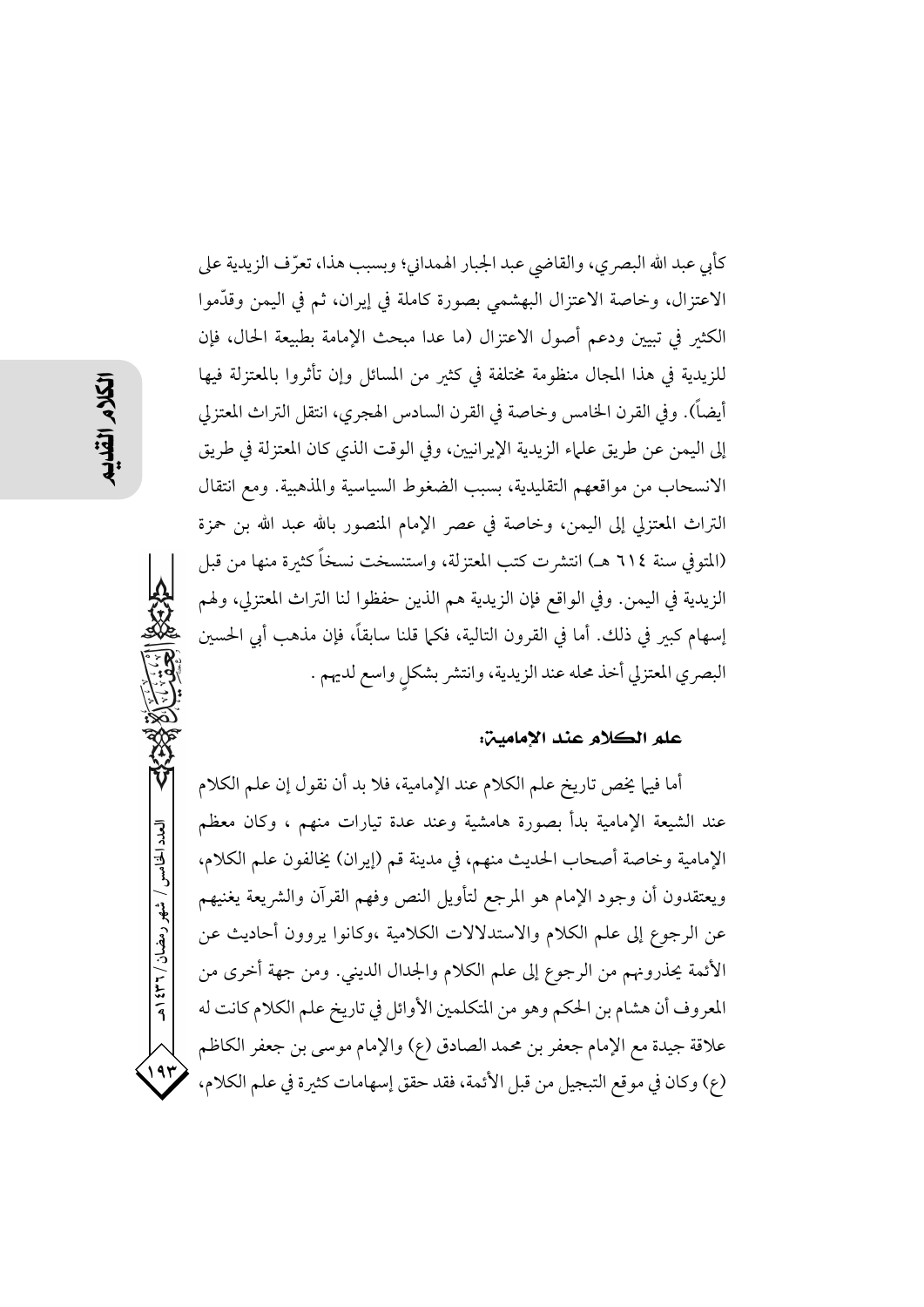وله تلاميذ وأتباع عند متكلمي الإمامية مثل يونس بن عبد الرحمان (أوائل القرن الثالث الهجري)، والفضل بن شاذان (المتوفى سنة ٢٦٠ هـ) وآخرين في عصر الأئمة، وكان لهؤلاء كتب كلامية في موضوعات شتى وردود على المذاهب الكلامية الأخرى. وبطبيعة الحال، وبسبب أهمية موضوع الإمامة عند الإمامية فقد أسهموا إسهاماً كبيراً في الجدال الكلامي حول الإمامة. وفي هذا السياق، فإن من بين قدامي المتكلمين الإمامية أو من الذين نُقِل عنهم آراء كلامية في القرن الثاني الهجري لا بد أن نذكر أمثال زرارة بن أعين (المتوفى ما بين سنة ١٤٨ – ١٥٠هـ)، وهشام بن سالم (النصف الثاني من القرن الثاني الهجري)، ومؤمن الطاق (منتصف القرن الثاني الهجري).

والجدير بالذكر أن الإمامية كانوا يُتهمون بأنهم كانوا على مذاهب التشبيه، ويُتهم فريق منهم بأنهم على مذهب الجبر. وبسبب ضياع التراث الكلامي الإمامي المبكر، لا يمكن لنا أن نتأكد عن مدى صحة هذه الاتهامات، ولكن هناك قرائن تؤكد على الأقل مخالفة تيارات من الإمامية للمنظومة التنزيهية للمعتزلة أو الجهمية. ويمكن أن تكون الخلافات مع المعتزلة / الجهمية من قبل أمثال هشام بن الحكم وآخرين مثله، في مسائل حول ذات الله وصفاته، كانت وراء اتهامهم بالتشبيه بصورة غبر دقيقة. وهناك قرائن أخرى تؤكد وجود أفكار تشبيهية عند بعض تيارات الإمامية في القرن الثالث الهجري أيضاً. أما مع مرور الزمن، وفي أواخر القرن الثالث، وتزامناً مع تداعيات الغيبة للإمام الثاني عشر عند الإمامية، فقد شهدت الساحة الإمامية تغيراً نحو الانفتاح على الفكر المعتزلي؛ فالمعروف أن بعض المفكرين الشيعة الإمامية في هذا الوقت قد تعرّفوا على المعتزلة أو انتقلوا من الاعتزال إلى عقيدة الإمامة وصاروا إمامية. ومن أهم متكلمي الإمامية في هذا الوقت تِّمن كان لهم تأثير قوي في المجتمع الإمامي وخاصة في بغداد نعرف متكلمي بني نوبخت، أمثال أبي سهل النوبختي (المتوفى سنة ٣١١ هـ) والحسن بن موسى النوبختي (المتوفى بعد سنة ٣٠٠ هـ) الذين كانوا من أصل إيراني، وكانوا قريبين إلى المعتزلة في كثير من المسائل الاعتقادية كما

الأنصارى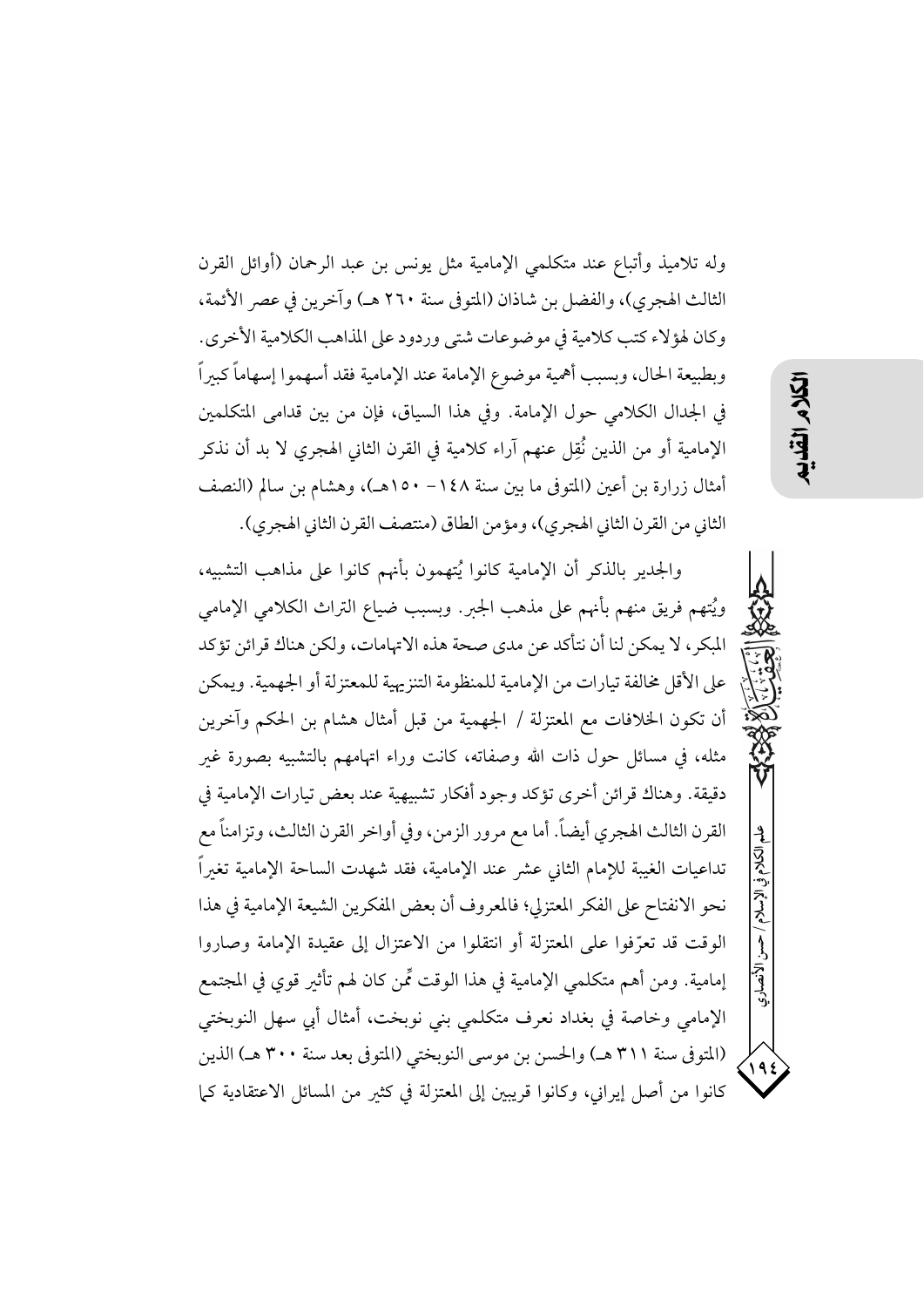كانت لهم صلات بهم.

أما في القرن الرابع فقد امتدت هذه الحركة الكلامية التنزيهية، إما بشكل غير كلامي، وفي سياق مخاصم لعلم الكلام انطلاقاً من تراث حديثي إمامي يؤكد عقيدة التنزيه مثل ما نراه عند محمد بن يعقوب الكليني (المتوفى سنة ٣٢٩ هـ)، مؤلف كتاب الكافي، أو عند محمد بن علي بن بابويه القمي (المتوفى سنة ٣٨١ هـ) وهما وإن كانا يتمسكان بطريقة أصحاب الحديث الإمامى وينكران طرق المتكلمين، لكنهما يتمسكان بالعقيدة التنزيهية في التوحيد والعدل بأفكار قريبة إلى الاعتزال في كتبهما؛ مستفيدين من أحاديث أئمة الشيعة في ذلك. ومن جهة أخرى، نرى في هذا القرن عند الإمامية أيضاً حركة كلامية قوية مستفيدة من التراث الكلامي لمختلف المدارس الإمامية، ومستفيدة أيضاً من التتلمذ عند متكلمي الاعتزال في مدن أهمها بغداد، وبذلك دخلوا في منطلق جديد في تاريخ علم الكلام مقدماً عطاءً فكرياً هاماً؛ فنرى الشيخ المفيد محمد بن محمد بن النعمان (المتوفى سنة ٤١٣ هـ) الذي درس الكلام عند بعض متكلمي الإمامية، كما درس عند المعتزلة وأسّس مدرسة جديدة في علم الكلام الشيعي الإمامي، وتابعه في ذلك تلميذه الشهير الشريف المرتضى (المتوفى سنة ٤٣٦ هـ)، وإن كانا يختلفان في بعض المسائل الكلامية؛ وكان الشريف المرتضى يقترب أكثر إلى الكلام المعتزلي البصري، بينها كان أستاذه مائلاً بشكل كبير إلى مدرسة بغداد الاعتزالية، ومدرسة الشيخ المفيد، ورغم صلتها بالكلام المعتزلي نرى أنه كانت هناك خلافات كبيرة بينهما، وخاصة في المسائل المذهبية وفي "جليل الكلام" حسب المصطلح، وفي مسائل الإمامة بطبيعة الحال. وهذه المدرسة قد امتدَّت بمساعى تلميذ المرتضى الشهير، الشيخ أبي جعفر الطوسي (المتوفي سنة ٤٦٠ هـ).

أما في القرن السادس، وقبل عصر الخواجة نصير الدين الطوسي (المتوفي سنة ٦٧٢ هـ) فقد بدأ في الأوساط الكلامية للشيعة الإمامية التوجه إلى مدرسة أبي الحسين  $\sqrt{9}$ البصري ومحمود الملاحمي الكلامية؛ التي تأثرت بدورها بالفلسفة في بعض المسائل

العدد الخامس / شهر رمضان / ۲۳۶ هـ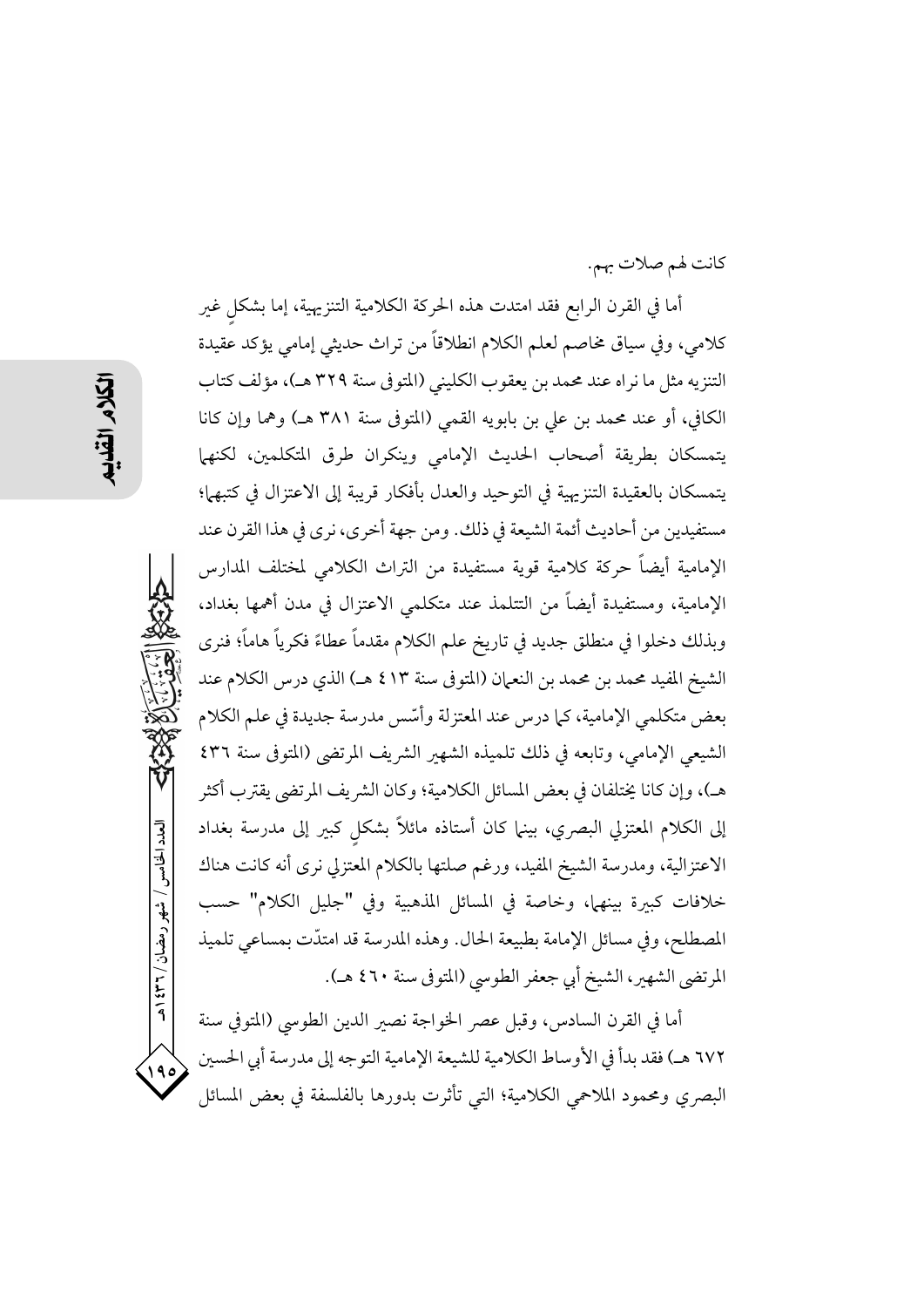وبتأثرهم وقبولهم لهذه المدرسة الكلامية، فقد اختلفوا في بعض الآراء مع مدرسة السيد المرتضى الكلامية. ولكن قبول آراء أبي الحسين البصري عند الإمامية، وكما عند الفخر الرازي مهَّد الطريق إلى التأثر بالنهج الفلسفي في أوساط المتكلمين بشكل ما. وامتدَّ هذا التوجه إلى أبي الحسين في القرون التالية؛ وبعد ظهور الخواجة نصير الدين الطوسي وميوله الفلسفية، فقد دخلت الفلسفة الإسلامية وخاصة اتجاه ابن سينا في مدرسة الكلام الإمامي أيضاً بشكل وبآخر . وفي الواقع، كان ظهور الخواجة منعطفاً مههاً في تاريخ علم الكلام، ليس فقط في علم الكلام الشيعي، بل في علم الكلام الإسلامي برمته، بحيث تأثروا به جميعاً.

وكان قسم كبير من اهتمامات المتكلمين الشيعة يرتبط بموضوع الإمامة؛ فمنها ما كتبه الشيخ المفيد دفاعاً عن نظرية الإمامة، أو ما كتبه الشريف المرتضى أو تلميذه الشيخ الطوسي؛ ولكن ومنذ عصر العلامة الحلي (المتوفى سنة ٧٢٦ هـ) وباهتمامه البالغ بموضوع الإمامة ردّاً على ابن تيمية، وتثبيتاً لمذهب الشيعة في عصر الإيلخانيين، فإن كتابة كتب كبيرة عن الإمامة وانطلاقاً من الاتجاه الكلامي، صار الشغل الشاغل لكثير من العلياء والفقهاء والمتكلمين الشيعة، وقد كتبوا في هذا الموضوع اقتداء بالشيخ المفيد والسيد المرتضى والعلامة الحلي؛ ويمكن أن نذكر من بينهم على بن يونس البياضي (المتوفى سنة ٨٧٧ هـ) صاحب كتاب "الصراط المستقيم"، والقاضي نور الله المرعشي (المتوفي سنة ١٠١٩ هـ) صاحب كتاب "إحقاق الحق".

خصوم علم الكلام:

قبل الحديث عن الخصوم، ينبغي أولاً أن نذكر إجمالاً الخلاف الذي حصل في تاريخ العقيدة الدينية الإسلامية حول ضرورة علم الكلام وعدم ضرورته؛ فقد دافع المعتزلة في بدء الأمر عن علم الكلام و"النظر" ودافع أيضاً عنه الأشاعرة فيها بعد. أما المحدثون فقد رأوا عدم جدوى الجدل الكلامي، ورفضوا مخالفة الشريعة والسنة التي こく

۱۹۶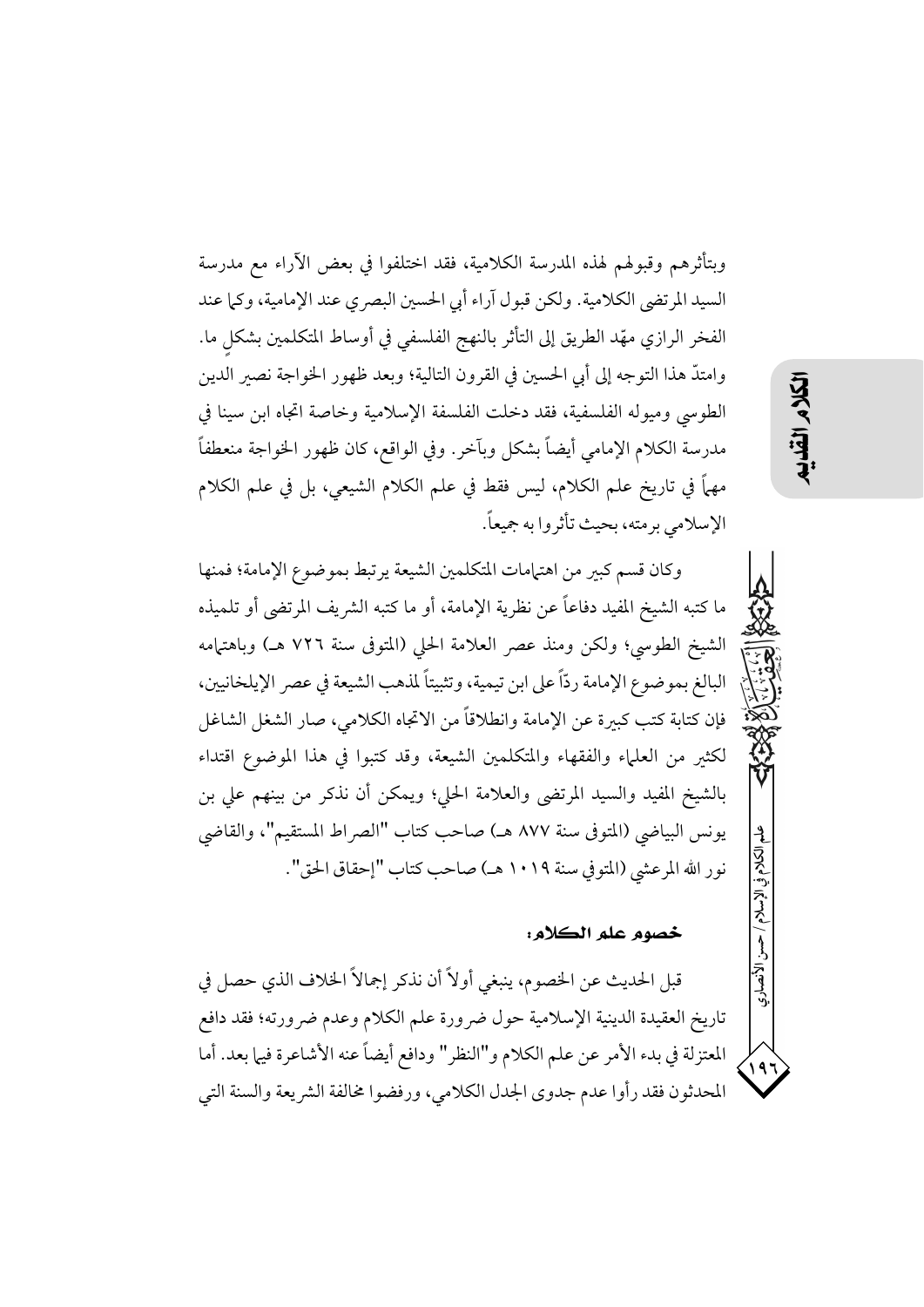حصلت لأجل ذلك من قبل المعتزلة؛ بحجة ضر ورة توافق العقيدة مع الاستدلالات العقلية الكلامية. ولذلك في حين أن المحدثين وأهل الحديث والأثر بسبب رؤيتهم في الفقه والعقيدة كانوا يُسمّون بأصحاب الحديث، كان المتكلمون وخاصة متكلمي الاعتزال يُعرفون بأنهم أهل النظر والاستدلال، وأنهم ليسوا بأصحاب النقل / الحديث، وما كان يُقصد من هذا، التقابل بين العقل والنقل في بدء الأمر، ولكن في القرون التالية ومع دخول الفلاسفة على الخط دار نقاش حول العقل والنقل في الإسلام. وفي هذا المجال كتب ابن تيمية كتاباً كبيراً يسمى كتاب "درء تعارض العقل والنقل" (أو موافقة صحيح المنقول لصريح المعقول)؛ في حين أنه عادة في العقائد كان يٌقصد بالعقل الطريقة الاستدلالية الكلامية (القياس/النظر)؛ وهي قياس الغائب على الشاهد؛ أما في الفقه فالمقصود بالعقل كان هو العقل الفقهي داخل أطر الأحكام الفقهية، وتحدد داخل أسس المرجعية / الحجية الفقهية.

### الحنابلن:

وفي إطار المعارضة مع المتكلمين فلا بد أن نذكر أولاً الحنابلة وأصحاب الحديث؛ فإنهم اعتادوا أن ينشروا عقائدهم المذهبية في صورة كتيبات / رسائل عقدية، مستفيدين من ألفاظ الأحاديث والآثار لتقديم عقائدهم حول الله وصفاته وحول التاريخ المقدس والنبوة والإمامة والخلافة، وعن خلافاتهم مع الجهمية / المعتزلة (والرافضة) وسائر "أهل الأهواء" حسب مصطلحهم؛ فإن التراث الحديثي الذي كان ينشره المحدِّثون كان مؤاتياً مع الرؤية الدينية البسيطة التي تفسَّر الشريعة وعلاقة الله بالإنسان في دائرة من المفهوم الشخصي عن الله وعن صفاته والذي يتناسب مع الرؤية التشبيهية؛ ولذلك فمن الطبيعي أن لا تتناسب الأحاديث التي كان المحدثون يروونها مع الرؤية التنزيهية التجريدية /الفلسفية التي يتبناها الجهمية/ المعتزلة؛ في الوقت الذي لا يثق المتكلمون بالأحاديث التي يروونها المحدِّثون؛ ولذلك

العدد الخامس / شهر رمضان / ۲۳۱ ه

191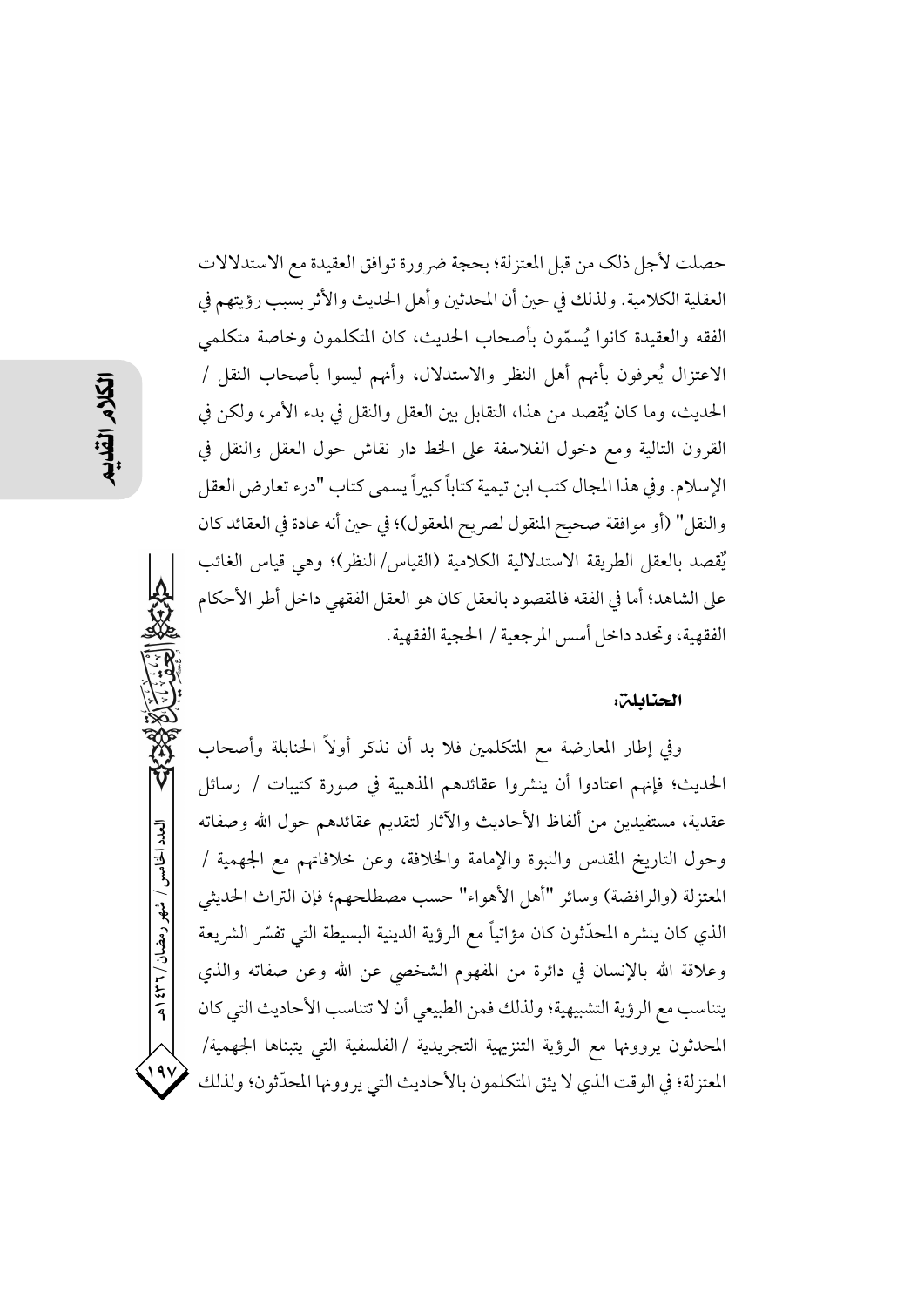نرى أن المتكلمين يناقشون في هذه الأحاديث ورواتها؛ فمثلاً، كتب أبو القاسم البلخي كتاب قبول الأخبار حول هذا الموضوع.

وكان المحدَّثون والحنابلة ينشرون ويكتبون كتباً كبيرة أو صغىرة في أصول "السنة" وينقلون في كتبهم هذه كل الأحاديث التي كانت تتعلق بالمسائل العقدية ردّاً على أصحاب الفرق والبدع. وتتعلق إشكاليتهم الأساسية بالسنة/ البدعة وعقيدة "الجماعة". واستمر عندهم سنَّة الإقتداء بالإمام أحمد بن حنبل ومن كان قبله من مشايخ أصحاب الحديث الى القرون المتأخرة، وإلى اليوم عند الحنابلة والسلفيين والوهابية. ولكن، ومنذ القرن الخامس الهجري كانت هناك حركة لتدوين كتب عقائدية بصورة أكثر نظاماً، وبطريقة الكتب الكلامية وربيا أحياناً بطريقة جدلية ترد عقائد فرق البدع . ومن أمثلة ذلك، كتاب "المعتمد" لأبي يعلى الحنبلي (المتوفي سنة ٥٨ ٤ هـ)، أو كتاب "الإيضاح" لابن الزاغوني (المتوفي سنة ٥٢٧ هـ) في هذا الاتجاه؛ وكذلك لابدِّ أن نذكر أيضاً ابن عقيل الحنبلي (المتوفى سنة ٥١٣ هـ) وأبا الفرج ابن الجوزي (المتوفى سنة ٥٩٧ هـ)، والذي تأثر بالأخبر من ضمن حنابلة آخرين الذين كانوا أكثر اعتدالاً من فئة أخرى من الحنابلة. وكان لابن تيمية ولتلميذه ابن قيم الجوزية (المتوفى سنة ٧٥١ هـ) توجه في انتقاد المتكلمين ومناهجهم وعقائدهم. وبطبيعة الحال، كان تبادل الأراء متحققاً بين الحنابلة وبين الأخرين مثل الأشاعرة وأحياناً المعتزلة أنفسهم. أما ابن تيمية فهو منظَّر كبير لفكر أصحاب الحديث العقائدية، فقد كان ذا معرفة جيدة بأفكار المعتزلة والأشاعرة والفلاسفة أيضاً، أو على الأقل كان يعرف جيداً مؤلفات وكتب هؤلاء وينقل عنهم كثيراً ويردّ عليهم ردّاً قاسياً؛ فهو يردِّ دائماً في كتبه على المعتزلة/الجهمية وعلى الأشاعرة والماتريدية وعلى الشيعة الإمامية/ الإسماعيلية، ويردّ على كبار مؤلفيهم ويردّ أيضاً على الفلسفة والمنطق وكبار الفلاسفة في الإسلام انطلاقاً من فهمه لأصول أفكارهم، وبصورة قاسية جداً ولكنه أحياناً كان بأخذ بأفكار هم.

ِ الأنصارى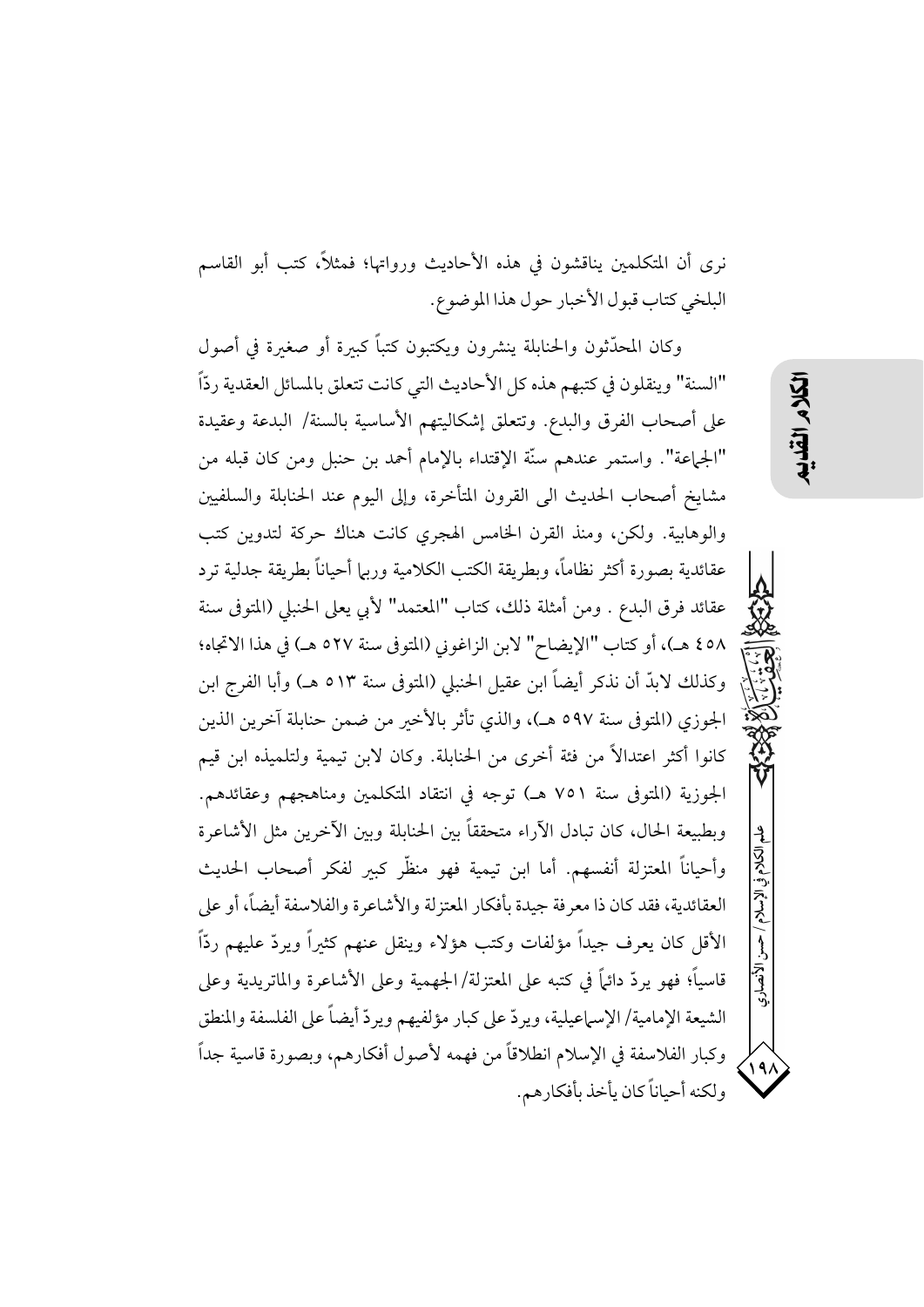### شرعنن علم الكلام :

ومع ظهور وانتشار أهل السنة والجماعة، وبعد تطورات كثيرة بدءً من القرن الثاني وحتى القرن الخامس، وبتأييد من السلطة السياسية ممثلة بالسلاجقة، تحول علم الكلام، وبفضل انتشار الأشعرية والماتريدية تمثيلاً لمنظومة "أهل السنة والجماعة" العقائدية، إلى علم استدلالي للدفاع عن عقيدة السنة على الأقل في كثير من الأحيان وعند الكثيرين؛ ما عدا أكثرية الحنابلة والمنتمين إليهم بطبيعة الحال؛ وهذا الأمر ظهر خاصة بعد أبي حامد محمد الغزالي (المتوفى سنة ٥٠٥ هـ) الذي سعى لتقديم صورة معقولة ومقبولة لأهل السنة في مواجهة تحديات الشيعة والإسماعيلية والفلاسفة، ويعتبر الغزالي أحد مؤسّسي المنظومة الفكرية لأهل السنة والجماعة، وبجهوده تأسّست واستقرت شرعية علم الكلام بين صفوف أهل السنة والجماعة.

في حين أنه يختلف الأمر بالنسبة إلى الشيعة فإنهم وكما قلنا سابقاً، إن اختلفوا في أول الأمر وحتى أواسط القرن الرابع الهجري في مدى شرعية علم الكلام والجدل الكلامي، فكان المؤيدون لهذا العلم عندهم أقلية في مواجهة أصحاب الحديث والأخبار، ولكن وبمرور الزمن أخذ علم الكلام عندهم طابعاً متهاسكاً مع المنظومة العقائدية الشيعية، وخاصة بسبب أهمية مباحث الإمامة عند الشيعة الإمامية، وضرورة الرد على المخالفين في هذا الموضوع؛ ولذلك انتشر علم الكلام واستمر وتحول إلى أحد علوم الشيعة الأساسية خاصة مع جهود الخواجة نصير الدين الطوسي والعلامة الحلي. لكن هذا الأمر لا يعني البتة عدم وجود نزعة الرفض التام أو شبه التام لعلم الكلام عند تيارات من الشيعة الإمامية في القرون التالية ومنها في عصر الصفويين (الحكومة ما بين ٩٠٧ –١١٣٥ هـ) خاصة عند المحدثين والأخبارية مثل محمد أمين الاسترابادي (المتوفى سنة ١٠٣٦ هـ).

العدد الخامس / شهر رمضان / ۲۳۱ ه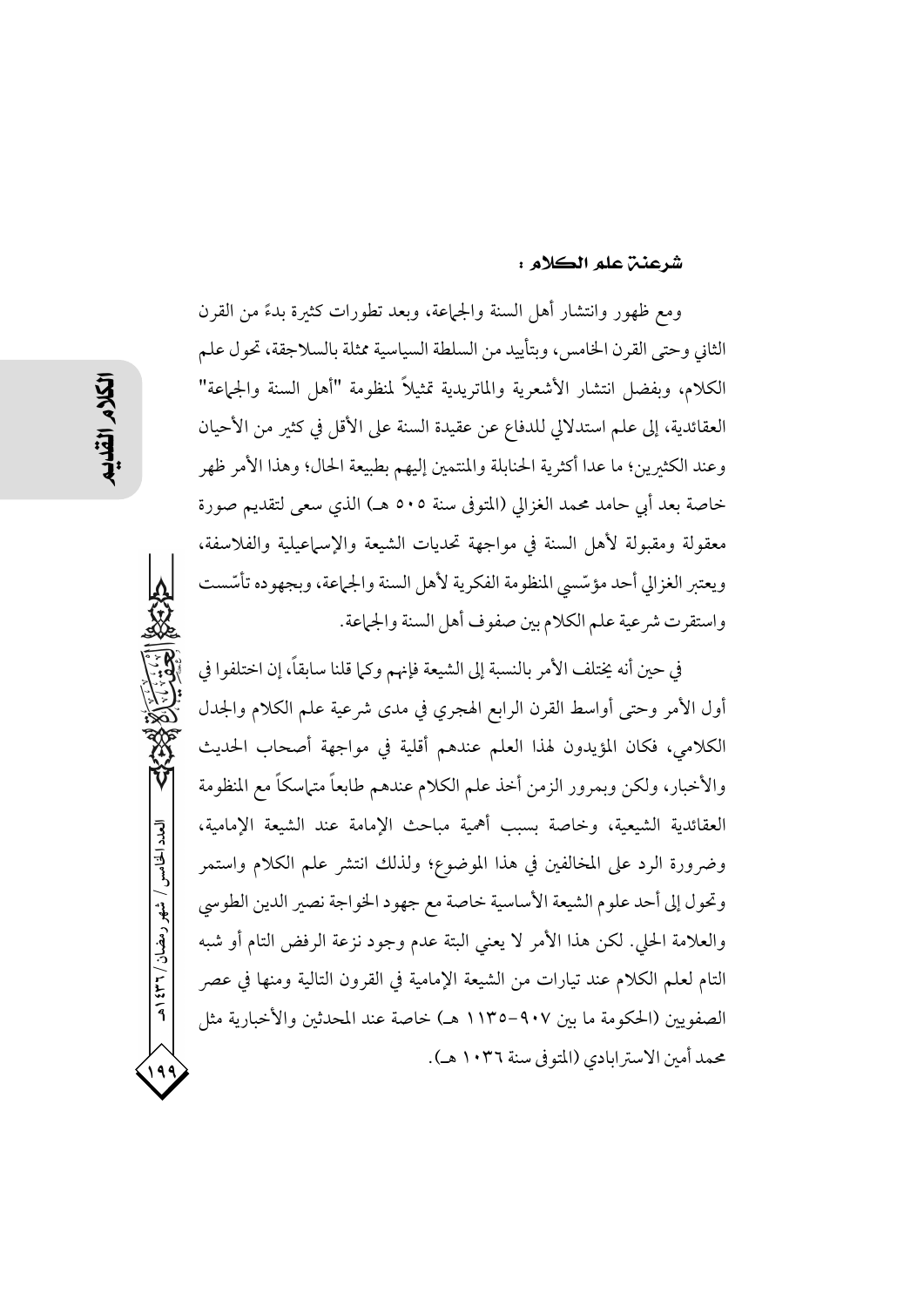### علم الكلام: دوره وخطابه ومساره:

بالنسبة لموقع علم الكلام والمتكلمين في الإسلام لا بد لنا أن نتذكر ان الإسلام ديانة فقه وشريعة أكثر من كونه ديانة ثيولوجيا. وليس في الإسلام ما يشبه الكنيسة والسلطة الدينية الرسمية التي تحدد العقيدة الرسمية. ولذلك فإن علم الكلام في الإسلام يختلف تماماً مع الثيولوجيا المسيحية. فعلم الكلام في الإسلام لا يشبه الإلهيات عند المسيحية من حيث الدور والوظيفة؛ وفي حين كان في الإسلام قد تشكل لأجل الدفاع عن العقيدة الإسلامية تجاه المخالفين؛ ففي المسيحية كانت الإلهيات / الثيولوجيا تؤدي دورها كمنظومة تبين وتنظر لموضوع تجسد الله المسيح وكيفية اتحاد الأقانيم بها في ذلك من عقيدة تؤدي إلى النجاة بواسطة المسيح / المبشَّر .

ولذلك، لا قداسة لعلم الكلام في الإسلام ولا الاعتقاد به يعتبر وسيلة للنجاة، ولا يعبر عن مؤسسة مقدسة رسمية تمثّل المسيح وملكوت الله، أعنى بذلك الكنيسة. وهذه الوظيفة أي وظيفة الدفاع عن العقيدة الإسلامية والإيهان بالله والنبوة والمعاد مشتركة بين المعتزلة والأشاعرة وغبرهم من المتكلمين. فإذاً، العقيدة في الإسلام عقيدة بسيطة، والإيهان ينبثق من الاعتقاد بالله الذي لا يكون بينه وبين العبد أية واسطة في تحقق الإيبان حسب الاعتقاد الإسلامي، ويشكل أيضاً من العمل (العمل بالأركان) حسب الشريعة، فالإسلام ديانة فقه، والحضارة الإسلامية حضارة نصَّ مؤسِّس وفقه في جدلية مع الواقع وهو يجمع بين السياسي – الاجتماعي وبين الديني. وعلى هذا الأساس برزت في تاريخ الحضارة الإسلامية أهمية كبرى للفقه والشريعة، ولسنة السلف الصالح ، حسب المصطلح. فأما العقيدة في الإسلام فأهميتها تنبع من أهمية ضرورة استمرارية الجماعة — الأمة وعلاقتها بالسلف الصالح عموماً، ولا تنبع من أهمية المنظومة الكلامية (الثيولوجيا) بقدر ذاتها؛ لذلك،كان المتكلمون عموماً خارج السلطة الدينية، وكان دورهم أقل بكثير من الفقهاء؛ ولهذا السبب لم تكن

/ حسن الأنصاري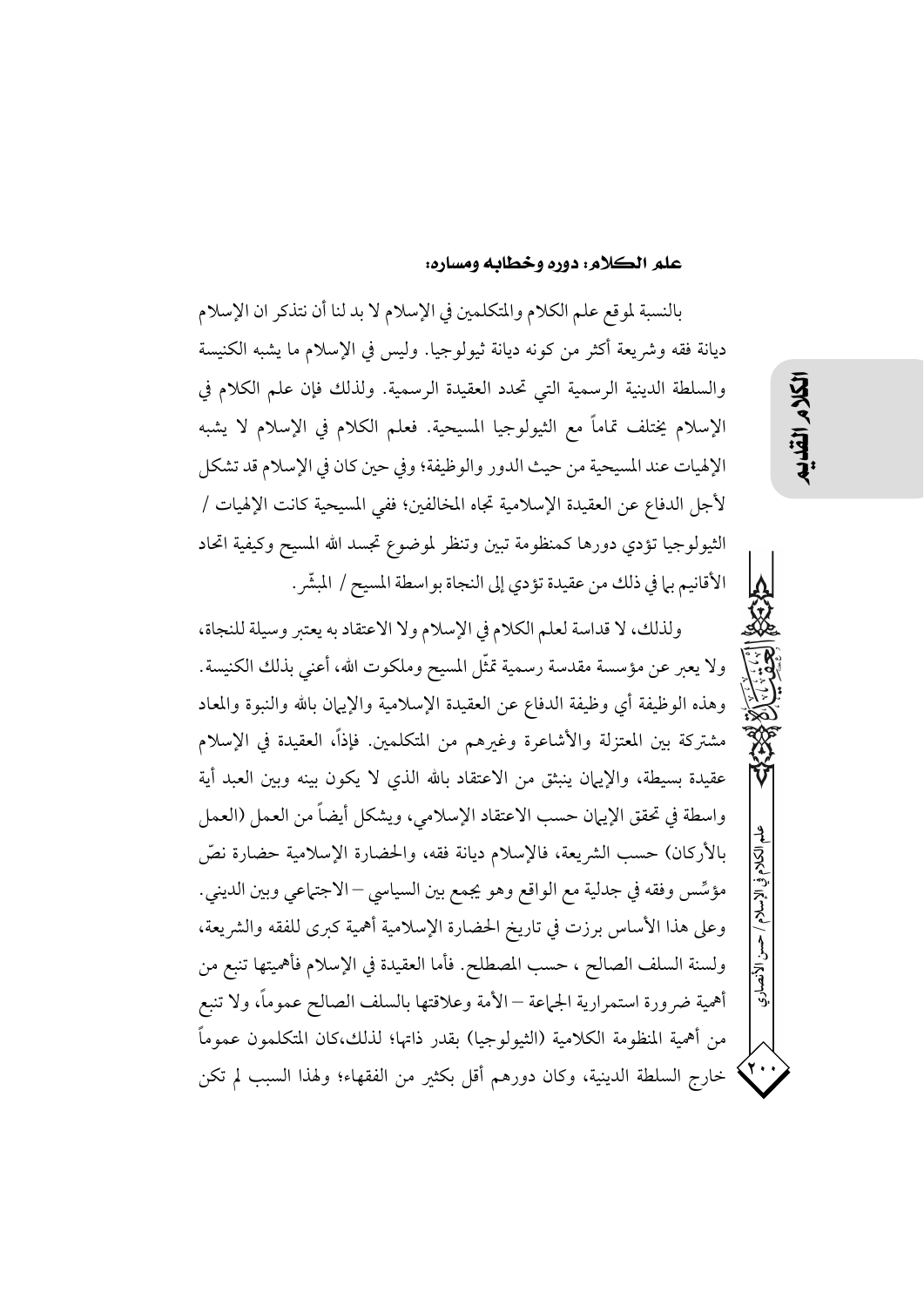المؤسسات الثقافية والتعليمية تدعم تعليم علم الكلام كثيراً، ولم تعطه أهمية تناسبه، وجعلت أولوية اهتهاماتها القرآن الكريم ، وكذلك التفسير وعلم الحديث والفقه. وهذا التفسير يساعدنا في فهم سبب اختفاء المعتزلة بصورة شبه كاملة – مع أنهم في وقت من الأوقات كانوا موضع اهتهام الدولة والسلطات السياسية وذلك في القرون الأولى – والسبب أنهم لم يمتلكوا منظومة فقهية كاملة ومستقلة، ويتبعون الفقه الحنفي أو الشافعي عموماً. أما المتكلمون المعتزلة والفئات القريبة منهم بشكل خاص كانوا يشكلون عموماً طبقة خاصة في المجتمع، وأحياناً يصلون إلى قطيعة مع الناس ومع "العوام" حسب مصطلحهم، ويرتبطون بطبقة الكتاب والوزراء والسلطة السياسية.

ولذلك ومع تقلص أو اختفاء الدعم السياسي، اضطر المعتزلة أن يتكيفوا مع الأوضاع المستجدة اجتهاعياً ومنظومة، واضطروا أن ينسحبوا من مواقعهم التقليدية، ويذهبوا إلى مناطق بعيدة وهامشية في المدنيّة والحضارة الإسلامية مثل اليمن وأمثالها. وهذا الأمر يدفعنا إلى القول أنه مهما نتكلم عن علم الكلام، فإنه ينبغي أولاً التوجه نحو علم الكلام الأشعري أو الماتريدي؛ لما لهما من سيطرة علمية منذ القرن الخامس الهجري في أغلب الأحيان. فلذا لا بد أن نعتبرهما ممثلين لعلم الكلام الإسلامي عند أهل السنة والجماعة؛ وهو علم يتضمن الحجاج للعقائد الإيهانية بالأدلة العقلية (والأدلة العقلية هنا تعني الاستدلالات الجدلية عندهم ليس إلاّ) والرد على "المبتدعة المنحرفين في الاعتقادات" عن مذاهب السلف وأهل السنة، حسب زعمهم.

ومن المعروف أن أبا حامد الغزالي كان ينتقد المتكلمين وعلم الكلام، ويعتقد أن فائدة علم الكلام تنحصر في إقناع الخصم والدفاع عن العقيدة ليس إلا، وأن الطريقة الكلامية والجدل الكلامي لا يفيد في الحصول على اليقين؛ ويقول حول ذلك في رسالة المنقذ من الضلال:

" … وإنها المقصود منه حفظ عقيدة أهل السنة وحراستها عن تشويش أهل

العدد الخامس / شهر رمضان / ۲۳۱ هـ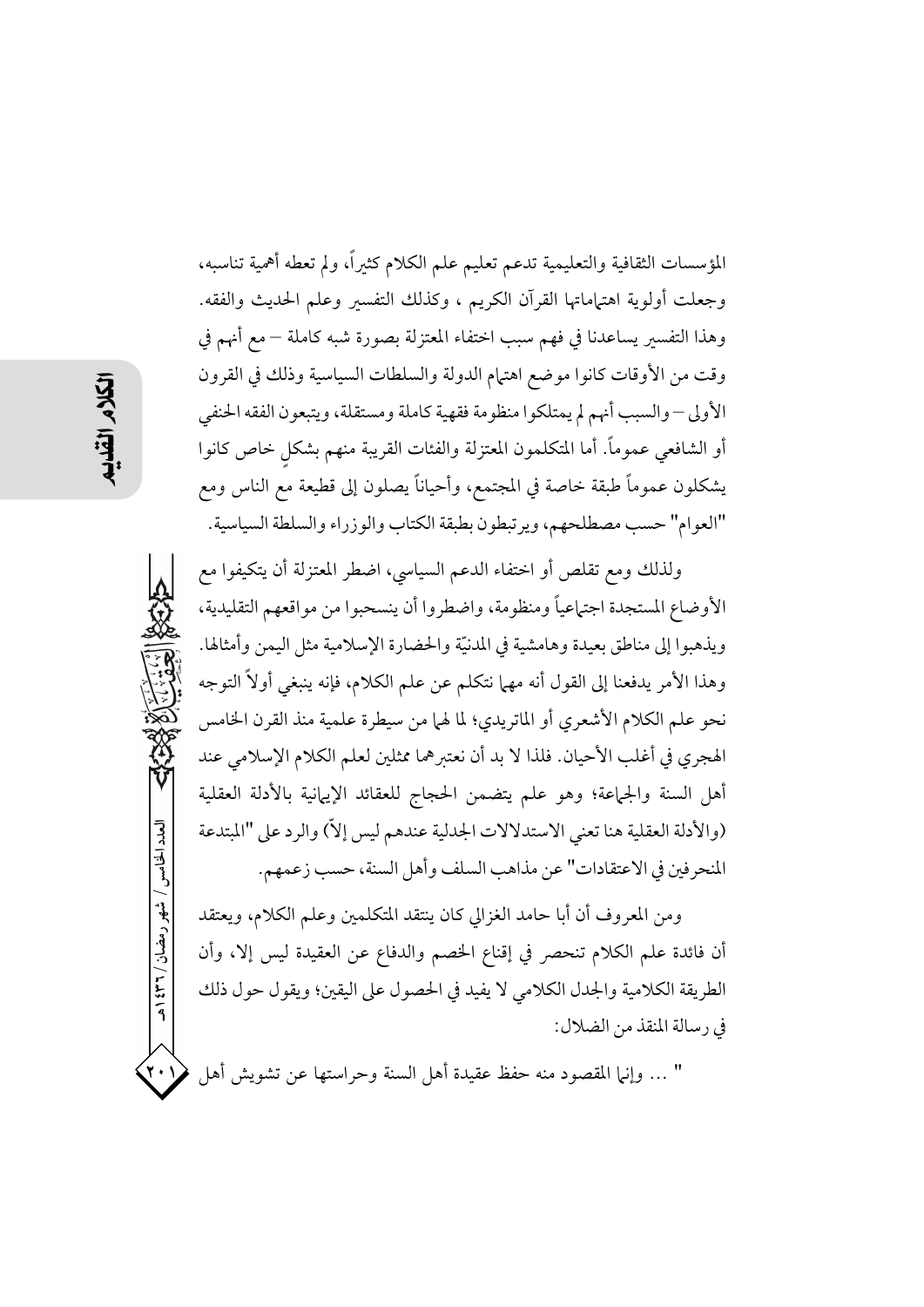البدعة. فقد ألقى الله (تعالى) إلى عباده على لسان رسو له ﷺ عقيدة هي الحق، على ما فيه صلاح دينهم ودنياهم، كما نطق بمعرفته القرآن والأخيار، ثم ألقى الشيطان في وساوس المبتدعة أموراً مخالفة للسنة، فلهجوا بها وكادوا يشوشون عقيدة الحق على أهلها. فأنشأ الله تعالى طائفة المتكلمين، وحرك دواعيهم لنصرة السنة بكلام مرتب، يكشف عن تلبيسات أهل البدع المحدثة، على خلاف السنة المأثورة؛ فمنه نشأ علم الكلام وأهله. ولقد قام طائفة منهم بيا ندبهم الله (تعالى) إليه، فأحسنوا الذب عن السنة، والنضال عن العقيدة المتلقاة بالقبول من النبوة، والتغيير في وجه ما أحدث من البدعة؛ ولكنهم اعتمدوا في ذلك على مقدمات تسلموها من خصومهم، واضطرهم إلى تسليمها: إما التقليد، أو إجماع الأمة، أو مجرد القبول من القرآن والأخبار. وكان أكثر خوضهم في استخراج مناقضات الخصوم، ومؤاخذتهم بلوازم مسلماتهم. وهذا قليل النفع في حق من لا يسلم سوى الضروريات شيئاً، فلم يكن الكلام في حقى كافياً، ولا لدائي الذي كنت أشكوه شافياً. لما نشأت صنعة الكلام وكثر الخوض فيه وطالت المدة، تشوق المتكلمون إلى محاولة الذبّ بالبحث عن حقائق الأمور، وخاضوا في البحث عن الجواهر والأعراض وأحكامها. ولكن لما لم يكن ذلك مقصود علمهم، لم يبلغ كلامهم فيه الغاية القصوى، فلم يحصل منه ما يمحق بالكلية ظلمات الحيرة في اختلافات الخلق؛ ولا أبعدُ أن يكون قد حصل ذلك لغيري! بل لست أشك في حصول ذلك لطائفة ولكن حصولاً مشوباً بالتقليد في بعض الأمور التي ليست من الأوليات... ".

حسبز الأنصاري

## الطريقة الجدلية ودخول المنطق الأرسطي في علم الكلام:

تأسس علم الكلام من حيث الشكل والصورة على أساس طريقة البحث الجدلي، مستفيداً من مقولة "إن قلتَ، قلتُ" ؛ وعلى هذا الأساس، فعلم الكلام في الإسلام بنية جدلية وإقناعية / بحثية. وتدريجياً تشكلَّت أساليب البحث الجدلي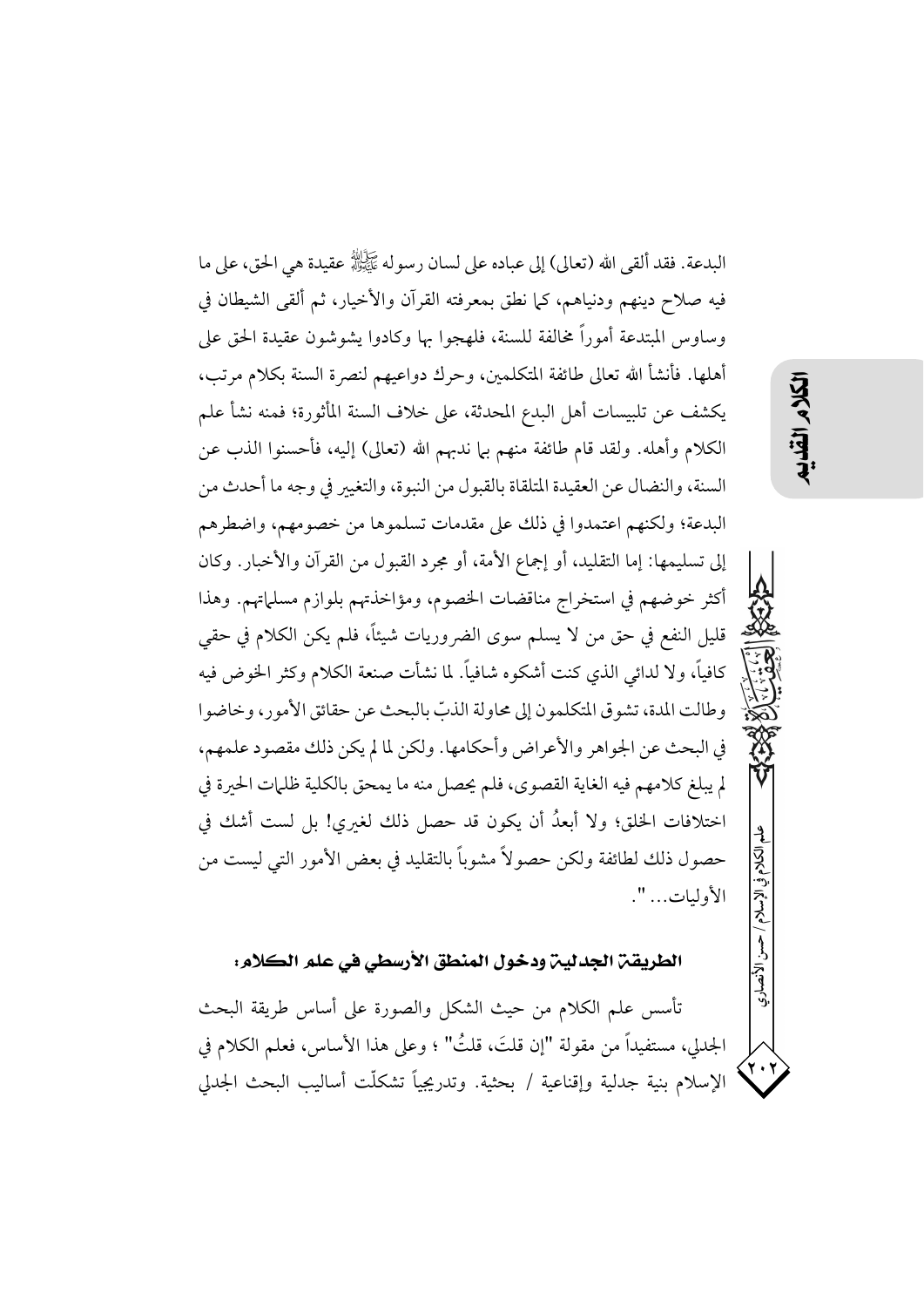وأصول الجدل الكلامي، وآداب البحث والنظر وأسسها. وعادة يتكلم المتكلمون في كتبهم الكلامية عن هذا كله وعن النظر وضرورته وطريقته. ونشير هنا فقط أنَّ لعلم الكلام بنية منطقية خاصة به، وأنَّ طريقة البحث الجدلي عند المتكلمين وكذا طرق القياس والنظر تختلف تماماً مع نوعية الاستدلال البرهاني عند فلاسفة المسلمين.

فعلم الكلام الأشعرى ومنذ مؤسّسه أبي الحسن الأشعرى وخاصة بمساعى أبي بكر الباقلاني قد استفاد من طريقة الاستدلال الجدلي الكلامي، لأجل الاستدلال على العقائد الدينية بصورة منتظمة مبنيًّا على سلسلة من الأصول الموضوعة لديهم ولكن مع أبي حامد محمد الغزالي تعرّف المتكلمون على المنطق الأرسطى ووجدوه الشيء المناسب للاستفادة منه في طرقهم الاستدلالية الكلامية للدفاع عن عقائدهم الدينية. وانطلاقاً من النظرة النقدية للغزالي تجاه مناهج المتكلمين الجدلية، اقترح الاستفادة من المنطق اليوناني الأرسطى في الأدلة الكلامية وفي الفقه، إذ إنه لم يكن يرى فيه مخالفة للشريعة؛ فكما هو معلوم آثر الغزالي المنطق الأرسطي على الطريقة الكلامية في الاستدلال ،وكتب كتباً عدة فيه ودافع عنه في مقابل "النظرية التعليمية" للإسهاعيلية، والدعوة الجديدة لهم (أعنى ضرورة وجود التعليم من قبل الإمام المعصوم للوصول إلى اليقين الديني) وهذا الاتجاه أثَّر في الكتب الأصولية والفقهية وعلم الخلاف/ الجدل الفقهي فيها بعد، وعند المتكلمين والفقهاء من أهل السنة.

وهكذا تغير مسار علم الكلام مع الغزالي، فكان المتكلمون الأشاعرة بعد الغزالي ومع غياب المعتزلة عن المعترك الثقافي شرعوا في تأليف كتب في علم المنطق حسب المنطق الأرسطي، وصار علم المنطق أحد اهتماماتهم واهتمامات الأصوليين من السنة.

### تفسير ابن خلدون لمسارات علم الكلام :

انطلاقاً من وظيفة علم الكلام، يفسِّر ابن خلدون (المتوفى سنة ٨٠٨ هـ) طريقة

العدد الخامس / شهر رمضان / ۲۳۶ هـ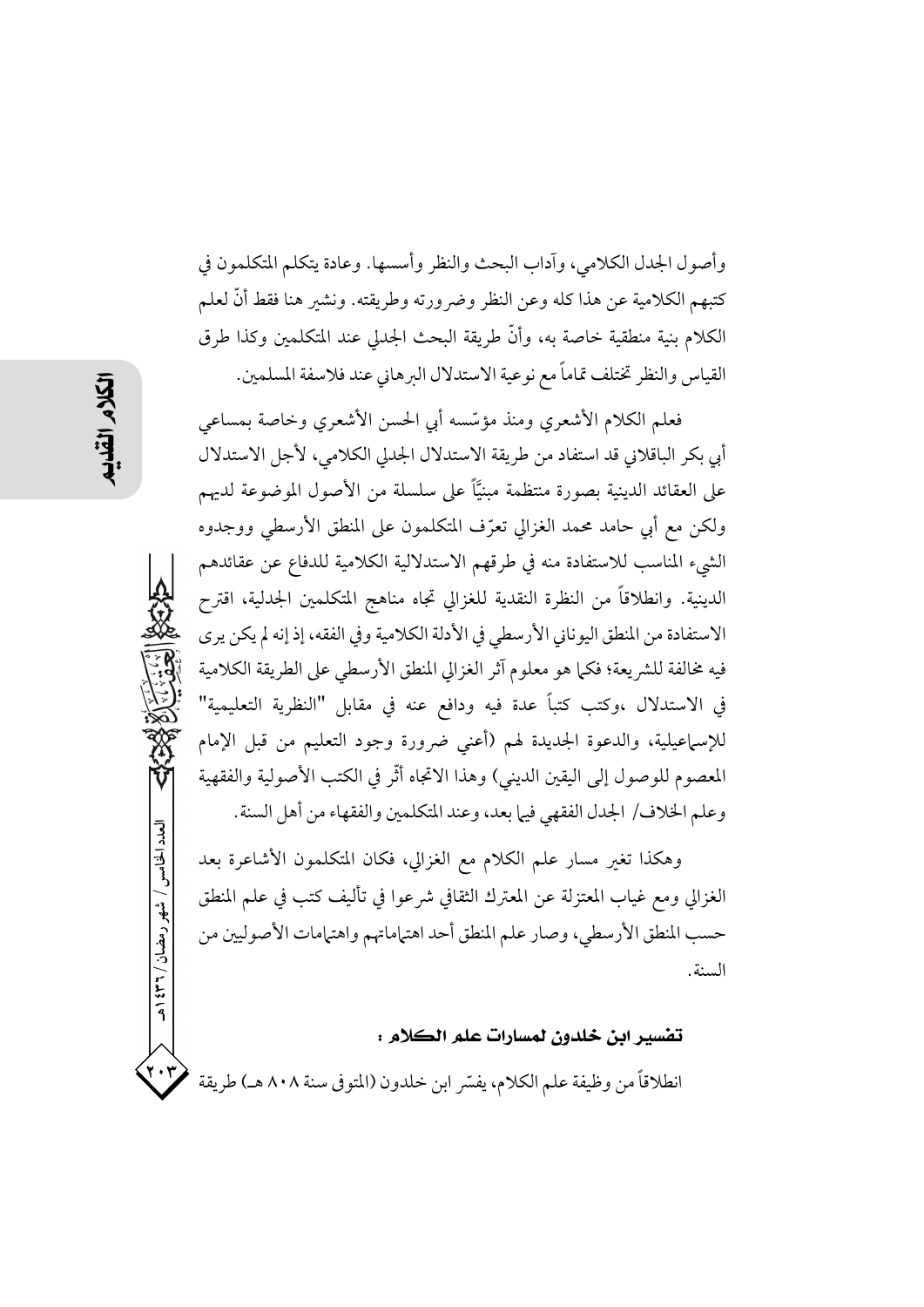متكلمي الأشاعرة الأوائل (ما يسمى بطريقة المتقدمين) في كيفية الاستدلال ورؤيتهم بالنسبة للأدلة الكلامية وصلتها بالإيهان من جهة، وبقواعد منطق الاستدلال من جهة أخرى، قائلاً في المقدمة:

"… وأخذ عنهم القاضي أبو بكر الباقلاني، فتصدر للإمامة في طريقتهم وهذبها ووضع المقدمات العقلية التي تتوقف عليها الأدلة والأنظار وذلك مثل: إثبات الجوهر الفرد والخلاء وأن العرض لا يقوم بالعرض وأنه لا يبقى زمانين. وأمثال ذلك مما تتوقف عليه أدلتهم. وجعل هذه القواعد تبعاً للعقائد الإيهانية في وجوب اعتقادها لتوقف تلك الأدلة عليها وأن بطلان الدليل يؤذن ببطلان المدلول. فكملت هذه الطريقة وجاءت من أحسن الفنون النظرية والعلوم الدينية. إلا أن صور الأدلة فيها بعض الأحيان على غير الوجه الصناعي لسذاجة القوم، ولأن صناعة المنطق التبي تسير بها الأدلة وتعتبر بها الأقيسة لم تكن حينئذٍ ظاهرة في الملة، ولو ظهر منها بعض الشيء فلم يأخذ به المتكلمون لملابستها للعلوم الفلسفية المباينة للعقائد الشرعية بالجملة، فكانت مهجورة عندهم لذلك. ثم جاء بعد القاضي أبي بكر الباقلاني من أئمة الأشعرية إمام الحرمين أبو المعالى، فأملى في الطريقة كتاب "الشامل"، وأوسع القول فيه. ثم لخصه في كتاب "الإرشاد"، واتخذ الناس إماماً لعقائدهم. ثم انتشر من بعد ذلك علم المنطق في الملة. وقرأه الناس وفرقوا بينه وبين العلوم الفلسفية بأنه قانون ومعيار للأدلة فقط يسبر به الأدلة منها كما يسبر من سواها. ثم نظروا في تلك القواعد والمقدمات في فن الكلام للأقدمين فخالفوا الكثير منها بالىراهين التي أدتهم إلى ذلك. وربيا أن كثيراً منها مقتبس من كلام الفلاسفة في الطبيعيات والإلهيات. فلما سبروها بمعيار المنطق ردهم إلى ذلك فيها ولم يعتقدوا بطلان المدلول من بطلان دليله كما صار إليه القاضي فصارت هذه الطريقة في مصطلحهم مباينة للطريقة الأولى، وتسمى طريقة المتأخرين."

الأنصارى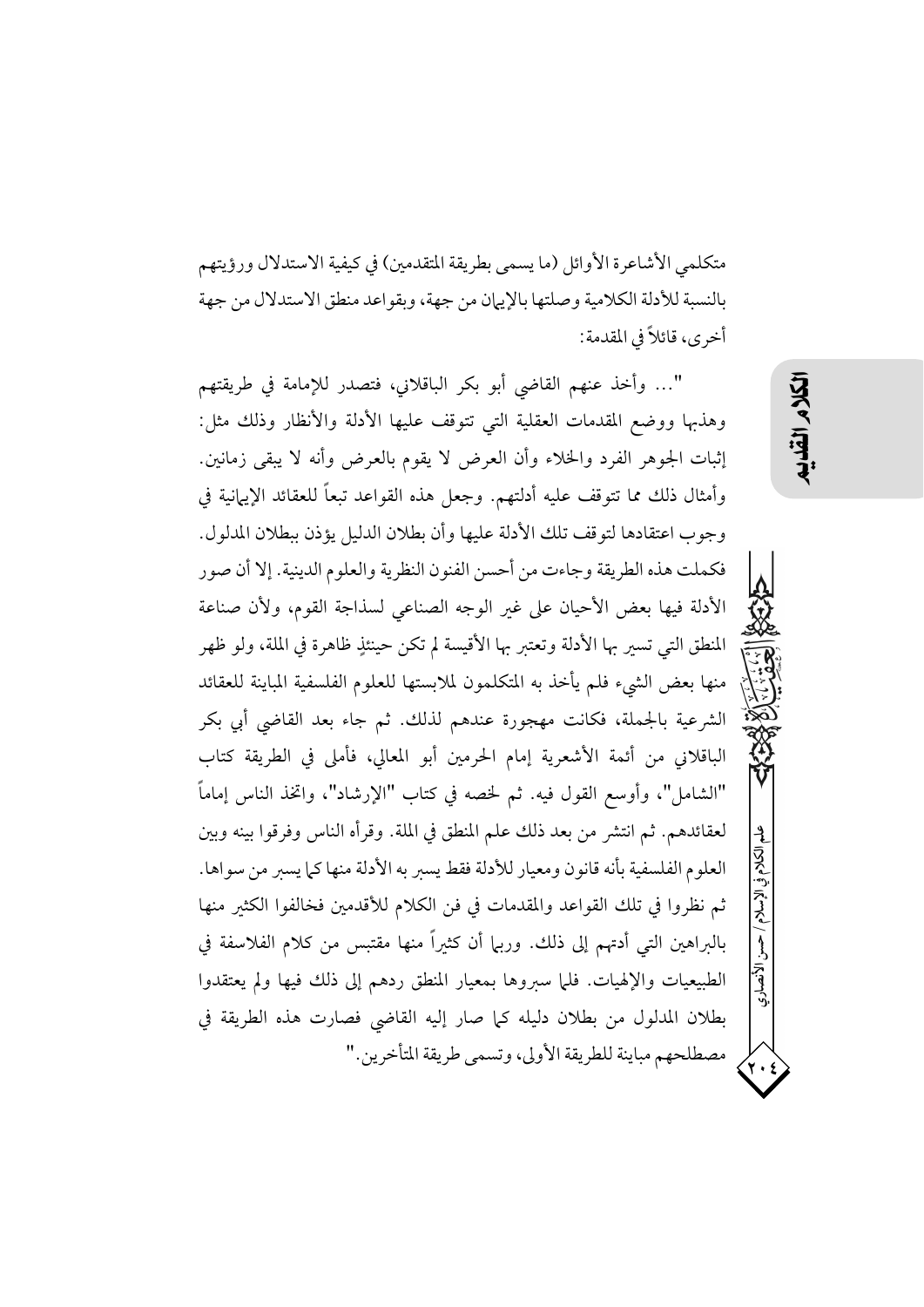وهكذا يفسر ابن خلدون دخول علم المنطق في المسار الكلامي، ويشرح بدايات "طريقة المتأخرين"، حسب مصطلحه، ويضيف قائلاً:

"… وبيا أدخلوا فيها الرد على الفلاسفة فيها خالفوا فيه من العقائد الإيبانية وجعلوهم من خصوم العقائد لتناسب الكثير من مذاهب المبتدعة ومذاهبهم. وأول من كتب في طريقة الكلام على هذا المنحى الغزالي رحمه الله وتبعه الإمام ابن الخطيب وجماعة قفوا أثرهم واعتمدوا تقليدهم. ثم توغل المتأخرون من بعدهم في مخالطة كتب الفلسفة والتبس عليهم شأن الموضوع في العلمين فحسبوه فيهما واحداً من اشتباه المسائل فيهما. واعلم أن المتكلمين لما كانوا يستدلون في أكثر أحوالهم بالكائنات وأحوالها على وجود الباري وصفاته وهو نوع استدلالهم غالباً. فالجسم الطبيعي الذي ينظر فيه الفيلسوف في الطبيعيات هو بعض من هذه الكائنات. إلا أن نظره فيها مخالف لنظر المتكلم وهو ينظر في الجسم من حيث يتحرك ويسكن والمتكلم ينظر فيه من حيث يدل على الفاعل. وكذا نظر الفيلسوف في الإلهيات إنها هو نظر في الوجود المطلق وما يقتضيه لذاته، ونظر المتكلم في الوجود من حيث إنه يدل على الموجود. وبالجملة فموضوع علم الكلام عند أهله إنيا هو العقائد الإيهانية بعد فروضها صحيحة من الشرع من حيث يمكن أن يستدل عليها بالأدلة العقلية فترفع البدع وتزال الشكوك والشبه عن تلك العقائد. وإذا تأملت حال الفن في حدوثه وكيف تدرج كلام الناس فيه صدراً بعد صدر وكلهم يفرض العقائد صحيحة ويستنهض الحجج والأدلة علمت حينئذٍ ما قررناه لك في موضوع الفن وأنه لا يعدوه."

### دور الغزالي في علم الكلام :

هذا التفسير الخلدوني لمسارات علم الكلام، وخاصة الكلام الأشعري يعتبر تفسیراً مهماً وإن كانت هناك مآخذ على قسم من تفسیره، مثل ما أكده حول دور الباقلاني في نظرية الجوهر والأعراض، فمن المعروف أن البحث عن هذه الأمور بدأ

العدد الخامس / شهر رمضان / ۳۲۱ هـ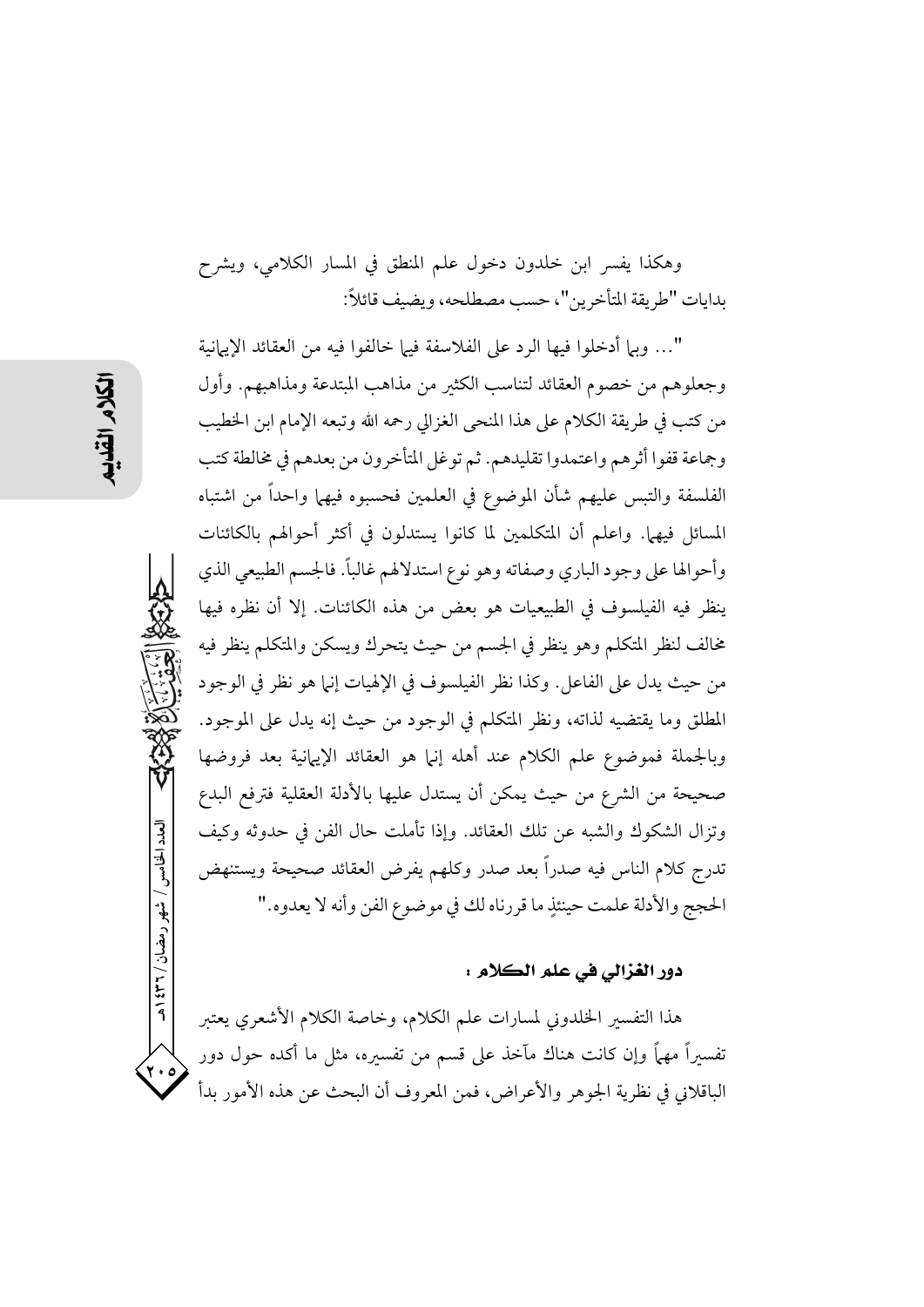مع المعتزلة وأبي الحسن الأشعري قبل الباقلاني بمدة بعيدة. أما بالنسبة للغزالي فلا بد ان نتذكر أيضاً أن دور الغزالي مقارنة بفخر الدين الرازي في تطبيق الطريقة الجديدة في علم الكلام كان ضئيلاً حسب ما نعرفه من كتب الغزالي الكلامية الموجودة، مثل كتابي "الاقتصاد" "وإلجام العوام". ويظهر من خلال كتاب الاقتصاد أنه كان يتحرك عموماً في إطار طريقة المتقدمين من علماء علم الكلام من الأشاعرة وغيرهم في كثير من المصطلحات والمفاهيم والأدلة؛ وكما لابدَّ لنا أن نتذكَّر أن تعرَّف المتكلمون على المنظومة/ المنظومات الفلسفية الإسلامية وعلى آراء ابن سينا وغيره من الفلاسفة بدء منذ ما قبل عصر الجويني والغزالي وهذه الحركة بدأت في الواقع مع أبي الحسين البصري واقتراحاته الكلامية المستمدة من الفلاسفة، ومن طريقته في المزج بين الفلسفة وعلم الكلام بصورة خاصة، كما شرحنا سابقاً.

以久

إضافة إلى ذلك؛ نعرف أن الغزالي قد كتب أيضاً في إطار الفلسفة، أو أنه كتب كتباً تأثر فيها بالفكر الفلسفي وابن سينا؛ إما من جهة التعريف بآراء الفلاسفة مثل كتاب "مقاصد الفلاسفة"، أو بسبب تعلقه ببعض أفكارهم وخاصة في كتبه التي لا تزال مدار بحث ومناقشة حول مدى صحة انتسابها إليه. ولكن حركته في التعرف على الفلاسفة والاستفادة من نهجهم المنطقى واصطلاحاتهم، فتح الباب على شرعنة الفلسفة في الإسلام وإن خالفه الكثيرون من الأشاعرة وأهل السنة وأصحاب الحديث من السنة في هذا الاتجاه فيها بعد؛ ولكن دخل معه المنطق في إطار التعليم المؤسساتي الديني إلى حدٍ ما وإن بشكلٍ بطيء؛ ولذلك فتح الطريق أمام الأشاعرة لكي يتعلموا الفلسفة والمنطق. ولا يمكن أن ننسى فضل المتكلم والعالم الشهير محمد بن عبد الكريم الشهرستاني (المتوفى سنة ٤٨٥ هـ) في ذلك أيضاً من خلال كتبه الكلامية، مثل "نهاية الأقدام في علم الكلام" الذي تناول في هذا الكتاب آراء الفلاسفة، وردِّ عليهم فيها وأيضاً من خلال كتاب الملل والنحل.

فمع النظرة الإيجابية للغزالي تجاه المنطق الأرسطي، فإن الفقهاء والأصوليين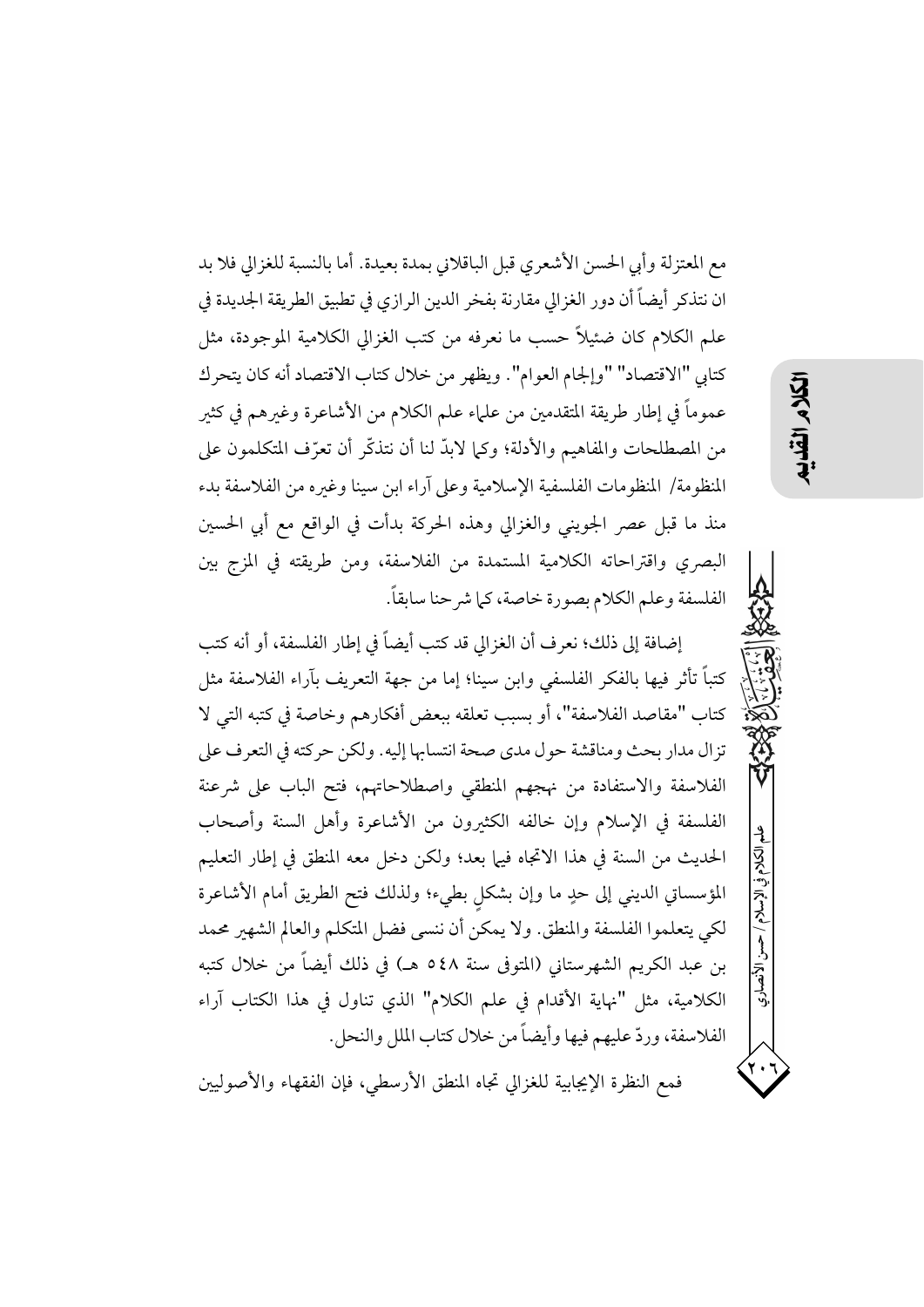العدد الخامس / شهر رمضان / ٣٦٦ هـ

السنة قبلوا، وكما قلنا، بالمنطق الأرسطي وبدأوا بتعلمه وتعليمه، وصار هذا بدليل عملية الشرعنة التي بدأها الغزالي بالنسبة إلى المنطق الأرسطى، وكتبوا فيها في جانب اهتهاماتهم بعلم أصول الفقه وأصول الدين (علم الكلام) وكذلك استفادوا منها في الفقه والأصول والعقائد. وكثر تدريجياً تدوين الكتب المنطقية من جانب الفقهاء السنة ومتكلميهم. ولكن بسبب الانتقاد الحادّ للغزالي للفلسفة وابن سينا في كتابه تهافت الفلاسفة، فإنهم وإن تعلموا المنطق (وأحياناً الفلسفة أيضاً)، إلا أنهم انتقدوا الفلسفة عندما تخالف الرؤية الكلامية السنية (الأشعرية أو الماتريدية)، وهكذا دخلوا في حوار نقدي مع الفلاسفة؛ خاصة وأنَّ مع الغزالي أمكن لمتكلمي أهل السنة أن يتعلموا الفلسفة؛ لذا كانت تنتشر الفلسفة في خراسان والعراق ومصر انتشاراً واسعاً. ومع تعرّف المتكلمين الأشاعرة على الفلسفة وعلى كتب أبي على ابن سينا أدرك المتكلمون عمق الاختلاف بين الاتجاه الفلسفى والاتجاه الأشعرى، وسرعان ما انتقلوا إلى الرد عليهم؛ فلذلك فإنهم وإن تعلموا الفلسفة، ومهروا فيها أحياناً، فقد كانوا قلقين بالنسبة إلى عقائدهم الدينية والكلامية، وإن تأثروا في المصطلحات والموضوعات والمفاهيم أو الاستدلالات بالعالم المصطلحي والمفهومي للفلاسفة؛ فمثلاً في عصر فخر الدين الرازي وقبيل عصره تعلم بعض العلماء الفلسفة، إلا أنهم وجهوا انتقادات لها في نفس الوقت. ويمكن أن نذكر في هذا المجال أفضل الدين الغيلاني (الذي كان حياً سنة ٥٧٦ هـ) الذي كتب كتباً حول حدوث العالم، وانتقد فيه الفلاسفة. وكان هذا الاتجاه اتجاهاً جدلياً في تقديم الشكوك على الفلاسفة والمناقشة لبراهينهم.

### الاتجاه الفلسفي في علم الكلام ودور الفخر الرازي:

ومع فخر الدين الرازي، تعرّف علم الكلام بصورة أكثر على الفلسفة والمناهج والمصطلحات الفلسفية. وهذه الحركة بدأت معه ومع معاصريه أمثال سيف الدين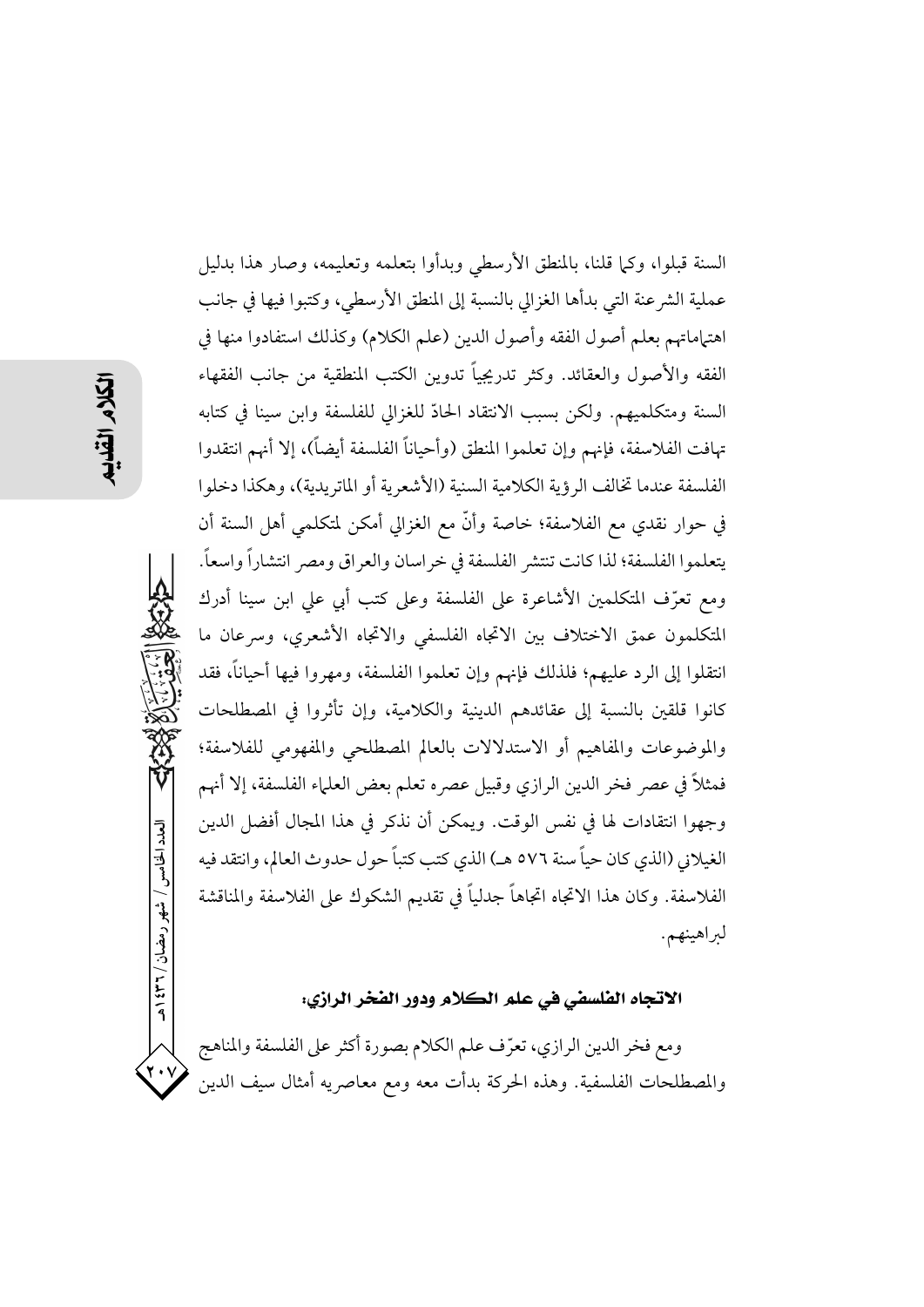الآمدي (المتوفى سنة ٦٣١ هـ)، المتكلم الأشعري المعروف. وقد تأثر الفخر الرازي بالنهج الفلسفي في كتبه الكلامية وفي الأدلة الكلامية، مستفيداً من المنطق الأرسطي والطريقة الفلسفية للدفاع عن الأراء الكلامية حسب المذهب الأشعري، وكذلك في كيفية تقديم وتأطير المسائل، وفي المشكلات الفلسفية، وفي النهج المنطقي. كما أنه انفتح على الفكر الكلامي المعتزلي وخاصة آراء أبي الحسين البصري في العقائد الدينية أو في المباحث الكلامية. وقد كتب الرازي كتباً في الحكمة (الفلسفة) مثل الملخَّص والمطالب العالية، وكتباً في الأصول (أصول الدين/الكلام) مثل الأربعين في أصول الدين وغيره؛ وكان يعالج المسائل الكلامية من منطلق قريب من منهج الفلاسفة. وقد استفاد من أساليبهم ومن نظرتهم للمسائل في تدوين الكتب الكلامية. ولكن هذه الحركة، أعني تدوين كتب فلسفية من قبل متكلم على مستوى فخر الدين الرازي كان له أثر إيجابي في الاتجاه الفلسفي لعلم الكلام، وفي تعرّف المتكلمين على الفلاسفة والنهج الفلسفي.

وكما قلنا، كانت تتزامن وتتسابق مع هذا الاتجاه حركة النقد والاعتراض على الفلسفة من قبل المتكلمين، وخاصة من قبل متكلمي السنة. وقد شهد القرن السادس اتجاهاً نقدياً تجاه ابن سينا عند الفلاسفة أنفسهم ونراه عند أبي البركات البغدادي (المتوفى في حدود سنة ٥٤٧ هـ) في الشرق، وعند ابن رشد (المتوفى سنة ٥٨٠ هـ) في المغرب الإسلامي. ومن بين معاصري الفخر الرازي هناك الاتجاه النقدي عند عبد اللطيف البغدادي (المتوفى سنة ٦٢٩ هـ) أيضاً. فبعد كتاب تهافت الفلاسفة للغزالي، بدأت حركة النقد للفلسفة من قبل المتكلمين، وكان الفخر الرازي قد تصدّى لمناقشة أفكار الفلاسفة أيضاً وبصورة منتظمة، وعادةً ما يذكر في كتبه مناقشاته ومجادلاته وإشكالاته على الفلاسفة؛ مستفيداً من النهجين الفلسفي والكلامي في الوقت نفسه؛ وقد شرح "الإشارات" لأبي علي ابن سينا، وتصدى فيه للرد عليه وعلى الفلاسفة كلما رأى حاجة إلى ذلك في ما اختلفت رؤية الفلاسفة مع أنظار ومعتقدات الأشاعرة

الأنصارى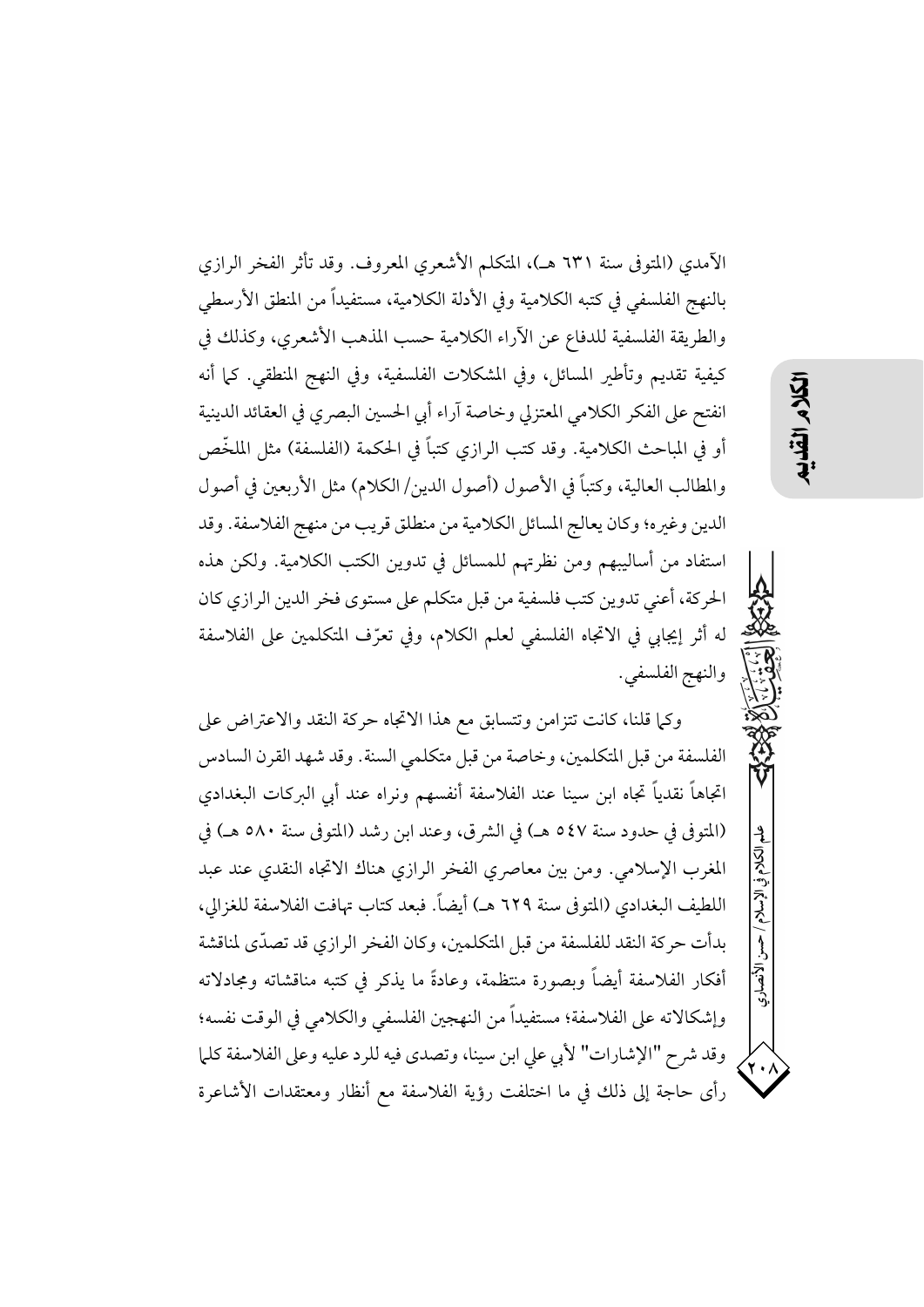العدد الخامس / شهر رمضان / ۳۲۱ هـ

الكلامية؛ واستفاد الفخر من أبي البركات البغدادي أيضاً في انتقاداته وشكوكه على ابن سينا.

وقد أحدثت منهجية الرازي في الجمع بين الفلسفة والكلام أثراً على الفكر الكلامي للأجيال التالية لأن معه امتزج بين الفلسفة والكلام بحيث إنه تغتَّر الأمر بصورة كبيرة عما كان عليه في الكتب الكلامية فيها سبق فيها يتصل بتقديم المسائل والبحث عن الإشكاليات والقضايا. هذه الحركة قد أثرت أيضاً في الفكر الفلسفي؛ فالفلسفة تأثرت فيها سبق منذ الكندي (المتوفى حوالي سنة ٢٥٢ هـ)، والفارابي (المتوفى سنة ٣٣٩ هـ) وابن سينا بالمسائل والمشكلات الكلامية، ودخلت في هذا المضيار مصطلحات وموضوعات كلامية داخل العالم الفلسفي؛ والفلاسفة هكذا كانوا يتكلمون عن الموضوعات الدينية مثل النبوة والمعاد وأحكام أهل الآخرة وأمثالها وخاصة فيها اصطلح عليه بالإلهيات بالمعنى الأخص، بحيث كانت تختلف كتبهم وطرقهم عن الفلسفة المترجمة؛ ولكن بعد ظهور الفخر الرازي ومع حركة تأثر علم الكلام بالفلسفة، انطلقت حركة فلسفية عند المتكلمين؛ ولذلك فإن الأبحاث الفلسفية كانت تبرز في كثير من الأحيان في صورة الإشكاليات الكلامية، وكثيراً ما كان عالم واحد يكتب كتباً في الفلسفة وأخرى في علم الكلام في الوقت نفسه، وجرت العادة بالكتابة بكلتي الطريقتين على أساس التقليد الخاص عند الفلاسفة أو التقليد الكلامي. ودأب المتكلمون السنة أيضاً، وبعد عصر الفخر الرازي في كتابة كتب في موضوعي المنطق والكلام معاً، مثل كتاب "مطالع الأنوار" لسراج الدين الأرموي (المتوفى سنة ٦٨٢ هـ) في الموضوعين.

وكانت ذروة هذه الحركة ظهرت مع الخواجة نصير الدين الطوسي في كتابه "التجريد في المنطق والعقائد"، وقد استفاد فيها من المصطلحات والاستدلالات والموضوعات الفلسفية.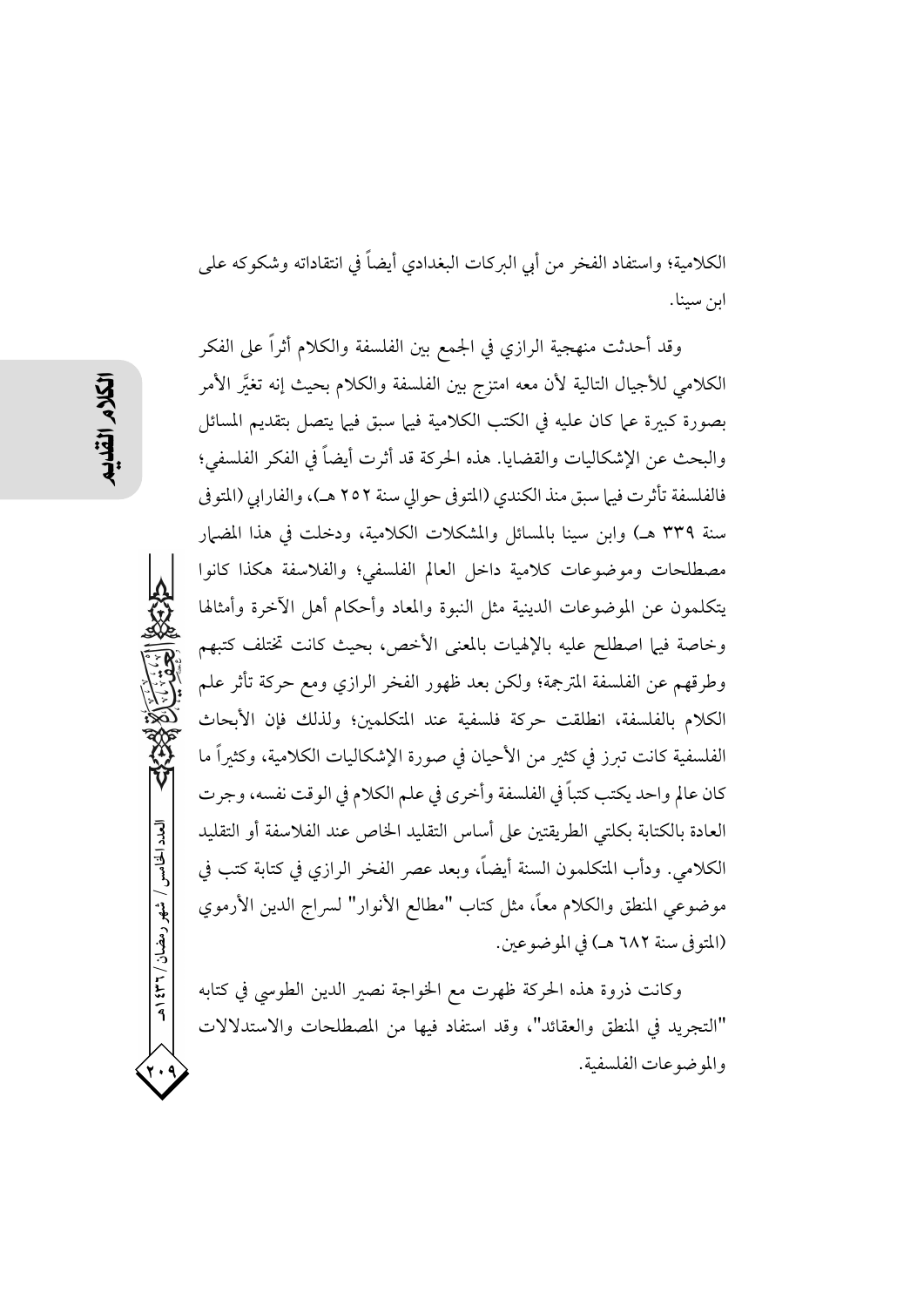ويضيف ابن خلدون مفسّر أهذا الاتجاه الجديد:

"ولقد اختلطت الطريقتان عند هؤلاء المتأخرين والتبست مسائل الكلام بمسائل الفلسفة؛ بحيث لا يتميز أحد الفنّين عن الآخر . ولا يحصل عليه طالبه من كتبهم كما فعله البيضاوي في "الطوالع" ومن جاء بعده من علماء العجم في جميع تأليفهم. إلا أن هذه الطريقة قد يعني بها بعض طلبة العلم للاطلاع على المذاهب والإغراق في معرفة الحجاج لوفور ذلك فيها. وأما محاذاة طريقة السلف بعقائد علم الكلام فإنها هو في الطريقة القديمة للمتكلمين وأصلها كتاب الإرشاد وما حذا حذوه. ومن أراد إدخال الرد على الفلاسفة في عقائده فعليه بكتب الغزالي والإمام ابن الخطيب فإنها وإن وقع فيها مخالفة للاصطلاح القديم فليس فيها من الاختلاط في المسائل الالتباس في الموضوع ما في طريقة هؤلاء المتأخرين من بعدهم."

وأما عند الإمامية فمن المعروف أنه قبيل الخواجة نصير الدين الطوسي كان هناك اهتمام بالفلسفة في أوساط المتكلمين الشيعة؛ فمثلاً يمكن لنا أن نذكر ابن سعادة البحراني (القرن السابع الهجري) وهو متكلم إماميّ قد شرح الخواجة نصيرالدين الطوسي رسالته في العلم؛ وابن سعادة كان بدوره أستاذ متكلم إماميّ آخر وهو على بن سليهان البحراني (القرن السابع الهجري) الذي كتب كتباً في علم الكلام، وكان يتأثر بالفلسفة وله اهتهام بها. ونعرف أيضاً متكلماً إمامياً تأثر بأبي الحسين البصري وبالفلاسفة أيضاً وهو ابن ميثم البحراني (المتوفى سنة ٦٧٩ هـ) والذي كتب كتاب "قواعد المرام في علم الكلام"، ويقال أنه كان تلميذ الخواجة في علم الكلام، وكان الخواجة في المقابل تلميذه في الفقه. ومن هنا يمكن أن نقول أنه كان هناك نهضة فلسفية كلامية عند الإمامية في البحرين في القرن السابع الهجري؛ إلا أن اهتمام الشيعة الإمامية بالفلسفة بشكل كبير بدأ مع العلامة الحلي، وبوحي من الخواجة نصير الدين ٢١) الطوسي.

الأنصارى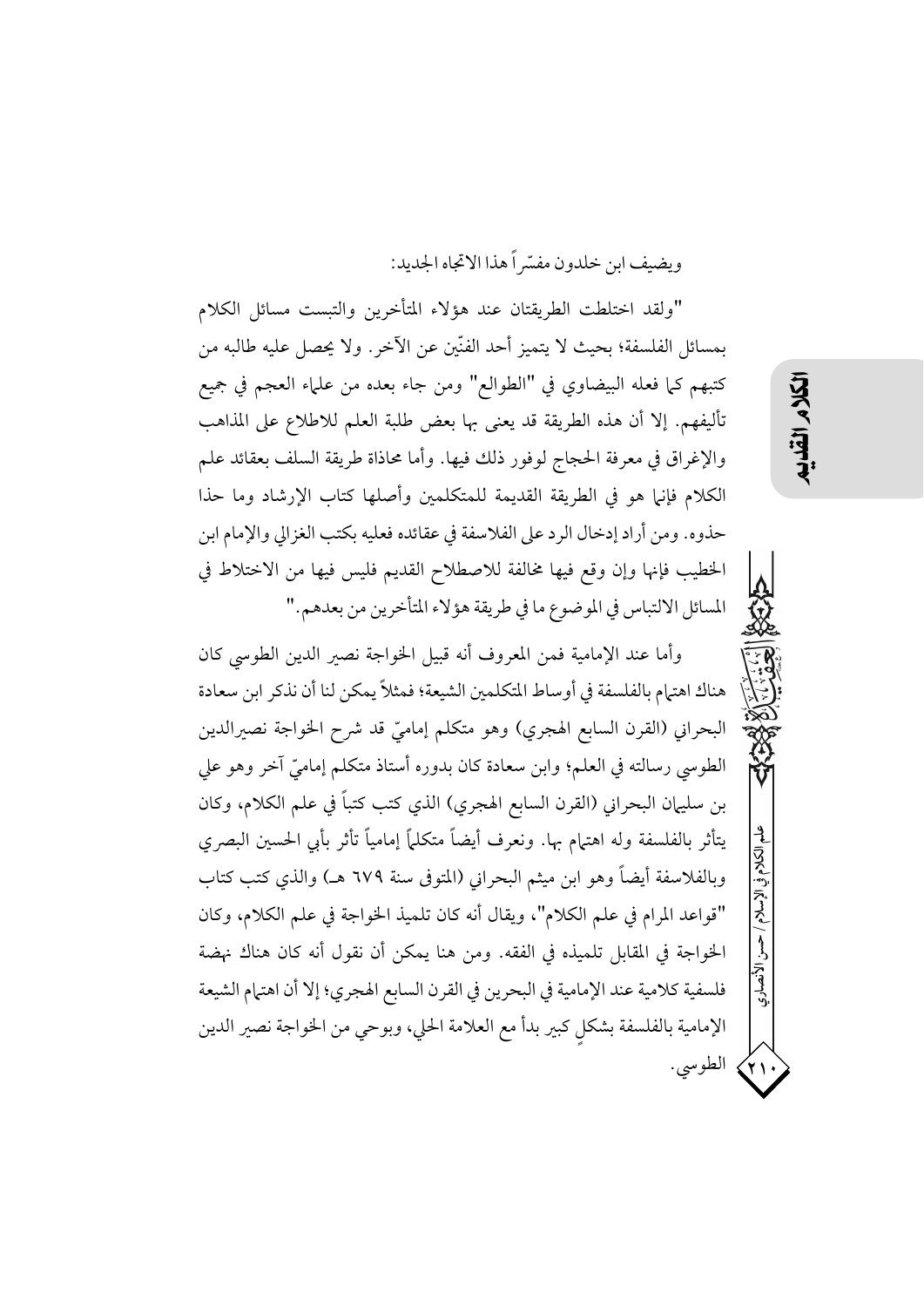### مدرسن خواجن نصير الدين الطوسي الكلامين:

ومع الأخير بدأت حركة كلامية فلسفية جديدة، فقد اهتم الخواجة بالفلسفة بشكل واسع وشرح كتاب "الإشارات والتنبيهات" لأبي علي ابن سينا، وردّ فيه على الفخر الرازي في مناقشاته على ابن سينا ودافع عن الأخير، وكتب أيضاً ردّاً على الكتاب الكلامي المشهور للفخر الرازي الموسوم بالمحصّل. وقد سمّى بنقد المحصّل، وقد دافع فيه عن الفلاسفة وابن سينا في مقابل شكوك الفخر الرازي عليهم، ومهّد أيضاً الطريق إلى مزج الفلسفة وعلم الكلام؛ كما كتب ردّاً على تاج الدين الشهرستاني في ردِّه على الفلاسفة الموسوم "بمصارعة الفلاسفة"، وسماه "مصارعة المصارعة"، وكتب عدة رسائل وكتباً في الفلسفة أو الموضوعات الفلسفية. وفي الوقت نفسه كتب الخواجة في علم الكلام بالطريقة الجديدة، واستفاد في طريقته الكلامية من الاصطلاحات والمفاهيم والاستدلالات الفلسفية والنهج الفلسفي، وتكاملت عنده الطريقة التي بدأها الفخر الرازي، وبهذا تغيّر نموذج الكتب الكلامية تماماً عيّا كان فيها سلف. وقد اعتمد الخواجة على كثير من العقائد الكلامية أيضاً، وإن تحفظ على بعض منها، وكتب كتابه الشهير "بتجريد الاعتقاد" الذي صار المتن النموذجي في علم الكلام المتأخر، وحتى الآن صار كتاباً كلاسيكياً قد شرحه و علق عليه كثير من المتكلمين، ومن أهم الشروح شرح تلميذه العلامة الحلي الذي استمرَّ في نهج أستاذه. ومع الخواجة وتلميذه العلامة الحلى دخلت الفلسفة في صُلب التعليم الديني الشيعي إمَّا من طريق علم الكلام، وإمَّا من طريق الفلسفة نفسها، وصار الاهتمام بكتاب "الشفاء" أو "كتاب الإشارات والتنبيهات"، أو كتب الشيخ شهاب الدين السهروردي المعروف بشيخ الإشراق (المتوفى سنة ٥٨٧ هـ) إحدى اهتمامات علماء الشيعة، المتكلمين منهم والفقهاء بحيث إنهم كانوا عادة يكتبون شروحاً وتعليقات على الكتب الفلسفية والكتب الكلامية في الوقت نفسه، وخاصة على كتاب تجريد العقائد.

العدد الخامس / شهر رمضان / ۲۳۱ هـ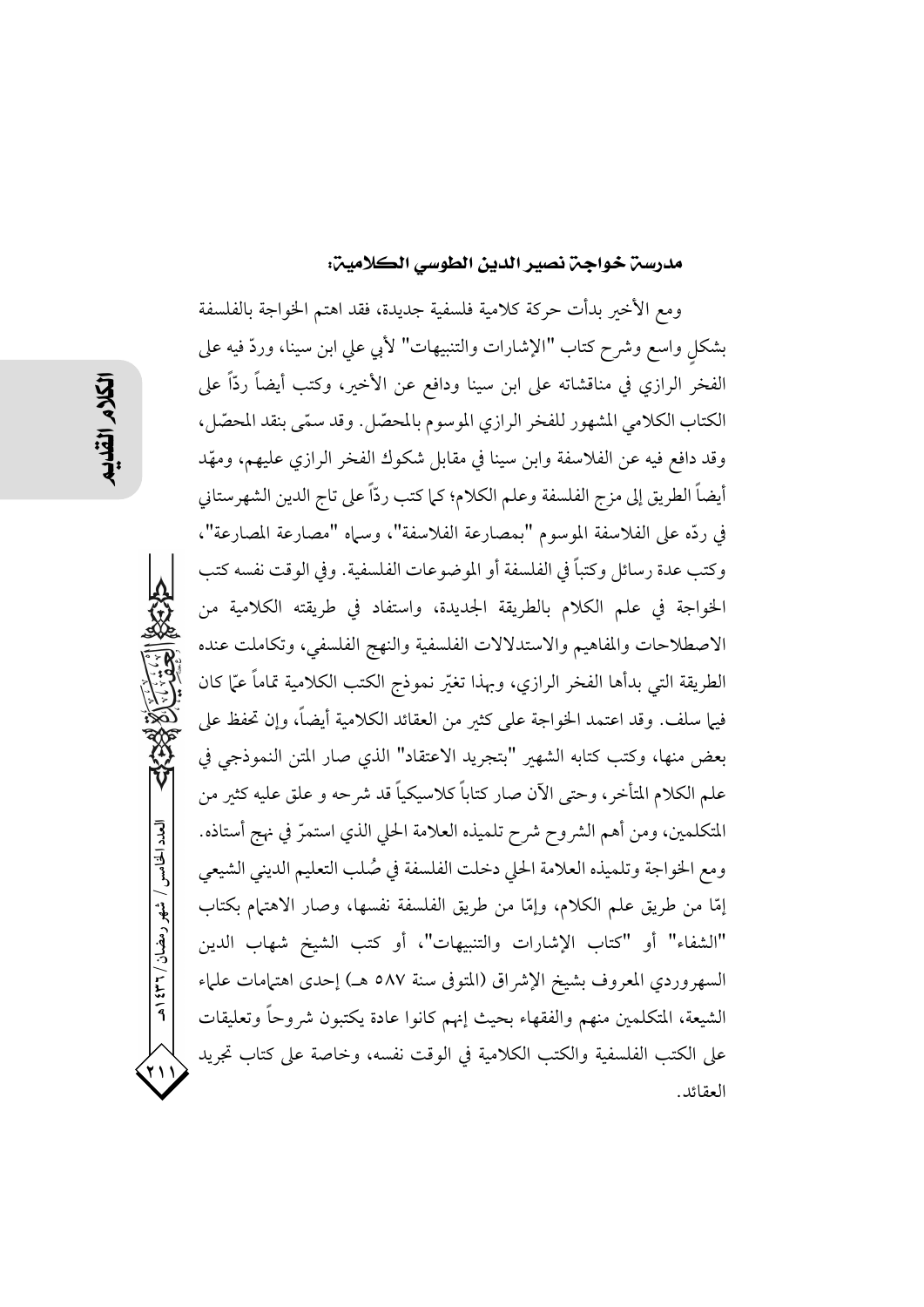إذاً، بعد عصر الخواجة نصير الدين ومع اهتهامه بتقديم علم الكلام في شكله الفلسفي الجديد أصبح الكلام كلاماً فلسفيّاً؛ ولذلك، فإن المتكلمين خرجوا من التقليد الكلامي المعهود عندهم، خاصة عند الشيعة الإمامية وكتبوا كتباً كلامية في الطريقة الجديدة. فبعده قد خلط المسار بين الفلسفة وعلم الكلام، بحيث صار العلماء يكتبون في الوقت نفسه كتباً فلسفية وكلامية؛ لذا فإن للخواجة تلاميذ هم فلاسفة من أمثال قطب الدين الشيرازي (المتو في سنة ٧١٠ هـ) قد أثَّر وا على الحركة الفلسفية.

### علم الكلام منذ عصر الخواجِن إلى عصر مدرسن أصفهان:

بالتوقف عند العلامة الحلي، نراه قد ناقش أحياناً الفلاسفة كأستاذه الخواجة، ولكنه مع قبوله بعض الأفكار الكلامية لأبي الحسين البصري، قد استفاد من طريقة الأخير، وطريقة الخواجة لكي يخفف من وطأة الخلاف بين الفلاسفة والمتكلمين في كثير من المسائل. وكتب العلامة عدة كتب فلسفية وعلى طريقة الفلاسفة أيضاً، كما كتب كتباً كلامية مهمة وعلى طريقة التجريد؛ ومن الكتب الكلامية للعلامة الحلي كتيّب مختصر تحت عنوان "الباب الحادي عشر"، يشتمل على دورة كاملة من أبواب علم الكلام وأصول الدين، وقد اعتنى بهذه الرسالة كثير من علياء الشيعة وشر حوها، وعلقوا عليها حتى أصبحت الرسالة مع شروحها مجالاً للدرس والتدريس في الحوزات العلمية الدينية في إيران والعراق ولبنان، مثلها مثل "كتاب التجريد" وشر وحه. وقد كتب قطب الدين الرازي (المتوفى سنة ٧٧٦ هـ)، الفيلسوف المشهور كتاب "المحاكمات" في شرح الإشارات وهو من تلاميذ الحلي ومن تلامذة المتكلم الأشعري عضد الدين الإيجي (المتوفى سنة ٧٥٦ هـ) أيضاً، ولذلك كانت الصلة بين الكلام والفلسفة أخذت طريقها.

ومن الملفت للنظر أن الفقيه الكبير الإمامي الشهيد الأول محمد بن مكي العاملي (المتوفى سنة ٧٨٦ هـ) كان من تلاميذ القطب الرازي، ولذلك سرعان ما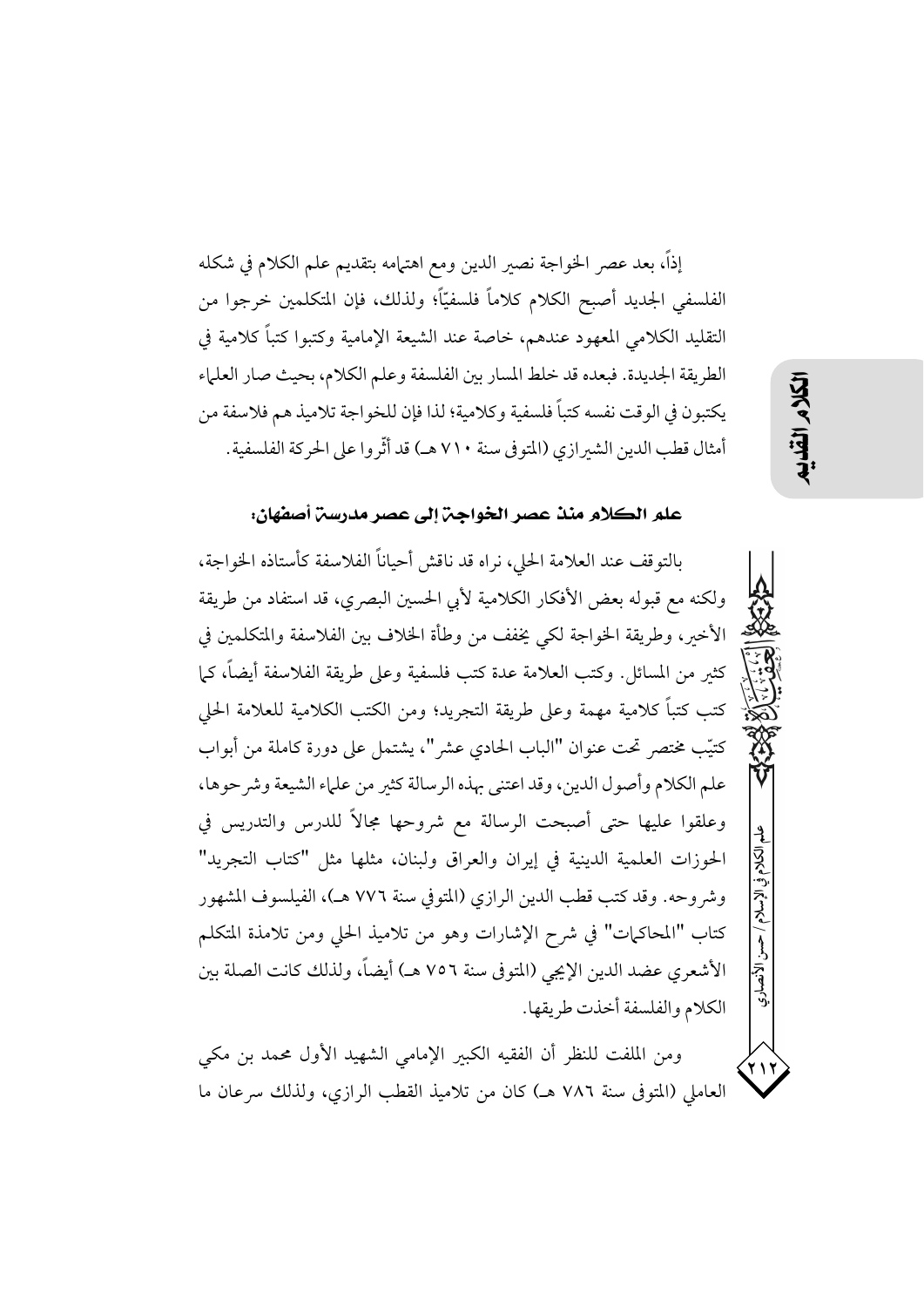العدد الخامس / شهر رمضان / ۳۲۱ هـ 7 I T

دخلت الفلسفة في إطار التعليم داخل المؤسسة الدينية عند الإمامية. نعم هناك علماء وفقهاء شيعة اهتموا فقط بعلم الكلام وبكتاب التجريد وشروحه وبكتب كلامية أخرى من دون الاهتهام بالفلسفة، ولكنهم تأثروا بالتقليد الفلسفي للخواجة في كتابه "التجريد"، واهتموا بعلم المنطق أيضاً. وهناك علياء سنة أيضاً كانوا يهتمون فقط بعلم الكلام والمنطق تأثراً بفخر الدين الرازي، والخواجة نصير الدين الطوسي في اتجاه "الكلام الفلسفي"؛ فكما قلنا، فإنَّ المتكلمون الأشاعرة والماتريدية بعد عصر فخر الدين الرازى والخواجة نصير الدين الطوسي بدأوا بتقديم كتب كلامية في طريقته الجديدة تأثراً بأحدهما أو بكليهها مثل القاضي البيضاوي (المتوفى سنة ٦٨٥ هـ) صاحب كتاب "طوالع الأنوار"، وسراج الدين الأرموي صاحب "مطالع الأنوار"، وعضد الدين الايجي صاحب كتاب المواقف، وسعد الدين التفتازاني (المتوفى سنة ٧٩٢ هـ) صاحب "شرح المقاصد" و"شرح العقائد النسفية" الذي كان تلميذاً للايجي ومن بينهم أيضاً شمس الدين الأصفهاني (المتوفي سنة ٧٤٩ هـ)، ومبر سيد شريف الجرجاني (المتوفى سنة ٨١٦ هـ)، صاحب شرح المواقف وكثير من الكتب الكلامية، وعلاء الدين القوشجي (المتوفي سنة ٨٧٩ هـ) والملاَّ جلال الدواني (المتوفي سنة ٩٠٧ هـ)، الذي كان بدوره تلميذاً للسيد مبر شريف الجرجاني؛ وكذلك في هذا المجال أعنى مدرسة شبراز الفلسفية، نعرف صدر الدين الدشتكي (المتوفى سنة ٩٠٣ هـ)، وابنه غياث الدين الدشتكي (المتوفى سنة ٩٤٨ هـ)، وشمس الدين الخفرى (المتوفى سنة ٩٥٧ هـ)، الذي كان من تلامذة صدر الدين الدشتكي؛ وغيرهم وكانوا يقدمون كتباً ورسائل كلامية وفلسفية في الوقت نفسه، وقد اهتموا بكتابة الشروح والتعليقات والحواشي على أمّهات الكتب الفلسفية والكلامية، وفي هذه الشروح والحواشي كانوا يبدون آراءهم حول الكلام الفلسفي والفلسفة.

ولذلك قد أخذ الكلام طابعاً فلسفياً، وفي المقابل أخذت الفلسفة طابعاً دينياً كلامياً أكثر؛ وبهذا الشكل مهَّد الطريق لكي تقترب الفلسفة وعلم الكلام، وفي